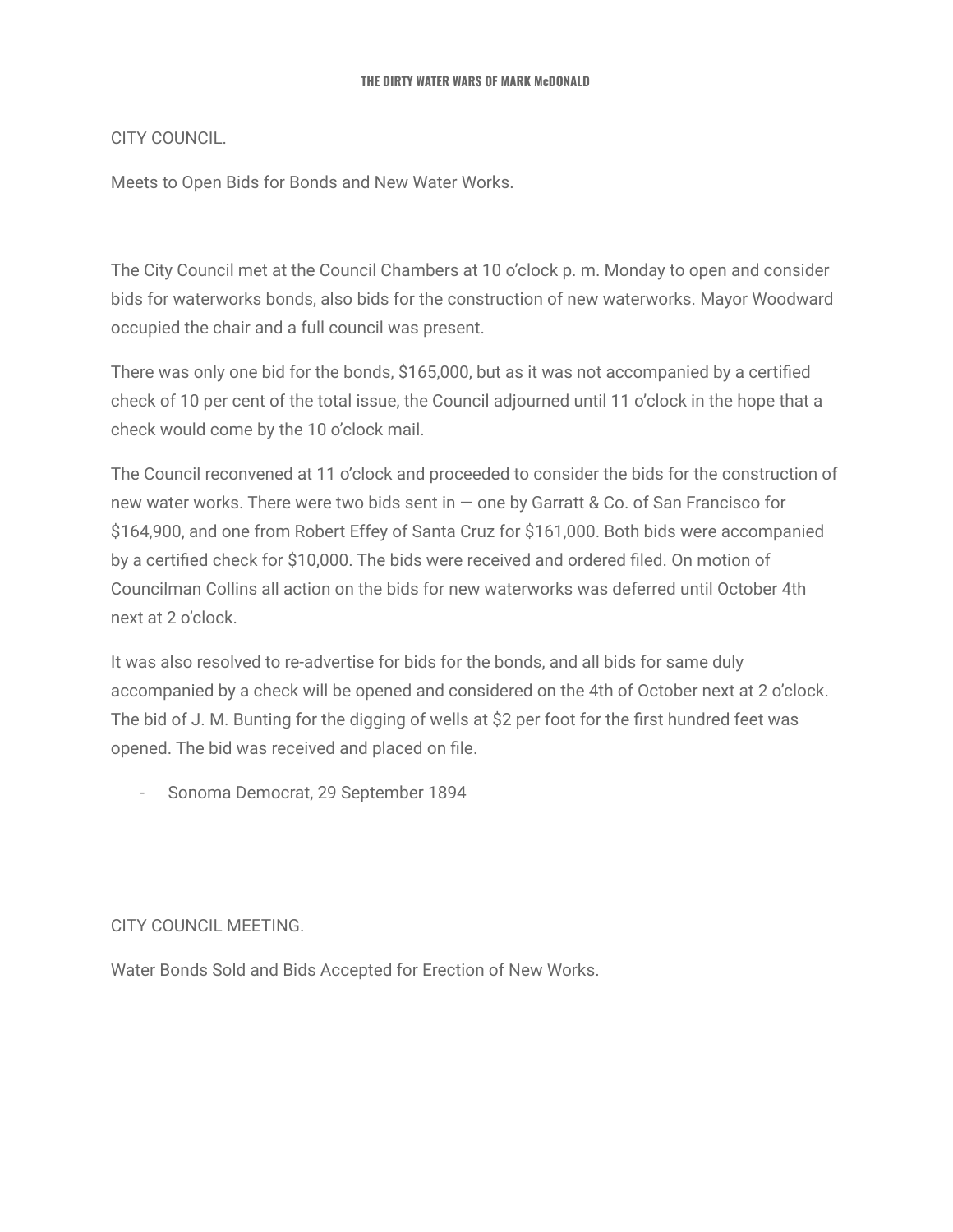...The reading of bids (or the purchase of the water bonds was called for. A bid from Robert Effey of Santa Cruz, offering \$170,500 accompanied by a certified check on the California Bank of San Francisco for \$10,000 was read and accepted.

Mr. Berka moved that the Council consider the bids for the construction of the water works. Two bids were read, one from W. T. Garratt & Co. for \$164,900 and one from Robert Effey for \$161,000.

Mr. Keegan offered the following resolution:

"Whereas, The bid of Robert Effey for the construction of water works for the sum of \$161,000 is the lowest and best bid therefore, and is accompanied by the proper certified check;

"Therefore, be it resolved that said bid be accepted and the contract be, and the same is, hereby awarded to said Robert Effey, and the mayor and city clerk are hereby instructed and authorized to execute the necessary papers on behalf of said city of Santa Rosa."

- Sonoma Democrat, 6 October 1894

Suit to Enjoin the City.

A suit was filed in the Superior Court, late Tuesday afternoon, by John D. Cooper, plaintiff vs. City of Santa Rosa, the individual members of the Council and the city clerk, for the purpose of perpetually restraining the city or council from entering into a contract with one Effey for the construction of the proposed new waterworks... Plaintiff alleges that he is a taxpayer of the city and that the city has not sufficient funds in its treasury to meet the obligation of the contract and therefore claims that the contract is forbidden by the charter.

Sonoma Democrat, 13 October 1894

New Organization.

An organization known as the Taxpayers Protective Union, whose members comprise many of the heaviest taxpayers in this city, was formed last night, the object of the association being to protect the interests of the city in all matters relating to the collection, use and disbursement of public funds.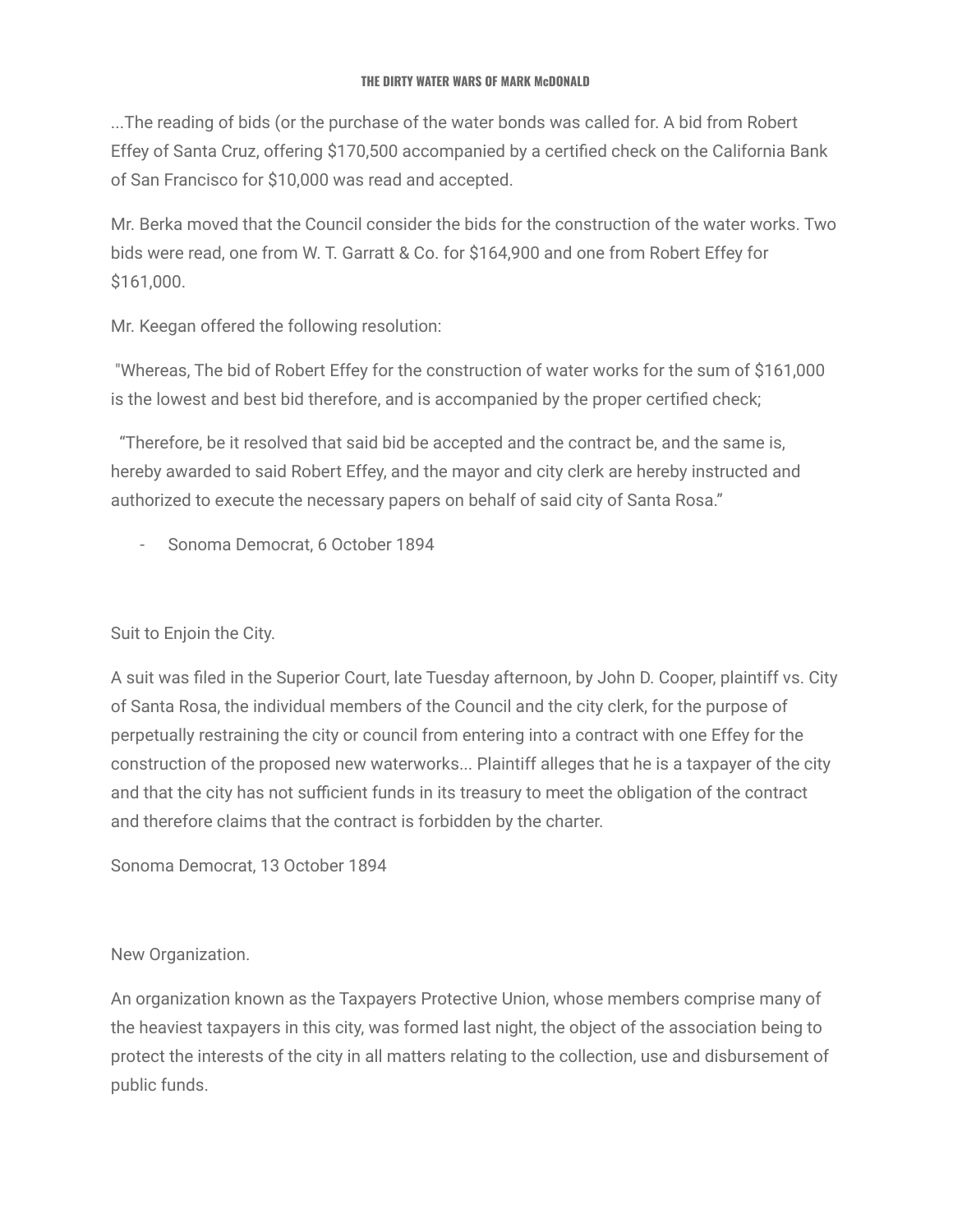- Sonoma Democrat, 13 October 1894

Another John D.

There are two John D. Coopers in Santa Rosa and John D. Cooper, the Fourth street wine and liquor dealer, wants it to be understood that he is not the plaintiff in the suit brought against the city.

- Sonoma Democrat, 13 October 1894

### J. M. Jones vs. Council.

An action was begun yesterday by J. M. Jones as plaintiff against the Common Council, Mayor and City Clerk of Santa Rosa to restrain them from entering into a contract with Robert Effey for the construction of waterworks on the ground that Effey furnished his own plans and specifications and that the same are not in accordance with the plans and specifications adopted by the Council and for which the people voted in 1893.

- Sonoma Democrat, 27 October 1894

### [advertisement.]

### ADDRESS TO THE PROPERTY OWNERS IN SANTA ROSA.

...Prior to 1893 the city by a careful exercise of its powers and the judicious expenditure of its funds had been placed in the front rank of all cities of its class in the State as regards streets, lighting, and sanitary arrangements; and all this was accomplished without the incurring of any debt above the ordinary annual revenues of the city. In the beginning of 1893 the Common Council, consisting partly of new members, together with the mayor, moved by feelings of sympathy and a desire to relieve the wants of the people, determined to make an advance upon the former methods, in force in city affairs, and to give the citizens municipal improvements proportionate to the ideas of the Council. To this question the mayor and Council gave their time and the same financial skill that characterized the individual members in the management of their own business, and we can now look at partial results.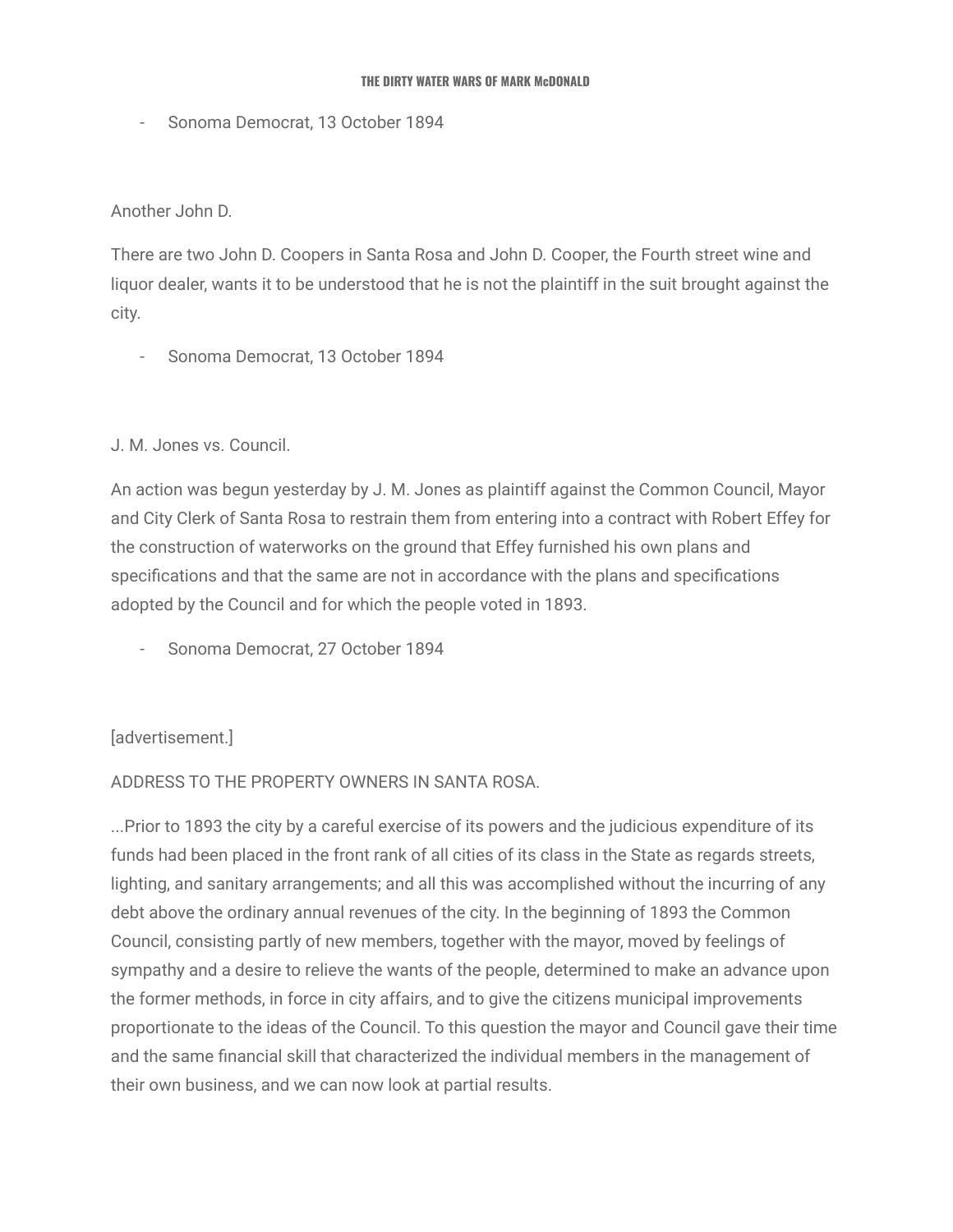In March, 1893, the Council determined that the public necessity demanded the acquisition, construction and completion of a permanent system of municipal waterworks. With regard to the correctness of this decision we have nothing whatever to say. In April, 1893, the Council, with the approval of the Mayor, passed an ordinance by which it was declared that the public interest and necessity of the city of Santa Rosa demanded the acquisition, construction and completion by the city of a permanent system of municipal waterworks, including all necessary bonds, rights of way, water rights, structures, aqueducts, pipes, wells, reservoirs and machinery for the same, at a cost of \$165,000, and according to plans adopted by the Council.

An election to determine whether or not the city would incur such indebtedness for the purposes above set forth was held on May 8th, 1893. The notice of election to the voters stated that the vote would be upon the proposition as above specified. The Council and Mayor issued an address to the citizens; Mayor Woodward permitted himself to be interviewed, and offered the following, not as a bribe to voters, perhaps, but as evidence of good faith: "In constructing the waterworks the Council expects to let the contracts for supplies and labor in separate sections, possibly four or five. One will be for the machinery and pumping works, one for the reservoirs, one for the buildings, one for the pipe, and the Council will invite bids in the open market for the necessary amount of pipe, one for the ditching and the laying of the pipe. The object of this is to give our fellow-townsmen an opportunity to bid upon some portions of the work as they would care to do." The majority in favor of the bonds was large, and bonds were offered for sale.

After the lapse of a year, the bonds not yet being sold, the Council ... [bought a rock-crusher for street gravel an "official extravagance," spent \$1,500 testing well water, while library trustees were considering closing it for lack of funds] ... on August 31, '94, authority was given to the proper officers to borrow such money as was needed, no limit being named, at one of the local banks. It therefore became necessary to restore confidence, and it seems, also, to sell the bonds. Generally speaking, 4 per cent, bonds do not sell at eight; buyers demand a profit. To dispose of the bonds and at the same time secure the buyer from any contingent loss, the Council on Sept. 8th, '94, advertised the bonds for sale and on the same date advertised for bids from contractors to construct water works complete. One Robert Effey of Santa Cruz, a city of municipal waterworks, and a debt of large size upon which the interest is unpaid offered to construct the works according to his own plans and specifications for \$161,000, "the city to furnish all necessary real estate, rights of way and water. This bid was made at a time when there was not a cent in the Treasury. The bid was accepted when both the Council and Effey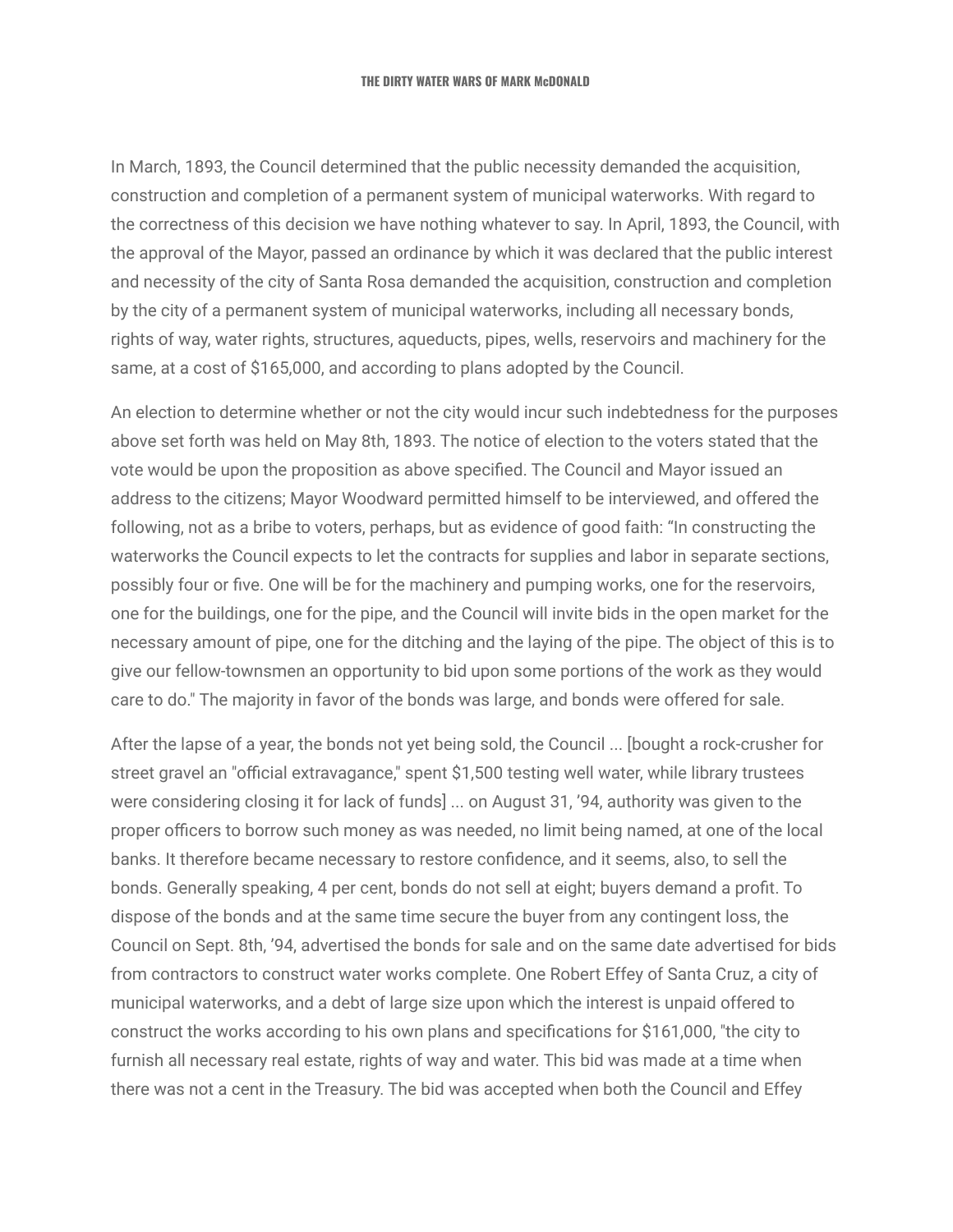knew that such a contract would be void. It then became necessary to sell the bonds to protect Effey, and on Oct. 4 he bid for the bonds \$170,500, being the only bidder, a fact which he doubtless knew. No one would accuse the Council of having made a trade with Effey, by which he was to receive the bonds for work; but it is a fact that the bonds are not yet sold nor issued; that there is yet no money in the Treasury. It is also a fact that the work which Effey proposes to do can be done for \$120,000 and that a responsible party will put up \$100,000 undertaking as security for such work; but he did not bid on Sept. 24 for the reason that no independent contractor would bid for work to be furnished a city without funds.

There are so many uncertainties connected with these matters that we feel compelled to ask the Mayor and Common Council: Is it not true that your rock-crusher is a failure; that you have exhausted the city funds and have been borrowing money; that you refused to support the Public Library, and only granted assistance when it was seen that otherwise the Library would close; that you advertised for bids to construct waterworks when you knew that there was no money to pay for the same; that there is no minute in the records of the Common Council of the deal you made with Effey; that Effey never filed any bond, either on the bid for the construction of works or on the purchase of bonds; that you made an agreement with Effey to trade bonds for work, and that he never intended and you never expected that he would deposit a dollar in the City Treasury; that you appropriated more than \$3000 out of the City Treasury to pay for work that should have been paid for out of the proceeds of the waterworks bonds; that you levied a tax of 25 cents on the hundred dollars to pay for bonds that had not been sold;

We respectfully submit to the property owners the matters above set forth as facts of record, and in view of the tendency to extravagance ask the citizens whether or not it is time to investigate the manner in which the agents of the city are discharging their duties.

### By order of

Tax Payers' Protective Union.

- Sonoma Democrat, 3 November 1894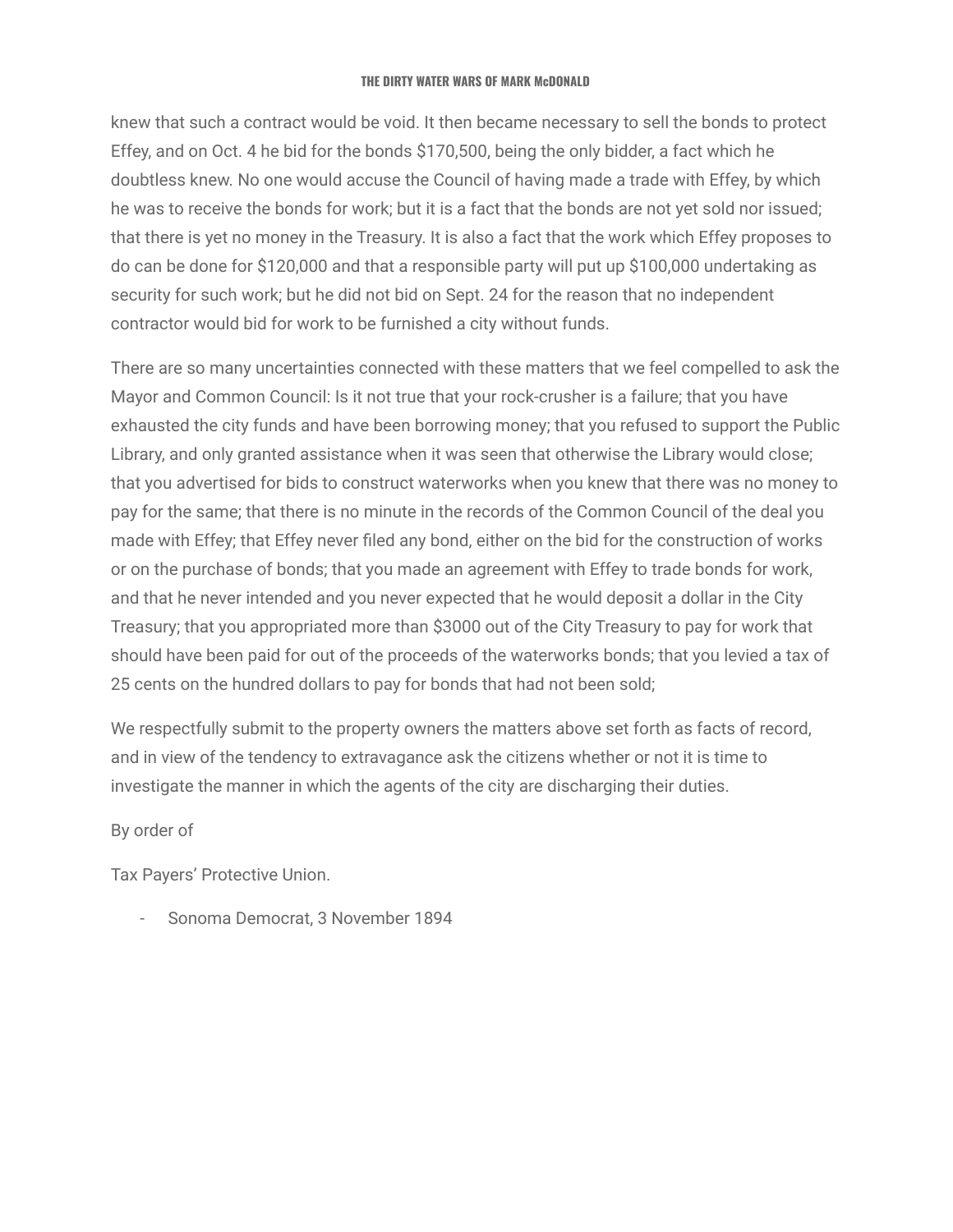The Tax Payers' Union.

The Tax Payers' Protective Union, whose address is published in another column, is composed of well-known and reputable citizens of Santa Rosa, the objects and purposes of which association are to protect the interests of the city in all matters relating to the use and disbursement of its public funds, and such other matters as may be conducive to the public good.

- Sonoma Democrat, 3 November 1894

There is a miniature model of the new waterworks in Hood, the jeweler's, window. Mr. Effey and Mr. Cozad are represented in the act of pumping the water, while Messrs. Cooper, Jones and Farquar stand around and admire the free flow of water.

- Sonoma Democrat, 10 November 1894

Tender of City Taxes.

On account of the possible invalidity of the water works bond tax of 25 cents on the \$100, levied by the City Council, the following named taxpayers refused to pay such tax, and tendered to Marshal Steadman, as tax collector, the library tax and general tax only, that is 70 cents on the hundred dollars instead of 95 cents: [53 names, including W. Mock, M. L. McDonald, Mrs. M. L. McDonald, Santa Rosa Water Works Company, Santa Rosa City Street Railway, H. W. Byington, M. Doyle, San Francisco and North Pacific Railroad, M. J. McDonald, J. M. Jones and John Cooper. [NOTE: W. G. Skinner was not included as he did not own property in the city.] The above tax payers are assessed for over three-quarters of a million of dollars.

- Sonoma Democrat, 24 November 1894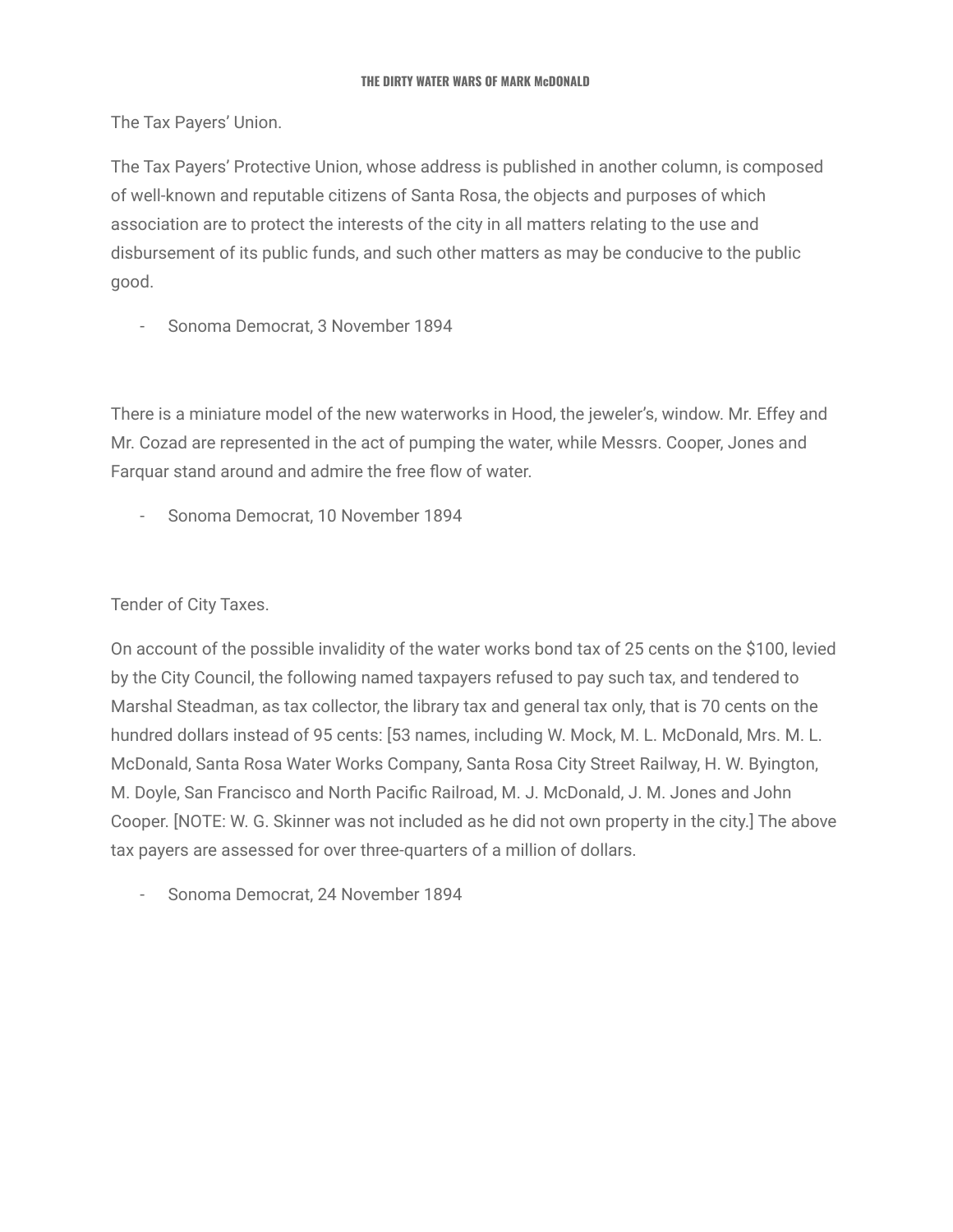CITY COUNCIL.

...The council took up the consideration of the water bonds and passed a resolution recinding the resolution of contract of the sale of water bonds to Robert Effey of Santa Cruz.

A new resolution was adopted changing the date and place of payment of the present issue of the water bonds, the first payment on which falls due on Dec. 1st. next.

The place of payment was changed to New York. The interest is made payable twice a year instead of annually and both interest and principle is made payable in gold instead of legal tender as formerly.

Robert Effey of Santa Cruz made a new offer for the bonds with the correction as intimated. His offer was par with accrued interest to the date when his offer should be accepted. The council accepted Mr. Effey's offer.

- Sonoma Democrat, 24 November 1894

Taxpayer's Union.

...In view of the action of the Council on November 17th, in adopting ordinance No. 156, directing an issue of bonds with interest payable semi-annually instead of annually, as provided by ordinance No. 148, passed April 4, 1893, and as was set forth in the notice of election held May 8, 1893, and also providing for a change in the place of payment from the city treasurer's office to the city of New York, and also providing that such bonds be made payable in "gold coin of the United States of the present standard of weight and firmness," instead of gold coin or lawful money of the United States. It was decided by the association to test, at the proper time, the validity of the bonds, which up to this time had not been questioned. An invitation was extended to citizens who are in favor of the objects of the union to become members. It was also announced that any one desiring further information could obtain the same by applying to the attorneys for the association, C. S. Farquar and Gil P. Hall, or to any of the members.

- Sonoma Democrat, 1 December 1894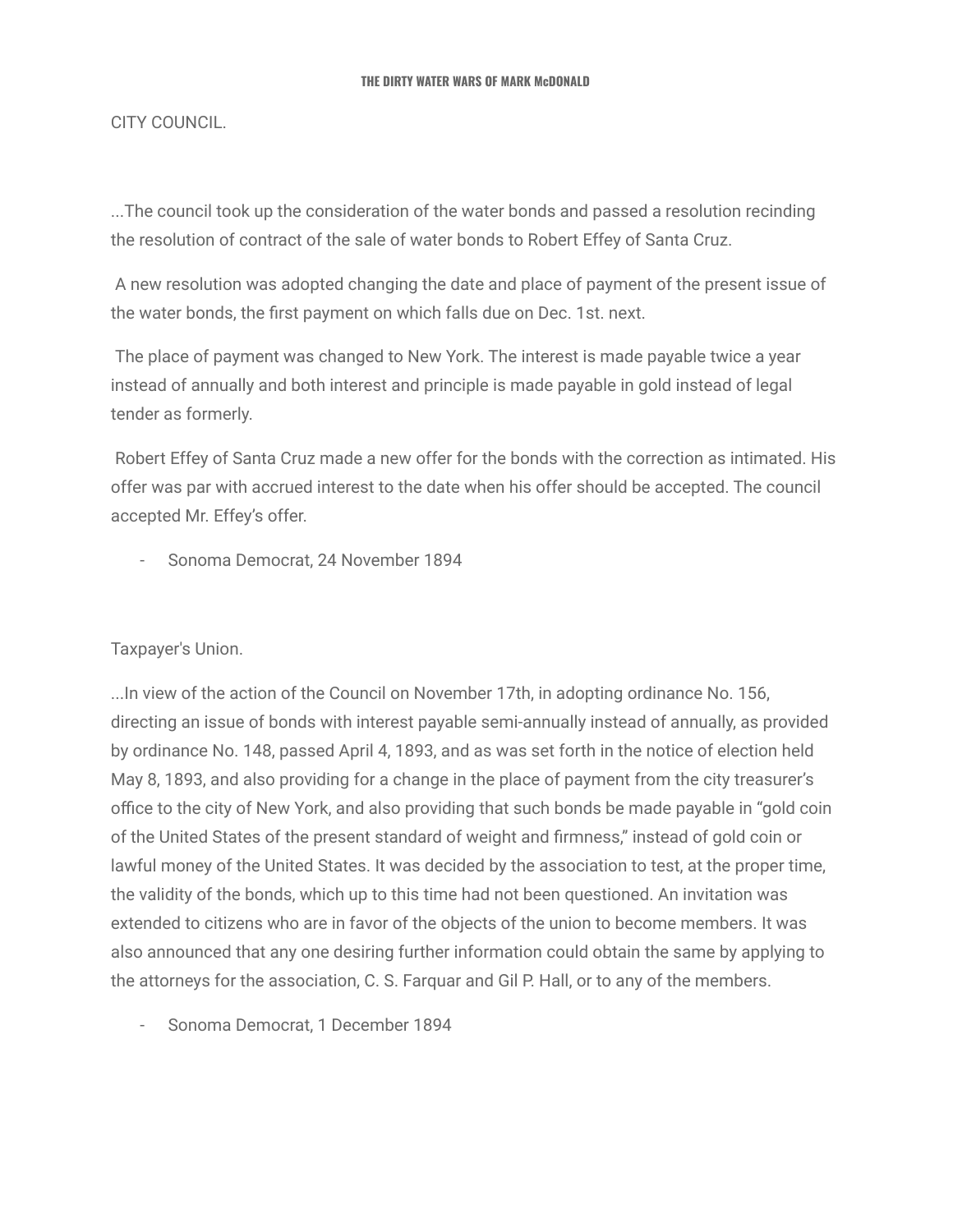Others Represented.

C. S. Farquar, representing Cooper, Jones and others in matters connected with the sale of the water works bonds, and restraining the sale of property for taxes levied to pay the principal and interest thereon, made application on Monday to the Superior Court to be permitted to file a brief as amicus curix in the matter of a controversy lately submitted between W. G. Skinner, the city of Santa Rosa, its mayor, Common Council, other officers and Robert Effey. Judge Dougherty granted the application and allowed him until Wednesday noon to file a brief upon the points involved.

- Sonoma Democrat, 1 December 1894

### Water Bond Suit

On Saturday last there was filed in the Superior Court, an agreed statement of a case, for the purpose of having judicially determined certain points regarding the new issue of bonds; the validity of the water bond tax of twenty-five cents on the hundred dollars levied on October 5th, and other matters. The controversy as submitted for decision is between W. G. Skinner, a taxpayer, Woodward as mayor, the Common Council, Mobley as city clerk, Cowan as city attorney, Johnston as assessor, Vanderhoof as treasurer, Steadman as marshal and tax collector, and Robert Effey... In brief the questions presented are the following:

1. The power to issue bonds under the last Ordinance No. 156.

- 2. Power to levy tax to pay the same.
- 3. Validity of tax of Oct. 5th.

4. The power of the Council to take money from the general fund in case the tax levy of Oct. 5th be declared void.

The matter is submitted to Judge Dougherty for decision.

Sonoma Democrat, 8 December 1894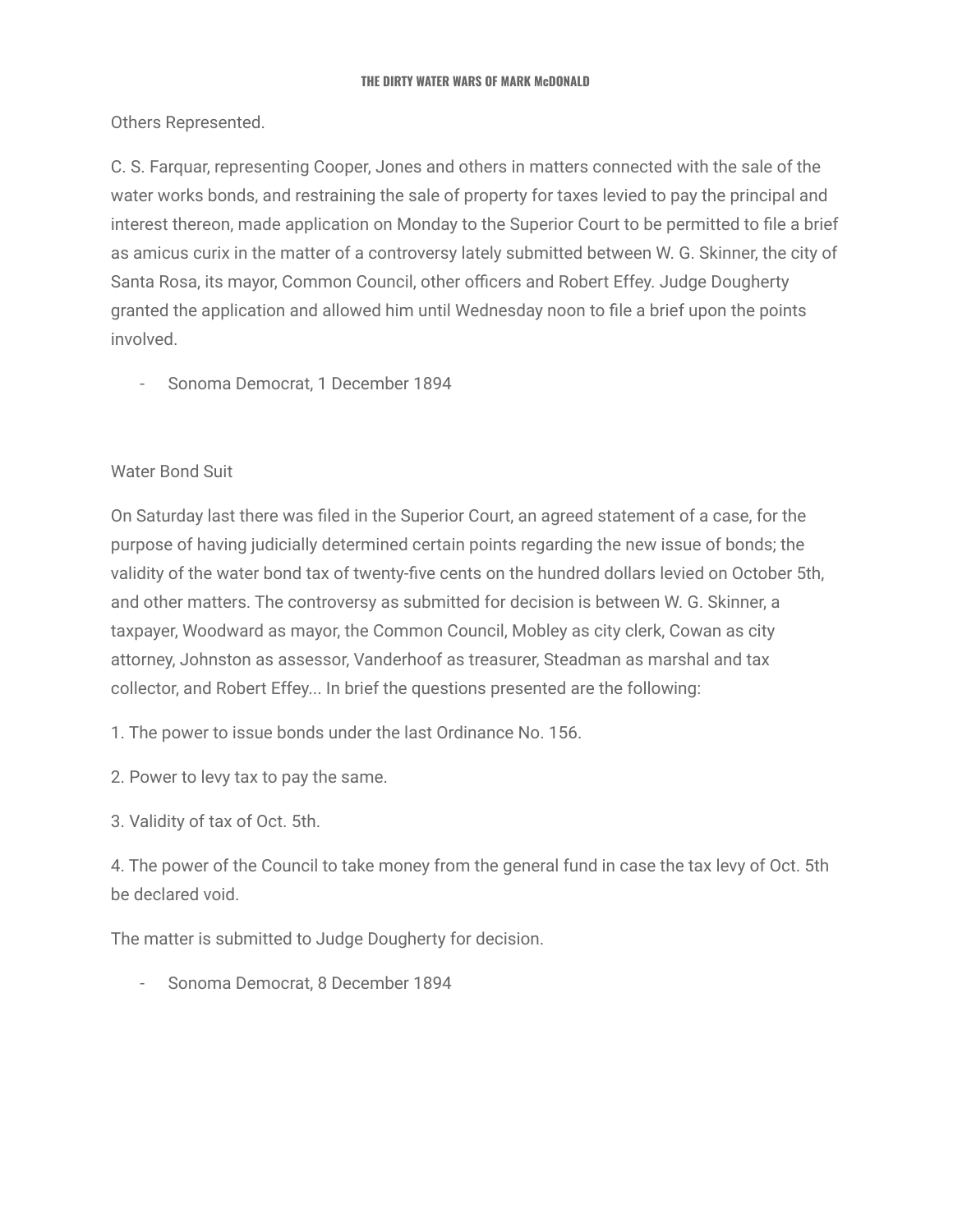CITY COUNCIL.

...Robert Effey of Santa Cruz submitted the following letter:

To the Honorable Common Council of the City of Santa Rosa: For the \$165,000 four percent semi-annual gold water bonds of the City of Santa Rosa, California, dated November 1st, 1894, with interest and principal payable in New York I herewith offer you par and accrued interest to date of delivery of said bonds, if legally satisfactory to my attorney.

Signed, Robert Effey.

On motion of T. P. Keegan, the following resolution was adopted:

Whereas, Robert Effey has offered to purchase the \$165,000 four per cent water works bonds issued in pursuance of and in compliance with the form of bond set forth in Ordinance No. 156 of the city for face value of such bonds in gold coin of United States.

Resolved, That said offer be and is hereby accepted and the city treasurer is hereby authorized and directed to deliver the said bonds to said Effey upon receipt of, the price herein specified.

Sonoma Democrat, 8 December 1894

The Waterworks Bond Suit.

The action, or agreed statement of facts, entitled "W. G. Skinner, the City of Santa Rosa, and others," which was submitted to Judge Dougherty on Dec. 1st, for decision...When the case was called application was made by H. W. Byington, D. C. Bane, Thomas Hopper, J. D. Lodge, M. Doyle, Andrew Markham, A. P. Overton, J. D. Cooper and J. F. Boyce to be permitted to intervene in said matter, on the grounds that they were citizens, residents and taxpayers in said city, and had an interest in the matters in controversy. They also alleged that the agreed statement was not in all respect true, and that Skinner had not brought the action in good faith; that he owned no real property in the City of Santa Rosa; that the matter was of public interest, and that the rights of the citizens would be in danger unless there was a full presentation to the court of all points involved in the proposed action of the Council in issuing bonds different from those, to the issuance of which the electors of the city had assented by their vote on May 8, 1893.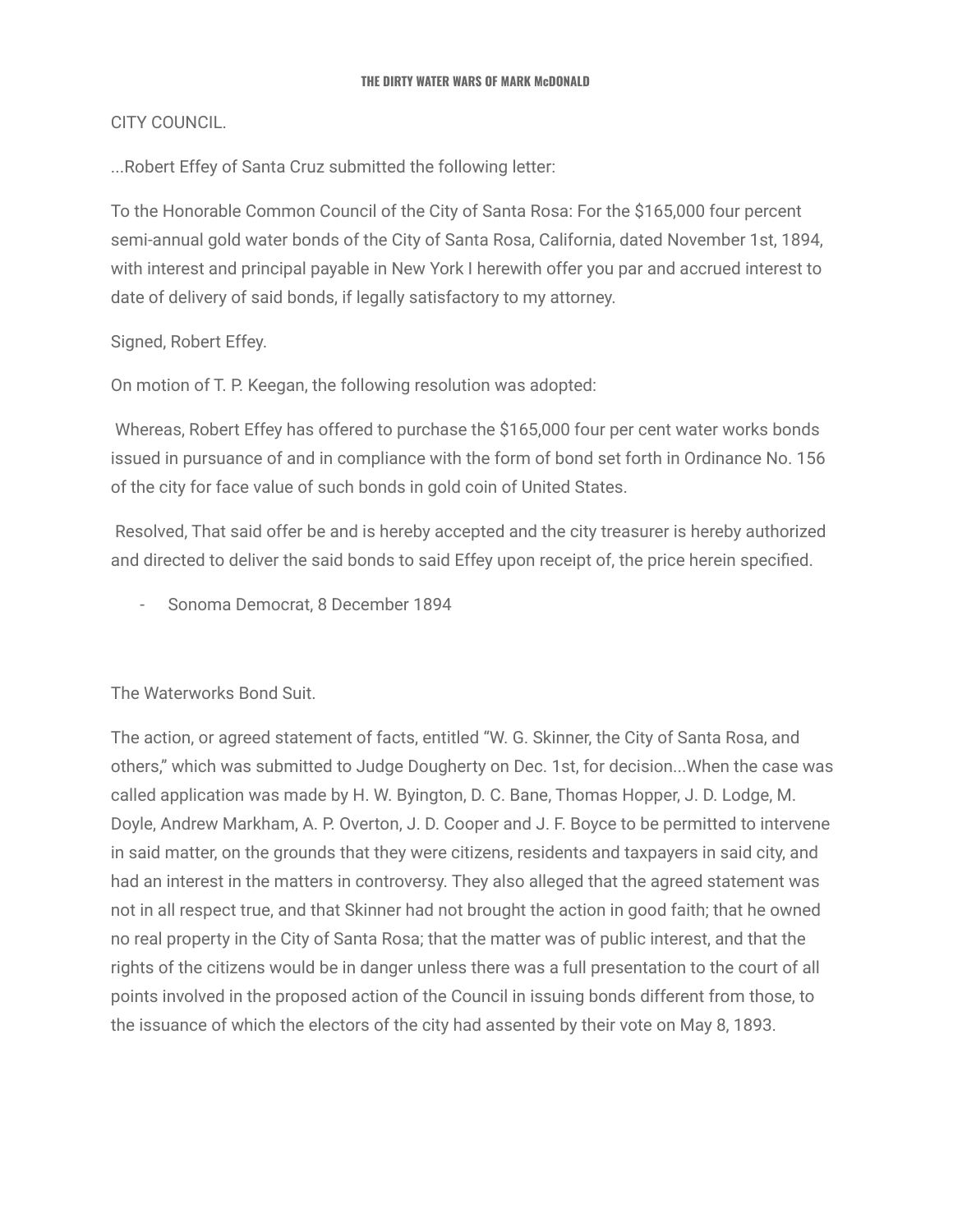A. B. Ware and C. S. Farquar on behalf of the interveners argued at great length in support of the proposition that all taxpayers had an interest in the proceedings and should be permitted to appear in order to protect the rights of the citizens against the alleged illegal action of the Council; and further that the agreed case was neither fair nor just, and offered to prove by Skinner himself, that he had no interest whatsoever in the matter and owned no real property in the city.

Mr. Goodwin representing Robert Effey of Santa Cruz, Mr. Cowan representing the city and Common Council and other city officers including himself, and Mr. Russell representing Mr. Skinner, opposed the application to intervene on the ground that they had prepared their own statement of facts, and whether true or not the law would not permit any interference by any party in the proceedings agreed upon.

Judge Ham after a careful consideration of the subject, decided, although apparently with some doubt, that the statute in such cases would not permit any intervention. But he intimated that it was of the utmost importance that the case should be determined upon a full statement of facts, and that an action might be brought by any taxpayer sitting forth in full all facts necessary to a complete examination of the matter. The Judge also permitted the attorneys for the interveners to present their complaint and also to offer to prove that the action was not brought in good faith, and gave an exception to all rulings to permit an appeal to the Supreme Court.

- Sonoma Democrat, 15 December 1894

### BONDS VALID.

...the judge decided the matter from the bench, and also the agreed case of Skinner et al. He held that the bonds proposed to be issued would be valid, although the place of payment, the payment of interest and the kind of money in which they were payable, were all different from what was proposed in the original bonds, and to which the people assented at the election of May 8, 1893. In his oral opinion he held that the payment of interest semi-annually did not add to the burden of the taxpayer, and that the payment of the money in New York would also not add to the burden for the reason that it was the duty of the treasurer, at his own cost, to see that the money was paid at the proper place.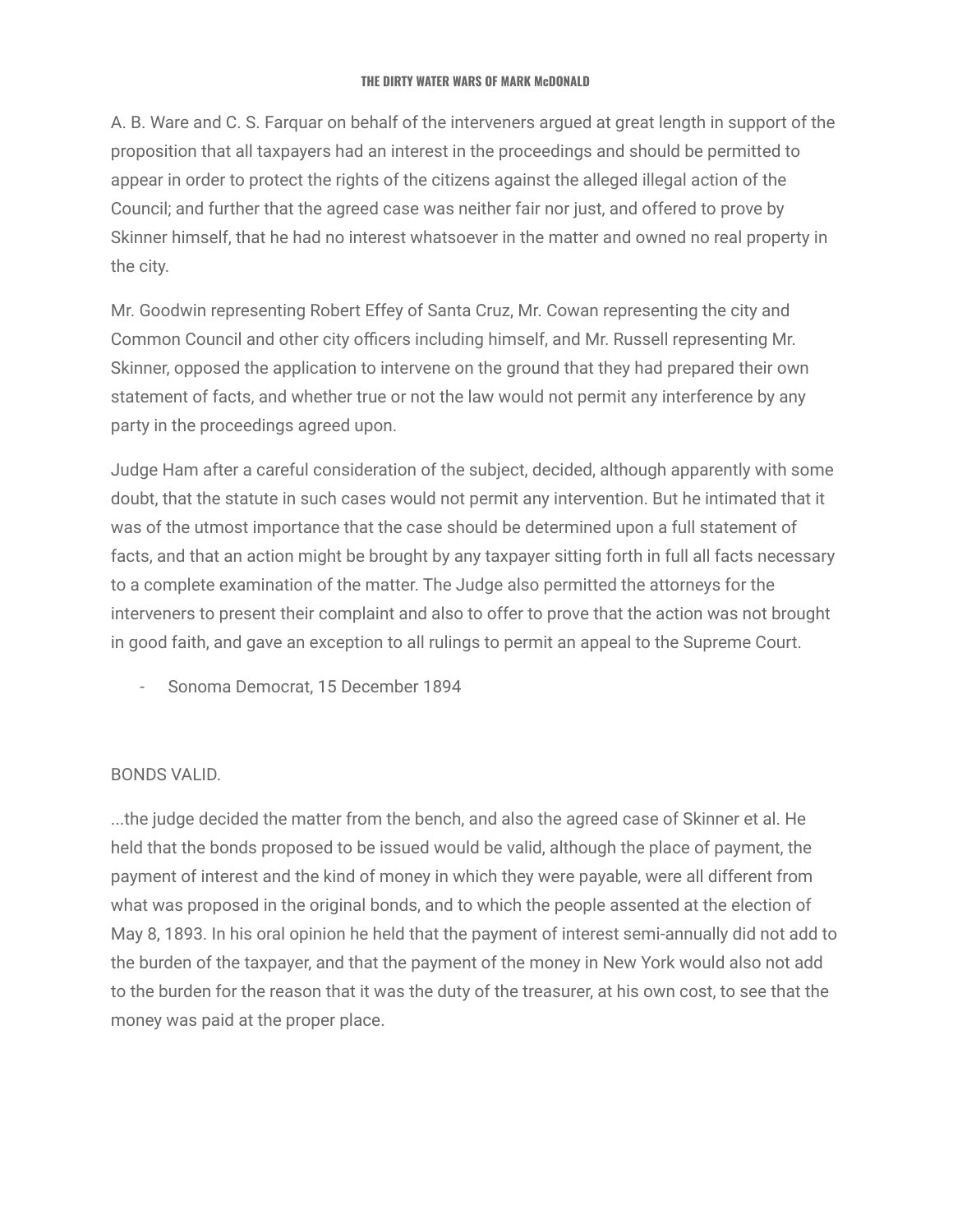With regard to the question as to the payment or agreement to pay the bonds in "gold coin of the present standard of weight and firmness," the court stated that he believed such agreement to be beyond the power of the City Council to make, and therefore that such provision was void, but that it did not invalidate the bonds. The water bond tax was held valid on the ground that the City Council appeared to be doing the best it could to dispose of the bonds...

- Sonoma Democrat, 22 December 1894

# WATER RATE WAR

The City Council Reduces the Schedule.

...The evening was principally passed in fixing water rates for the years 1895-6. The principal reductions in water rates were as follows: For families of five or less, from 75 cents to 65 cents per month; each additional person, from 16 cents to 10 cents. The rate for private bath tubs was cut from 20 cents to 15 cents; for one horse and vehicle, from 26 cents to 20 cents per month. Other reductions were made, the whole aggregating a loss of about \$2000 to the water company.

Colonel McDonald and Superintendent McPike of the Santa Rosa Water Company gave reasons why the rates should not be reduced. The Council seemed disposed to allow a fair return on the money invested in the water works, but the estimate of the Council of the value of the water works differed about \$33,000 from the amount which the water company claimed their books showed as invested.

Colonel McDonald pointed out that with the reduced rates, and after the deduction of expenses, the amount netted would not pay a fair return on the money invested...

- Sonoma Democrat, 2 March 1895

### THE WATER BONDS

City's Issuance of Bonds Invalid.

The Supreme Court Reverses the Superior Court.

Decided That the Bond Issuers Did Not Comply With the Conditions of the Ordinance.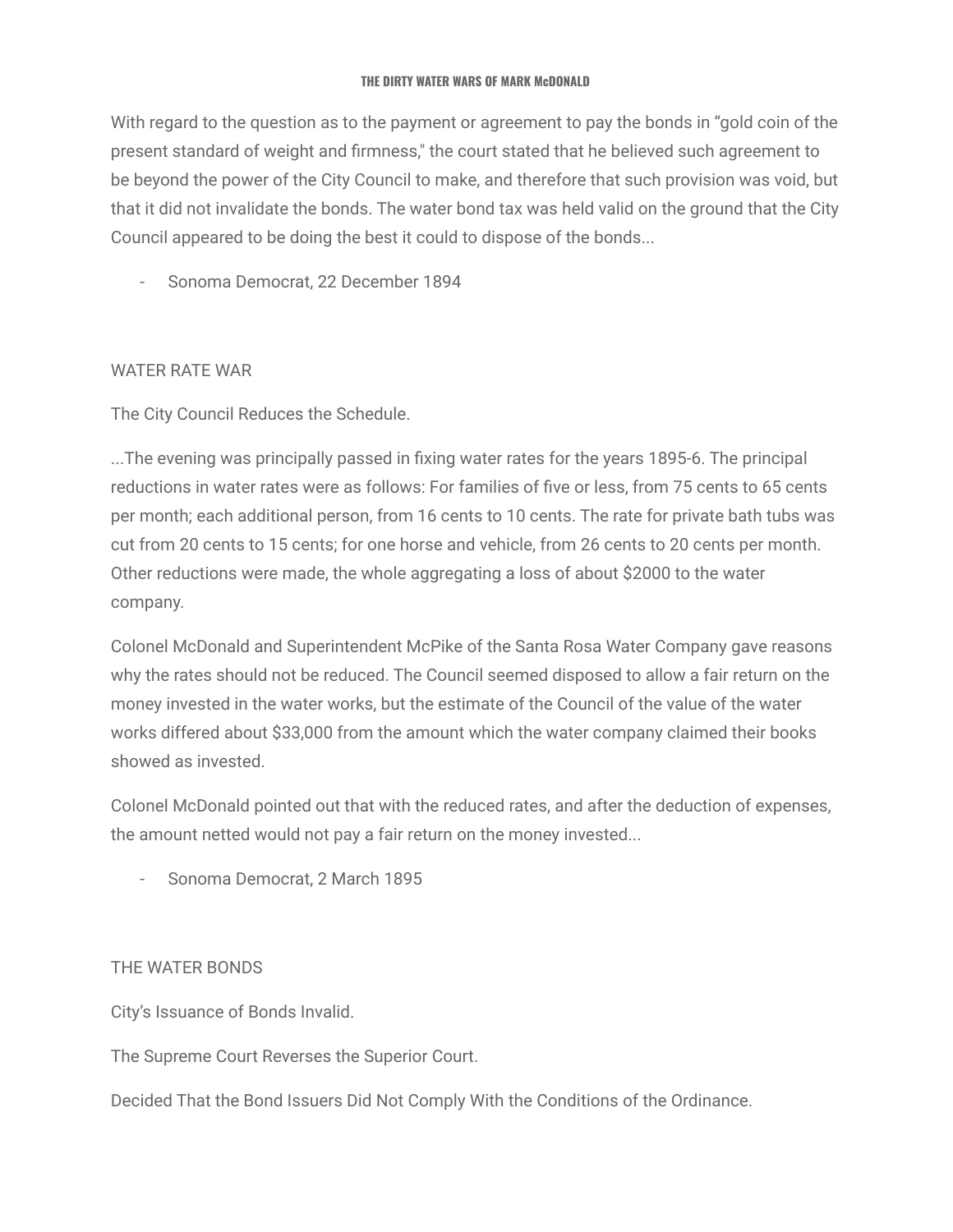The Supreme Court has decided that the issuance of bonds by the city of Santa Rosa to raise funds for the establishment of a water system was illegal, and Santa Rosa must wait awhile longer for her water works.

This has been decided in the agreed case brought by W. G. Skinner, a taxpayer of Santa Rosa, to restrain the city government from levying a tax and issuing bonds for the purpose of raising \$165,000, the amount the water-works were to have cost. It appears that the highest bidder for the bonds was Robert Effey, mayor of Santa Cruz, and Skinner's suit was to prevent the purchase on the ground that the issuance was invalid. The Superior Court sustained the bonds, and Skinner took an appeal to the Supreme Court.

It is now decided that the issuance of these bonds was invalid for many reasons. The Court remarks:

"In the case at bar where the question arises before the bonds have been determined, we hold that the city has no power to issue them in a form which does not substantially comply with the terms stated in the ordinance of submission and notice of election, and with the statute under which the proceedings were had."

Now it is found that the bonds were not issued in such form.

For instance, the conditions stipulated in the bonds differed materially from those recited in the ordinance submitted to the people upon the question of the advisability of issuing the bonds. The ordinance called for bonds drawing interest at 4 per cent, payable annually; whereas the interest stipulated in the bonds is 4 per cent, payable semi-annually. This, the Supreme Court holds, means that the bond issuers raised the interest without authority to do so. This they say is obvious, for if it did not raise the rate purchasers would not insist upon it.

Now, if the Common Council could change the conditions of an ordinance of submission at will, they could deceive the people as they choose. They might agree for interest at 2 percent, according to an ordinance, and then issue bonds calling for 6 per cent interest. The act of the Legislature under which a city is permitted to issue bonds was intended to protect the taxpayers, as much as possible, and the Supreme Court finds that illegal methods have been employed here. — Bulletin.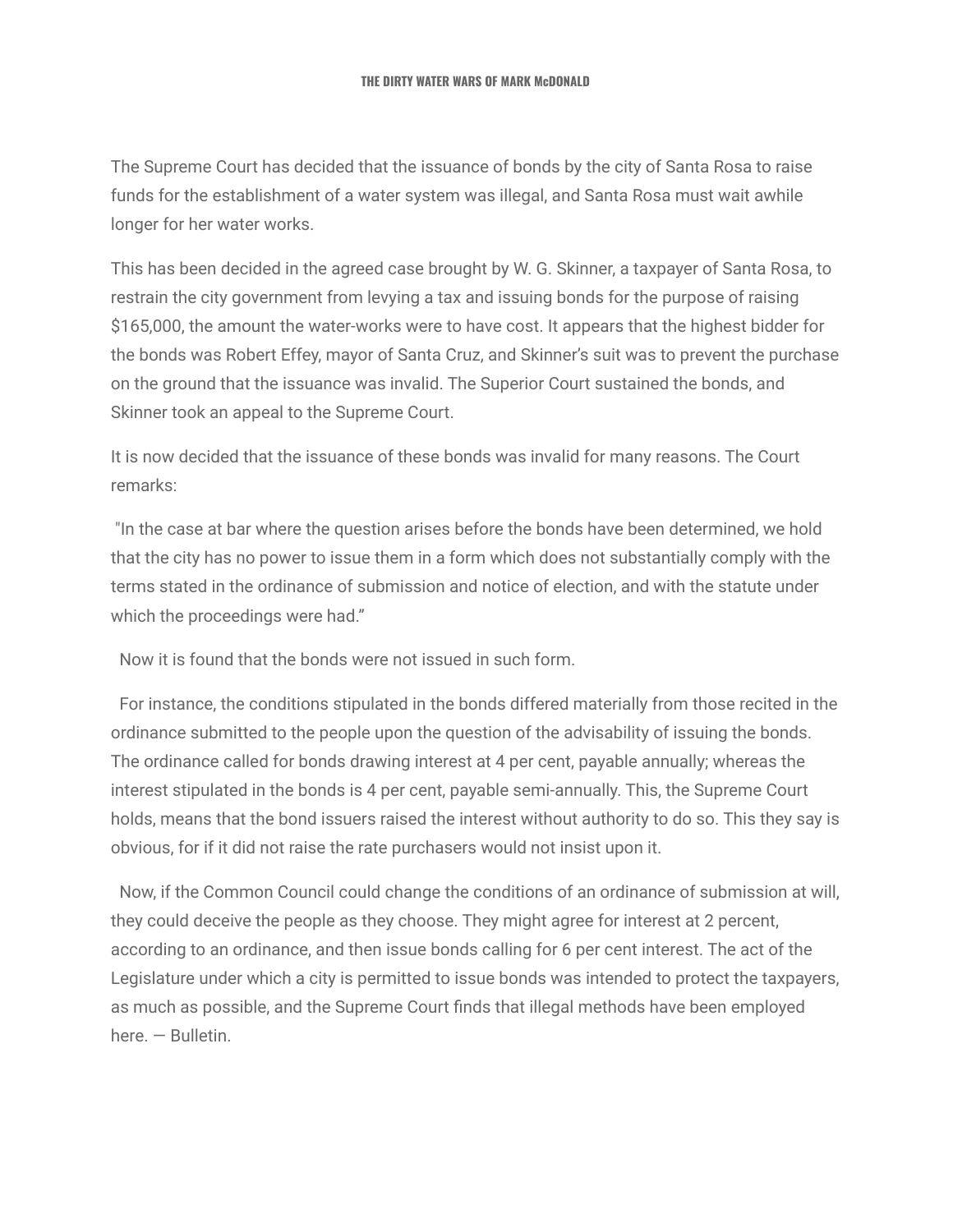### HISTORY OF THE CASE.

The history of the case is as follows : The election on the question of the issue of water bonds was held May 6, 1893, and was carried, the amount of bonds to be issued being \$165,000.

The bonds were advertised at 4 per cent, interest, but there were no bidders on them.

On September 8th, 1894, the Council re-advertised for bids on the bonds and on the same date for bids to construct the works.

Robert Effey of Santa Cruz offered to construct the works according to plans submitted by him, for \$161,000, the city to furnish rights of way, etc. On the 4th of October following, Effey bid \$165,500 for the bonds.

At a meeting of the City Council held December 1st, 1894, the bid of Effey was accepted and the city treasurer was authorized to deliver the bonds to Effey on receipt of the money.

On the same day as the acceptance of the bid of Effey, suit was brought before Judge Dougherty by W. G. Skinner vs. the mayor and council on an agreed statement of facts between plaintiff and defendant to test the validity of the bonds. It was held by the opponents of the bonds that they had no notice of the suit, and they were not satisfied with the agreed statement upon which it was submitted On December 31 C. S. Farquar, representing Cooper, Jones et al. tax payers, made application to be permitted to file a brief as amicus curix in the Skinner case.

Judge Dougherty allowed him three days to file a brief. On Tuesday, December 12, the case came up for hearing before Judge Ham of Napa, Judge Dougherty declining to consider it, he being an interested party. The case for the intervenors was argued by C. S. Farquar and A. B. Ware Esq., and by Mr. Cowan for the council and Mr. Russell for Skinner. Judge Ham decided that the statute would not permit any intervention and the case would have to rest on the statement of facts as agreed between Skinner and defendants.

The case of the validity of the bond issue was argued before Judge Ham, Attorney Farquar contended that under section 18 of article 11 of the constitution that the Council had submitted to the electors of the city in the notice of election the manner of incurring the proposed indebtedness; that no change could now be made from the manner proposed, and to which the assent of the electors was given, and that, therefore, the bonds proposed to be issued under ordinance 156 were beyond the power of the Council to issue; also that no tax could be levied to pay a debt which did not exist.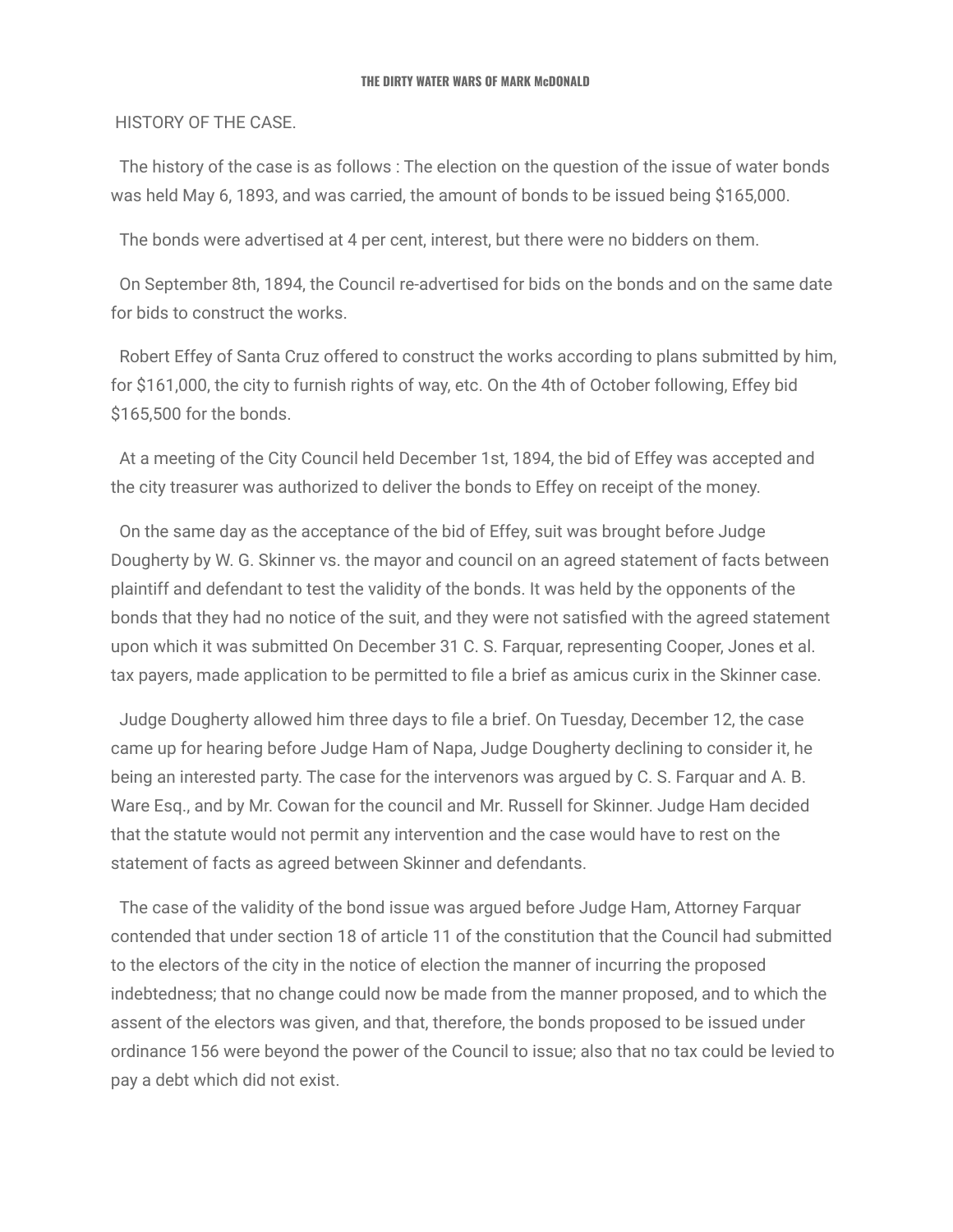On the 21st of December in the Superior Court of Napa, Judge Ham decided in the case of Cooper vs. Steadman that the tax sale of the delinquent water tax rate was legal, and at the same time decided from the bench the agreed case of Skinner et al. He held that the bonds proposed to be issued would be valid although the place of payment, the payment of interest and the kind of money in which they were payable, were all different from what was proposed in the original bonds, and to which the people assented at the election of May 8, 1893. In his oral opinion be held that the payment of interest semi-annually did not add to the burden of the taxpayer, and that the payment of the money in New York would also not add to the burden for the reason that it was the duty of the treasurer, at his own cost, to see that the money was paid at the proper place.

After the decision of Judge Ham, which was a great surprise to the intervenors and opponents of the validity of the bonds, C. S. Farquar brought suit, Jones et al. vs. the city, before Judge Buckles of Solano praying for an injunction to prevent execution of the contract with Effey, to which the attorney for the Council demurred. Judge Buckles on February 26th denied the demurrer of counsel, and held that all their acts after October 4th, when they undertook to award the contract to Effey, were illegal. In the course of his ruling on the demurrer he covered nearly all the points at issue as to the validity of the bonds and the Effey contract, holding about as the Supreme Court now decides.

The Supreme Court, in the case of Skinner, reverses the decision of Judge Ham as to the validity of the issue of the bonds, which practically decides also the case of Jones vs. City, enjoining execution of contract with Effey.

- Sonoma Democrat, 29 June 1895

### TAXPAYERS' UNION.

Resolution Adopted in Regard to Water Supply.

At a meeting of the Taxpayers' Union held Saturday night, the following resolutions, submitted by Col. H. W. Byington, were unanimously passed: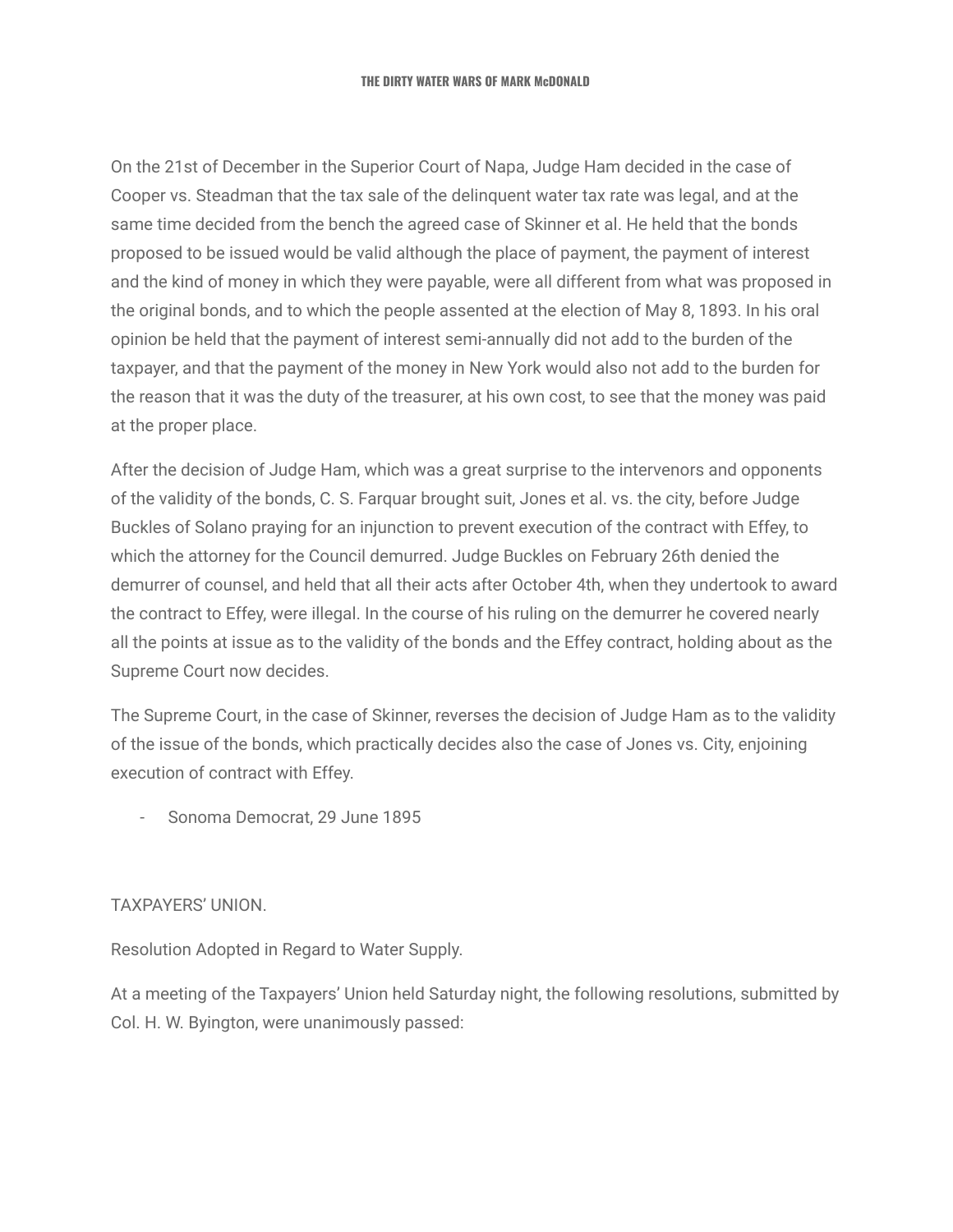Whereas, It has become apparent that the water supply at present furnished this city by the Santa Rosa Water Company is inadequate to the increasing wants and necessities of this municipality and that the management of said company fails to meet the approval of the patrons thereof, thereby causing much dissatisfaction and complaint among the residents of our city, resulting in factional strife and expensive litigation, therefore we the "Taxpayers' Protective Union" hereby

Resolve, That we are in favor of municipal ownership of some improved system of water works that will furnish an adequate supply of good water to the citizens and taxpayers of Santa Rosa at a reasonable cost therefore; also

Resolved, That we believe a water system supplied by gravitation is preferable both in point of economy and permanency to a system known as the pumping system.

Resolved, Further, that we are in favor of purchasing or constructing a gravity system of water supply for this city, provided the same can be obtained at a reasonable and equitable cost, therefore

Resolved, Also that a committee of three be appointed by this union to confer with the officers of the Santa Rosa Water Company with a view of obtaining a reasonable proposition from them for the sale to the city of Santa Rosa of the entire plant of their water system as it now exists, such proposition it so obtained and approved by this union, then to be submitted to the City Council and if by them approved, to be by ordinance submitted to the qualified electors of this city for their sanction or rejection.

In view of the paramount importance of this question and the facts expressed in the foregoing resolutions, we appeal to all citizens who have at heart the well being and future advancement and prosperity of Santa Rosa, to unite with us in our laudable efforts to promote the interests of our citizens and protect the honor and credit of our young and growing city.

# H. W. Byington.

A committee consisting of A. P. Overton, H. W. Byington and A. B. Ware were appointed to take the matter up and see what could be accomplished.

- Sonoma Democrat, 6 July 1895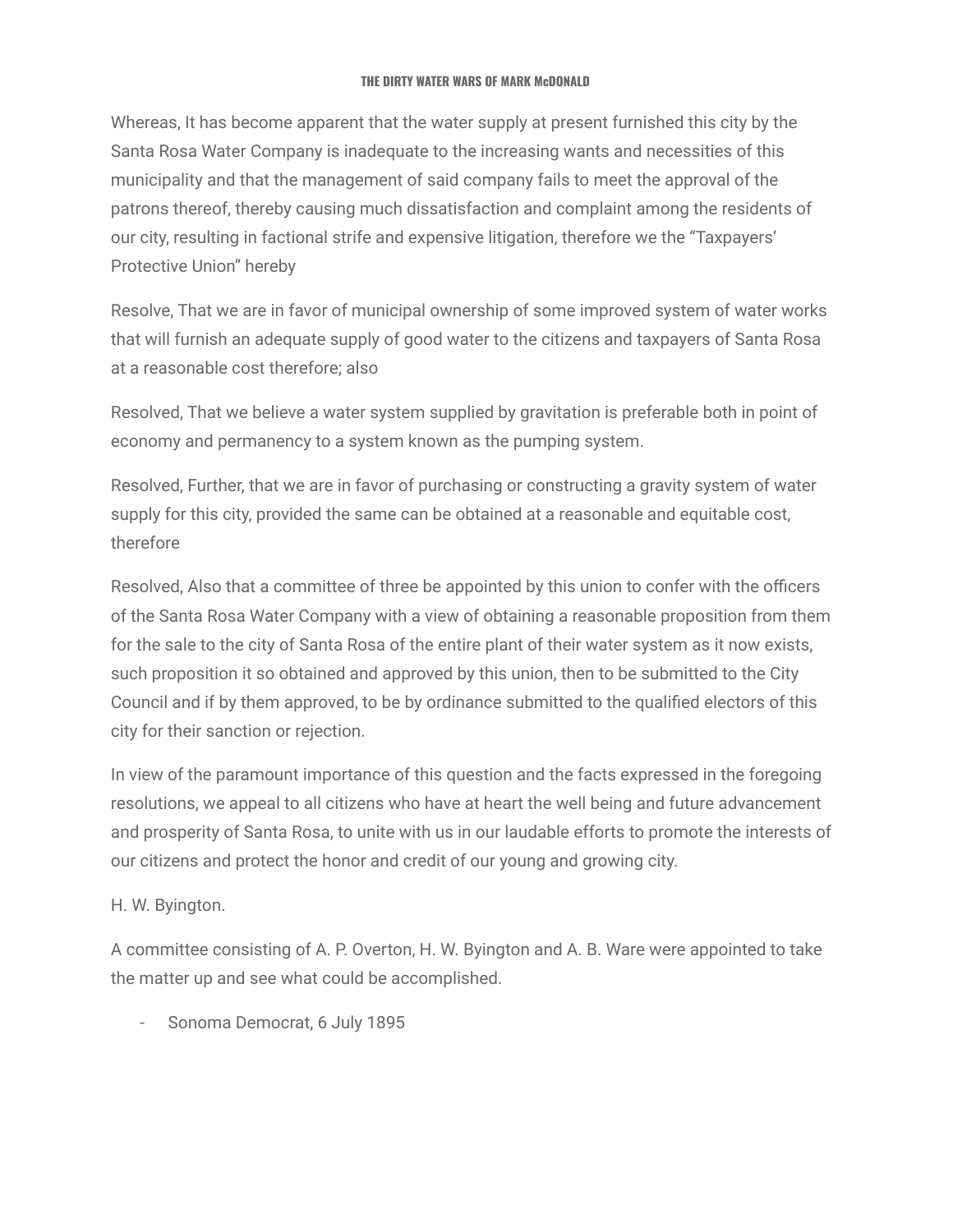### WATER WORKS BOND ISSUE

Water Question on the Same Ground as After the Election.

The Interest to Be Paid Annually in Gold Coin at the City Treasurer's Office.

...Councilman Collins introduced ordinance No. 162 calling for the repeal of ordinance No. 156, and providing for the issuance of bonds to the number of two hundred of the value of \$825 each, to draw interest at the rate of 4 per cent, per annum, payable in gold coin at the city treasurer's office. The ordinance was referred to the ordinance committee, and under a suspension of rules the ordinance was placed before the Council and unanimously adopted. The new ordinance amends the last action of the Council in regard to a bond issue for a water system, and places the matter in the same position it occupied the day after election. The only change was the payment of the interest annually at the city treasury, instead of semi-annually and in New York city, as provided by the former amended ordinance....

Sonoma Democrat, 27 July 1895

### THE WATER BONDS

Have Been Sold and the Contract Let.

What Mayor Woodward Has to Say About the Matter.

Water Pipe Purchased and Work on the Pumping System to Be Begun at Once.

The bonds voted by the city for the municipal ownership of water works have been sold, and it is reported that active operations will be commenced in the near future.

Mayor Woodward was seen last night by a Democrat reporter and had the following to say in regard to the sale of the bonds and the proposed works:

"Yes, the sale was made quietly; we did not wish the opposition to know of our plans until they were perfected and the contract let. Negotiations have been pending for the last month, but the contract for the works has been let, and the money for all but the first series of bonds, of which there were five which came due the 1st of December, 1891, has been deposited with the city treasurer. About two hundred tons of mains will arrive in this city from San Francisco this week, and will be laid where proposed, new street work is to be made, so that it will not necessitate the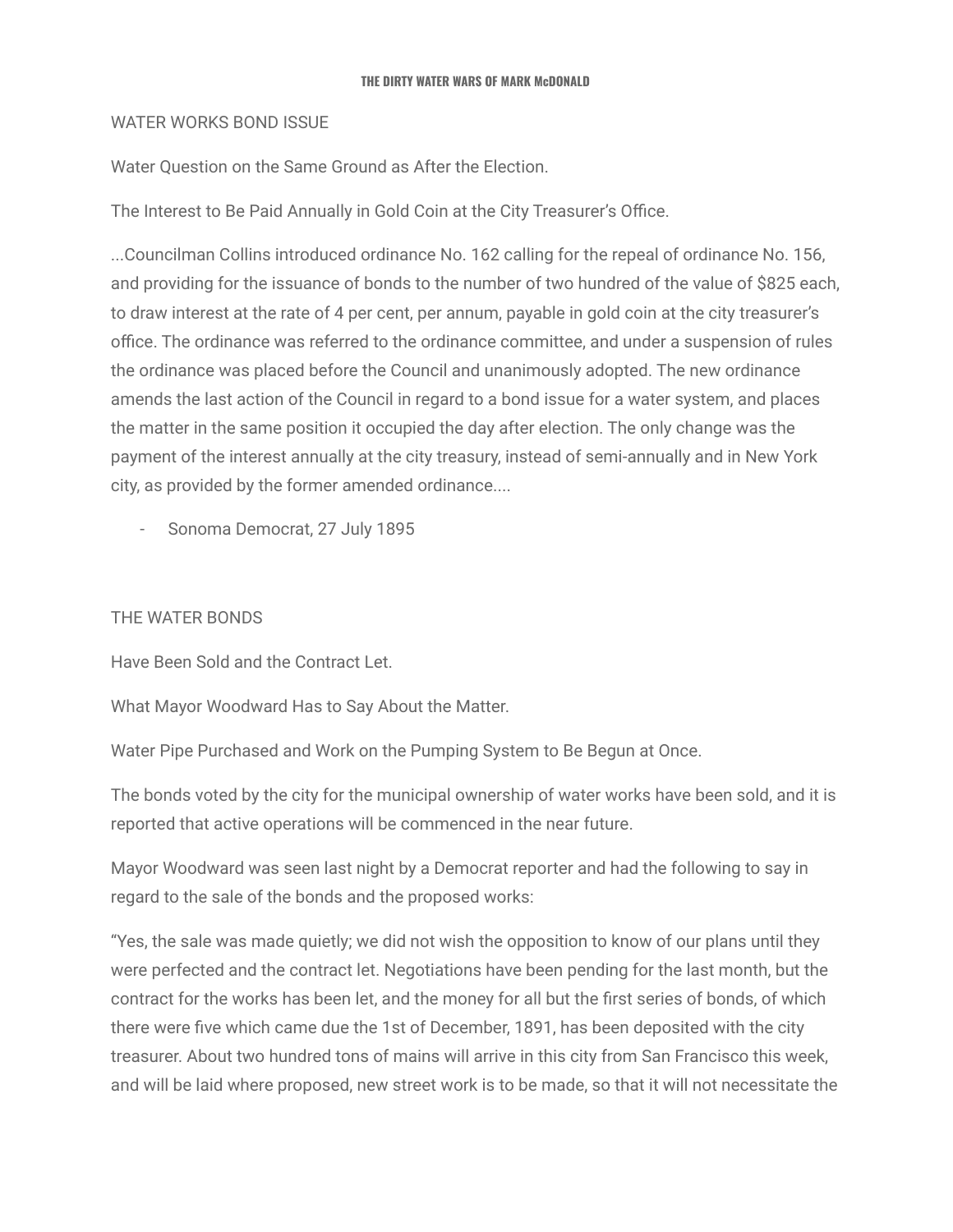tearing up of streets after the improvements have been made. The remainder of the contract for piping has been placed in Birmingham, Ala., and between 1700 and 1800 tons will be required.

"Robert Effey, mayor of Santa Cruz, is the purchaser of the bonds, and he has sublet the contract for the construction of the works to P. B. Perkins of San Francisco, who has an excellent reputation as an expert water works man."

"Was your visit to the East connected with the sale of the bonds?" was asked of Mayor Woodward, "No, not directly. I did look into the record of Mr. Perkins to some extent, but otherwise it was one purely of pleasure. The sale was made and the money is in the city treasury, and we are glad it has been consummated. With all the trouble and worry it has caused the Council, a number of us were heartily sick and tired of the whole business, and had it not been that we owed it as a duty to the people we should have let the matter drop long ago.

"The wells will be sunk on the five acre tract of land negotiated for by the city with A. L. Fisher, situated on the extension of Sonoma avenue. the site for the reservoir, which will contain half a million gallons has not yet been selected, but Mr. Perkins will be here next Saturday, when a choice will probably be made. The reservoir will be a cement one, and will receive the oversupply — that is, if the water is not used by the city as fast as it is pumped into the mains the overflow will go into the reservoir; and during the night, when the engines are not at work, it is from this reservoir that the city will receive its supply.

"There will be two pumps, each one capable of pumping a million gallons of water per day, so that should one in any way get out of order the other could immediately be used, and as the city at the present time only uses about 500,000 gallons a day, the city can grow considerably without the size of the pumps being increased."

"Do you expect any further litigation in regard to the bonds?"

"I do not see what more can be done by the Santa Rosa Water Works Company. Mr. Effey has bought the bonds as issued originally, and there is no question as to their legality,"

- Sonoma Democrat, 5 October 1895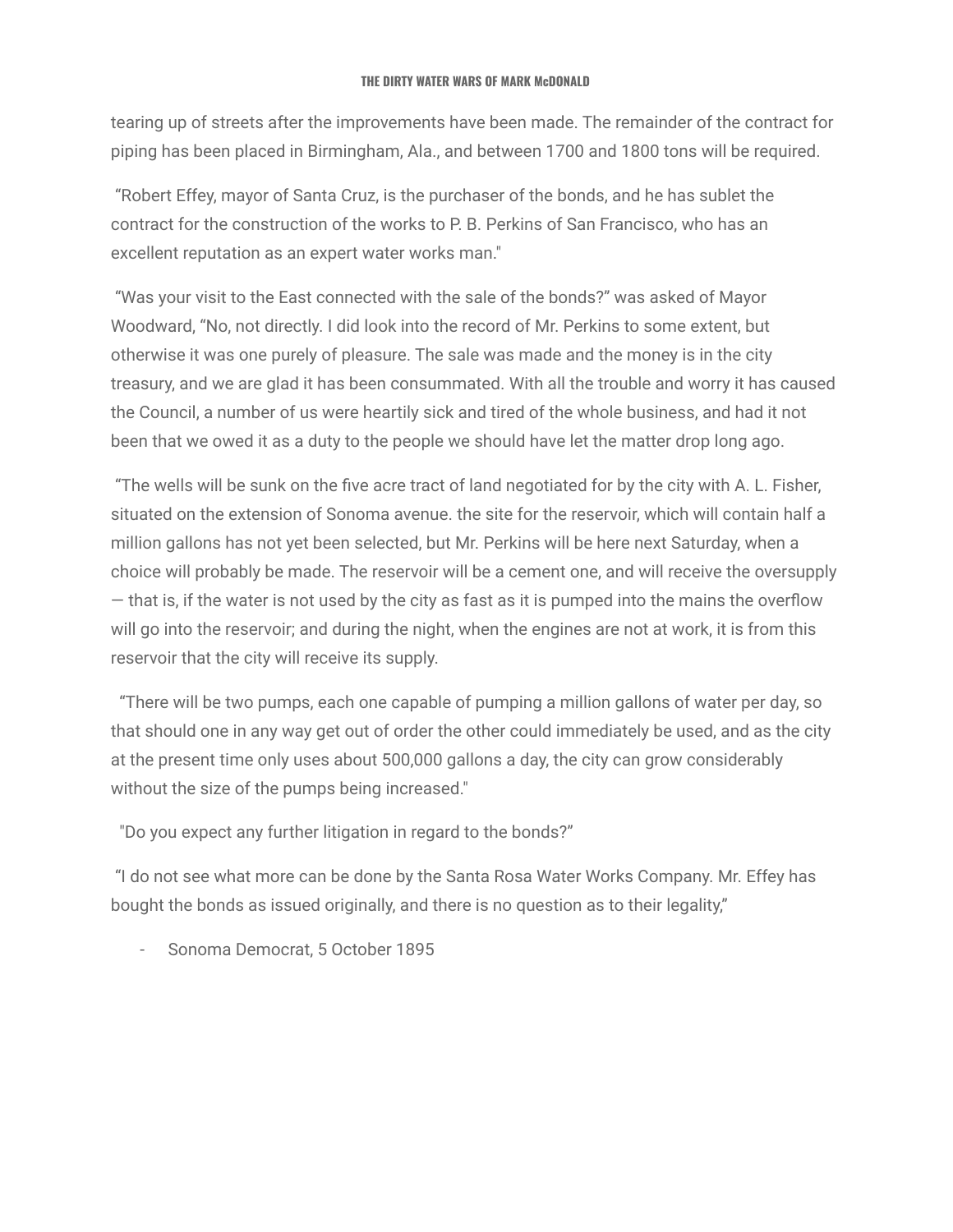### NEW WATER SUIT FILED.

The Water Works Contract Alleged to Be Illegal.

Action to Have the Agreement Between the City Council and Robert Effey Set Aside.

The suit of which notice was given some days ago was filed with the county clerk Wednesday afternoon. Wesley Mock is the plaintiff and through his attorneys, A. B. Ware, C. S. Farquar and Gil P. Hall, prays for an injunction against the Mayor and Common Council, enjoining them from entering into a contract with Robert Effey for the construction of water works. The complaint alleges:

"That on September 24th, 1894, the date of the Effey bid and of the Garratt & Co. bid for the construction of said water works were collusive.

"That it was understood and agreed by and between said bidders and said Mayor and Common Council that said Garratt & Co. should put in the highest bid; that the written portions of the said bids are in the same handwriting, and that such facts were then known by said defendants last above named; that prior thereto said defendants, the Mayor and Common Council, city clerk and treasurer had an agreement or understanding with Robert Effey that it he would present said bid for said bonds and said bid for said construction; that both bids would be accepted and that the said Council would deliver to him, said Effey or to any person he might designate, said bonds in exchange for said work...

...That the meeting of said Council of September 28, 1895, was secret and that none of the transactions had thereat were known to the public or to plaintiff till about October 3d; that each of said defendants was notified on October 5th following that an action would be at once brought as soon as the papers could be prepared to set aside said contract of September 28th between the city of Santa Rosa and Effey on the ground of illegality and fraud; that said Council and mayor have directed said Effey check of \$10,000 delivered with his said bid to be returned to him; that the same was then returned as directed and no other was ever given; that at the time of the passage of the Tupper resolution of September 28th above set forth, there was not nor has there ever been \$161,000 or any sum in the city treasury or in the hands of the treasurer thereof applicable to the construction of water works.

"That there is no minute on record of said Council showing to whom said bonds are alleged to have been sold, but that the fact is said bonds are now in the hands of Seligman & Company in New York City, but the same were neither sold, issued or delivered to them or to any other person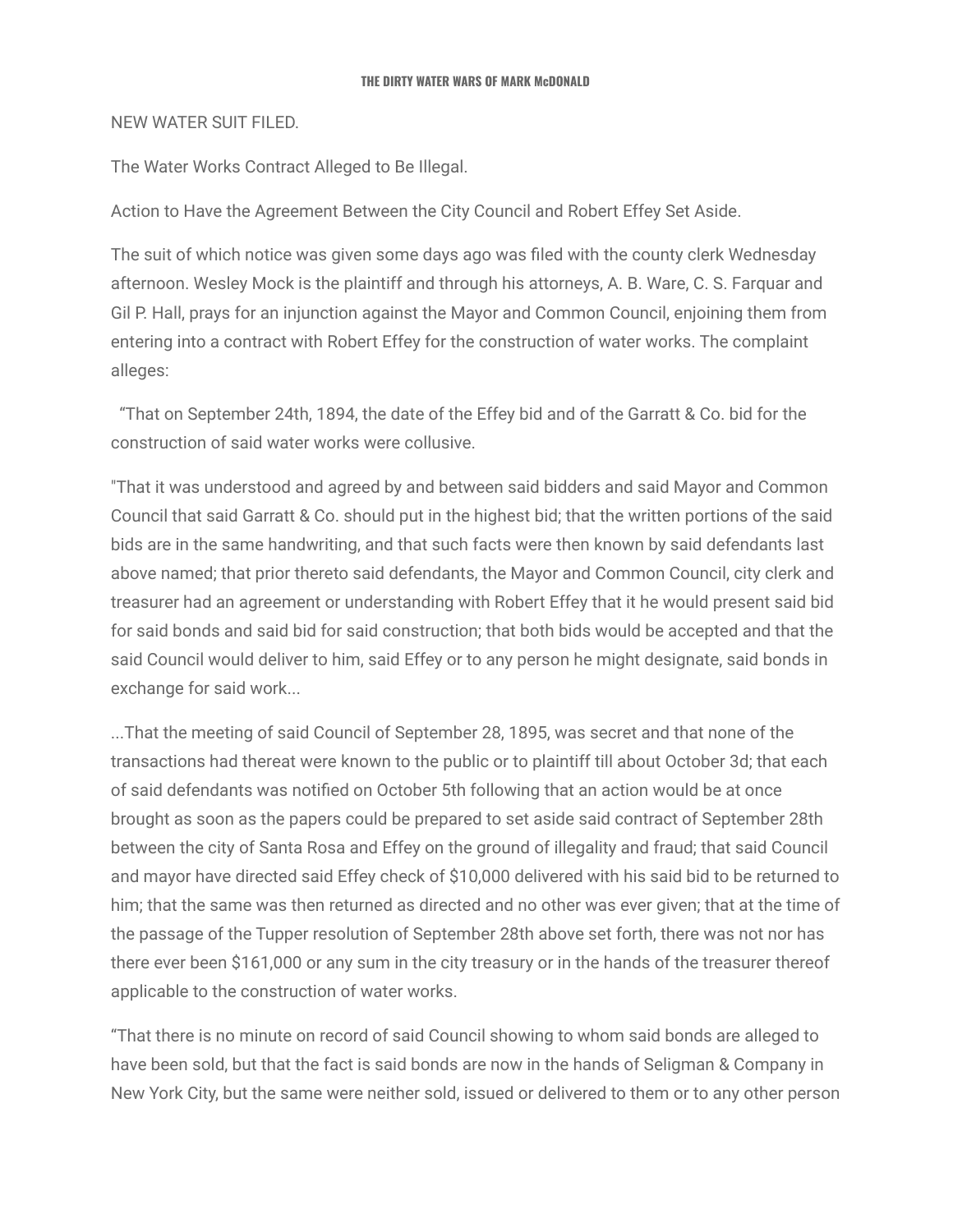whatsoever; that at the time of drawing said warrant for \$161,000 in favor of Robert Effey, the fund known as the "City Water Works Fund" had not been created; that said warrant is as follows, to-wit:

No. 8180. CITY ORDER. \$161,000.

Santa Rosa, Cal., Sept. 28.

To the Treasurer of the City of Santa Rosa: Pay to Robert Effey, or order, the sum of one hundred and sixty-one thousand dollars, for construction of water works for city, and charge to city water works fund.

By order of the Common Council,

C. L. Mobley, Clerk.

E. F. Woodward, Mayor.

Endorsed; "Paid September 28, 1895."

Endorsed on back: "Robert Effey."

"That said warrant was drawn without any claim or demand against the city ever having been presented, made or verified therefor; that said Effey has given no bond whatever to the said city of Santa Rosa in relation to said contract entered into September 28th, nor has said city. Common Council or mayor asked for or required one; that said Effey is almost, if not wholly, insolvent.

"That said mayor and Common Council agreed, before said bonds, now in New York, were in existence, that the same, when ready, should be sold and delivered to Robert Effey, and that it was also understood that no other bids would be permitted for said bonds. All of which resulted in the letting of the contract for the construction of water works at a figure at least \$31,000 higher than if the same had been let in the open market after, instead of before, a sale of the bonds.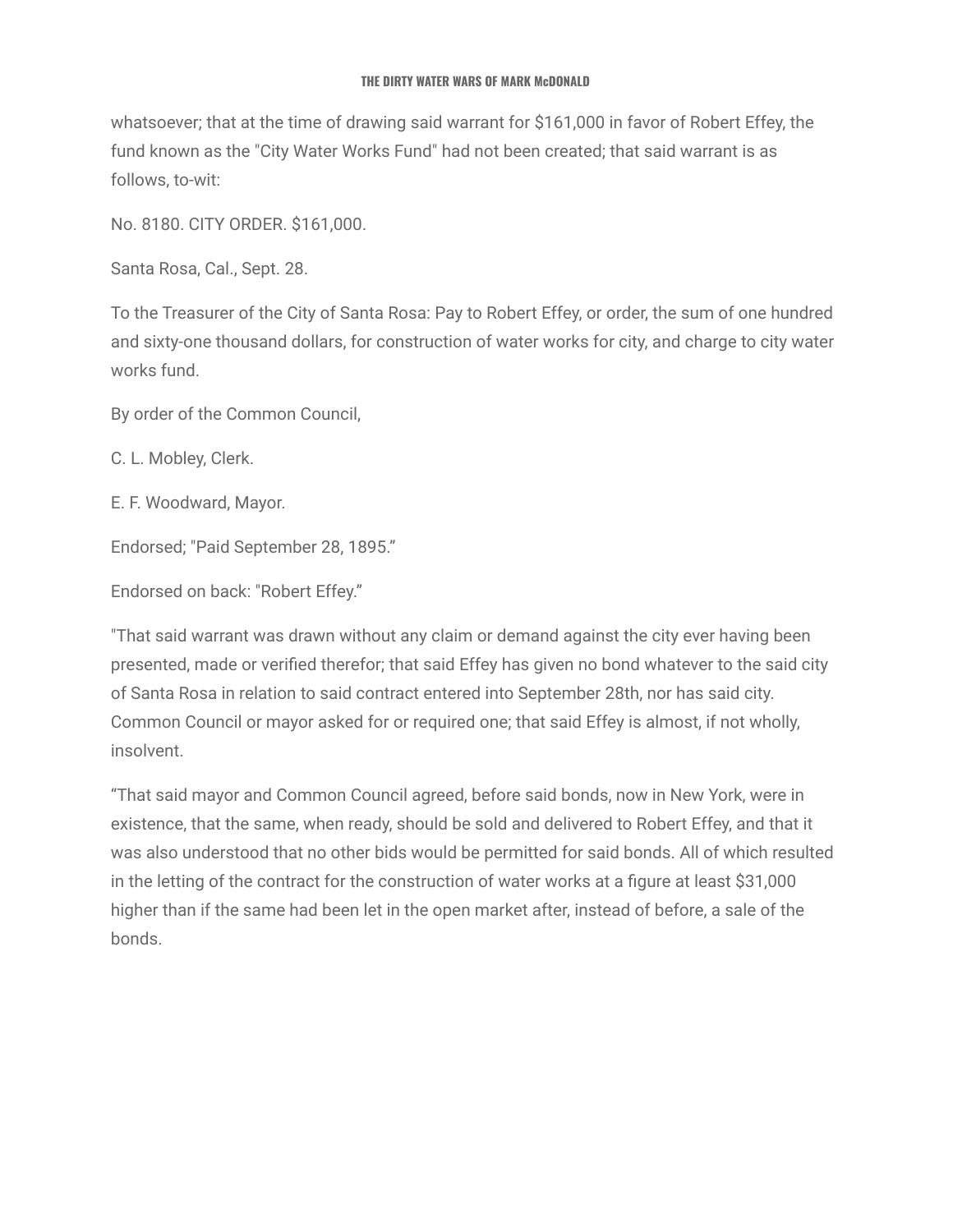"Wherefore plaintiff prays for a judgment and decree of this court setting aside and declaring void said contract of September 28th, also for a final injunction against said mayor, City Council and clerk, enjoining them and each of them from entering in a contract with Effey or any one until such bonds shall have been sold and the money placed in the treasury."

- Sonoma Democrat,19 October 1895

# Work Progressing.

Work on the new water works is progressing. About forty men are engaged digging trenches on Second street and fifteen men have begun excavating at the Brush place on Rincon Hill. One of the workmen employed there says the elevation is about the same as the dome of the court house.

- Sonoma Democrat, 19 October 1895

### PUMPING STATION.

Progress Being Made on the City Waterworks.

Considerable Water Found in the Bed of the Creek.

Excavating and Blasting for the Reservoir - Effect of an Explosion of Dynamite.

The scene at the dam and where the power house for the new water works is to be built is one of activity and hard work. A crowd of men are employed laying the masonry, handling the rock, mixing cement and shoveling gravel, and reminds one of a nest of ants or a hive of bees.

The dam across the bed of the creek has been completed and seems to be answering the purpose for which it was built, and is a source of satisfaction to the promoters of the scheme.

A four horse power gasoline engine has been rigged up in the bed of the stream, and a Democrat reporter was informed by the engineer that it had been pumping steadily day and night for five days at the rate of 200,000 gallons per day, and still there was no perceptible decrease in the amount of water, and it is thought that in all probability the supply from the creek alone will be enough to supply the city if it remains as indications are at present.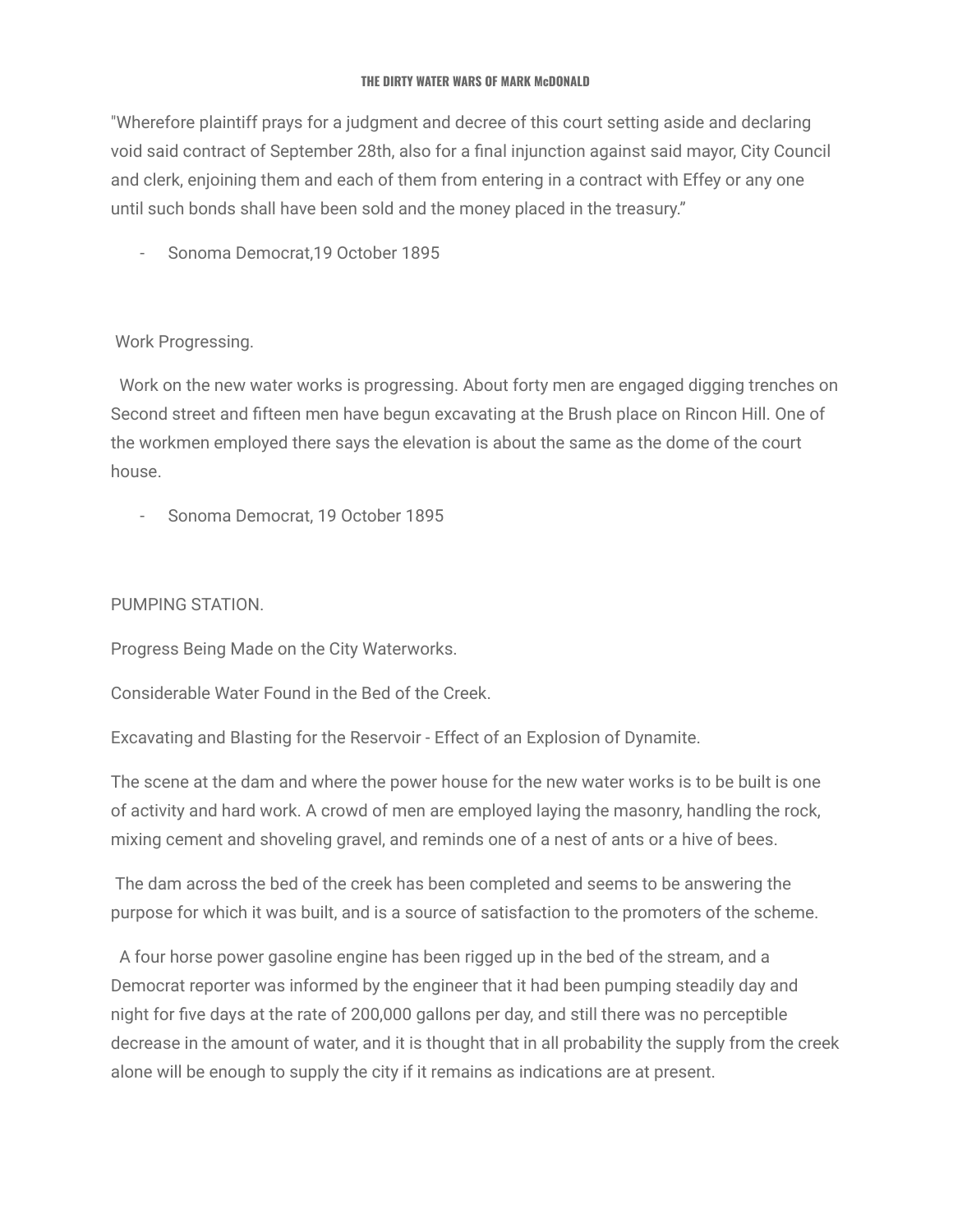At the reservoir another crew of men are at work, some with horses and wagons hauling away the rock and dirt as it is dug, while others are preparing the holes preparatory to blasting..

...The reservoir is to be 120x120 feet and will be of considerable depth.

- Sonoma Democrat, 9 November 1895

### WATER WORKS ACCEPTANCE.

The call meeting of the Council on Thursday was so sudden that not even the clerk knew the meeting was to convene. A long resolution was adopted, the kernel of which is practically "an order taking possession of the new system in the name of the city. It is as follows:

Resolved, That the City of Santa Rosa take immediate possession of all of said water works as the same are now constructed and hold the same as the owner and proprietor thereof.

It is true that a series of conditions are appended to this important act, but the question arises: Why does the city abandon an impregnable position for a weaker one, fortified only by verbal conditions, under which, in case of future contention, they may or may not be able to maintain the rights of the city.

- Sonoma Democrat, 4 January 1896

### A NEW MOVE.

The Council Accept the Half-Finished Water Works.

Looks More Like Buckley and Boss Tweedism Than the Proceedings of a Santa Rosa Council.

The Council held a special meeting on Thursday evening, and to the great surprise of the public accepted the new waterworks in its present wholly incomplete condition, without the least notice of any such intention.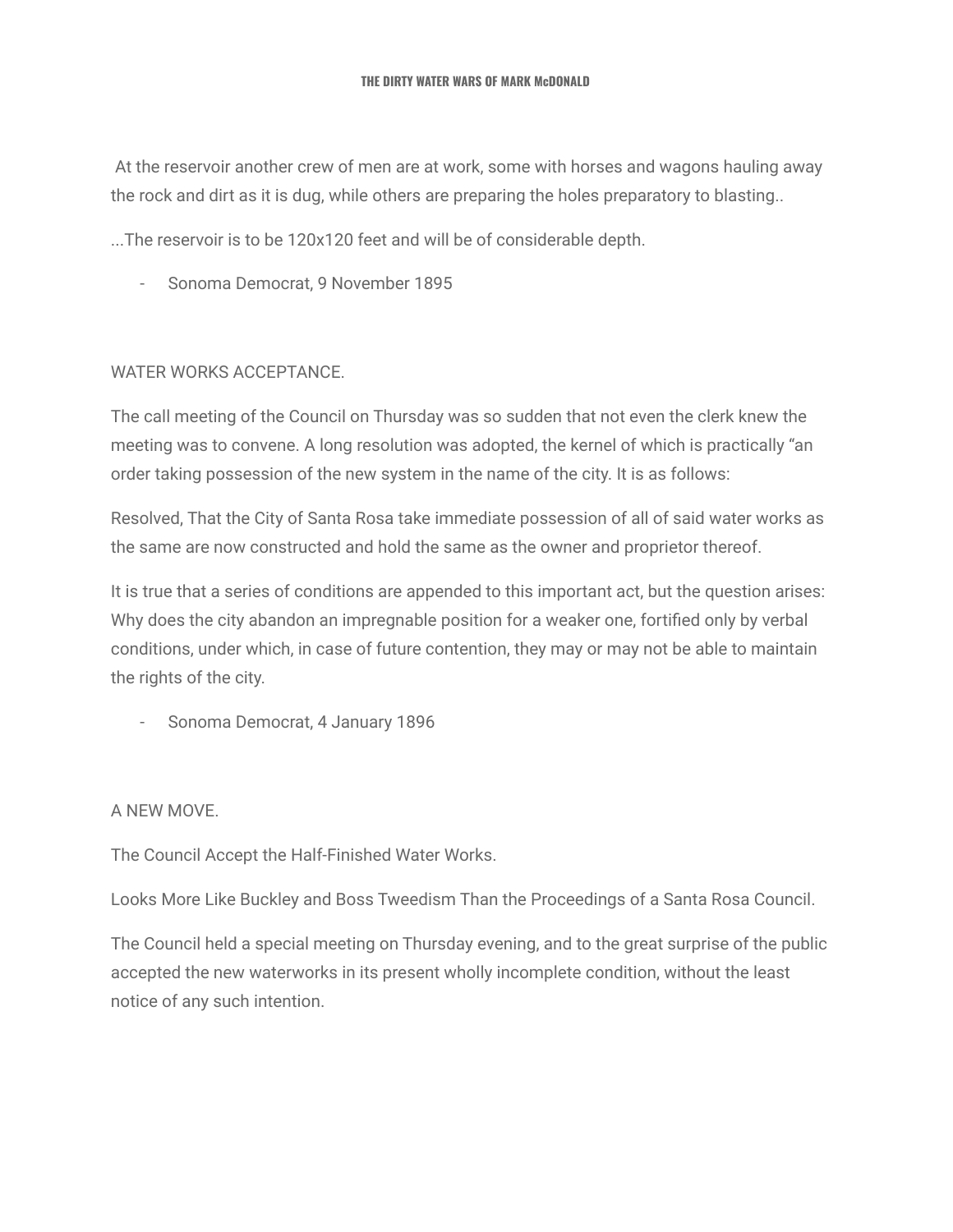This cuts off those, and there are many of them, who do not believe the work is being done according to plans and specifications, as far as they can make out what the real plans and specifications are, for they have been practically a sealed book to the general public.

In fact, it has been publicly shown in the press, and practically acknowledged, that in instances cited the work was not in accordance with and the parties making the complaint have stated that they were not at all satisfied with the attempted explanations, and intended, after further investigation, to make further protest.

It is also claimed by those who have examined the reservoir which is being built that it is not up to the requirements of the contract. The first contract required a concrete wall five feet thick, going up on a "batter" to three and one-half feet, and presumably the plans are the same. In place of it, in the reservoir being built, there is only, as is claimed, six inches of stone, overlaid with two inches of cement.

It was the intention to have fully investigated what was required in this matter, when those who were interested in it were met by the acceptance of the work by the city. All this, coupled with the fact that a member of the Council is furnishing supplies for the work, and that others are otherwise under obligations to the contractor, makes this sudden action on the part of the Council extremely questionable. In fact we heard it characterized by many citizens as an outrage on the public.

Who ever before heard of such proceedings on the part of a public body? The contract is first let in secret session, the money supposed to be paid before the work is begun, and the work is then accepted when half done and in the face of a belief on the part of many that it is not in accordance with the contract, all the proceedings being in the nature of a star chamber Council.

The Council have in this and many other matters acted ns though they were under no responsibility to anybody, and were determined to force their ends, regardless of the interests of the people they represent. They have now gone too far. The confidence of the citizens in their good faith was shaken before, and this extraordinary, if not highhanded action, in view of the personal interest of some of the members in furnishing supplies, and in other ways, will destroy what faith was left in them. But forty-three of the one hundred and ten hydrants required are in, and the work is in a totally unfinished condition and unfit to be received. The first duty of a representative body of men having the disbursement of the money of the people, is to guard their interests and to see that those who pay tax money get its value. The Council act as though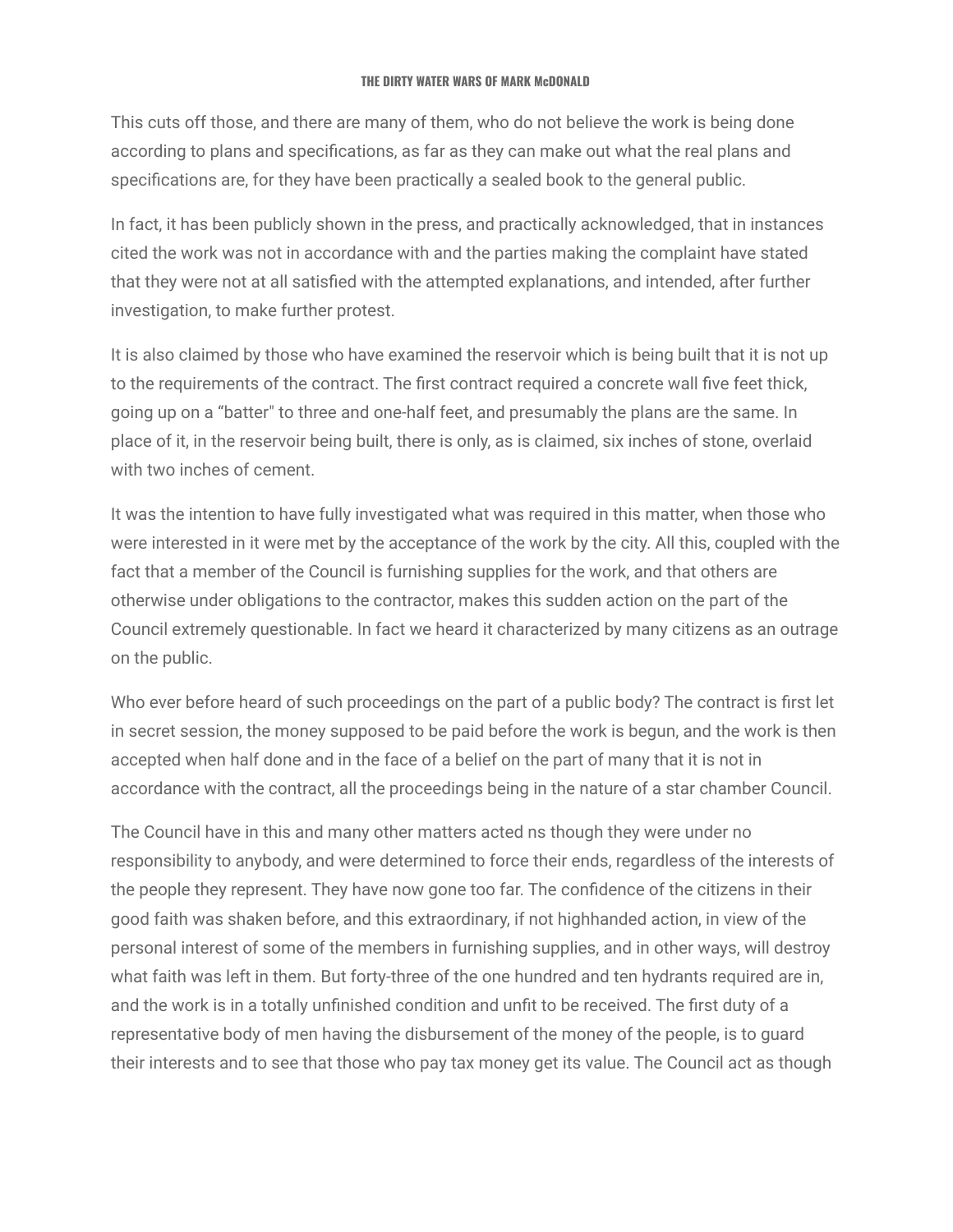this sacred duty was reversed, and they were the representatives of an adverse interest instead of guardians of a public trust imposed upon them by the people of Santa Rosa.

Talk about bossism and Buckleyism! Why, neither Buckley or Boss Tweed would have dared to so defy the public!

- Sonoma Democrat, 4 January 1896

### WATER WORKS CASE.

Amended Complaint Filed Friday in the Superior Court.

Grounds of Fraud Specifically Alleged - Order to Show Cause for Contempt.

Plaintiff Mock in his amended complaint asks the court to set aside and declare void the contract between Effey and City of Santa Rosa and that the same be cancelled; also for a final injunction against said mayor and City Council enjoining them for entering into a contract with Effey or any one for construction of water works until such bonds shall have been sold and the money placed in the treasury of the city; also enjoining P. B. Perkins from proceeding with said work of construction; also for a decree directing Council to recall said bonds and to retain the same till duly sold and money paid...

...said defendants and each of them has caused a resolution to be adopted and entered in the minutes of the proceedings of said Council on January 2d, accepting the present system of water works now in course of construction in on incomplete condition and in that said defendants have actually attempted and are now attempting to execute the intentions of the ordinance. Now, therefore, it is ordered that E. F. Woodward, mayor and Berka, Collins, Harris, Keegan, Tupper and Wilson constituting the Common Council and Paul B. Perkins show cause before this court on the 1st day of February why each of them should not be adjudged guilty of and punished for contempt of this court in impeding the administration of justice...

Sonoma Democrat, 1 February 1896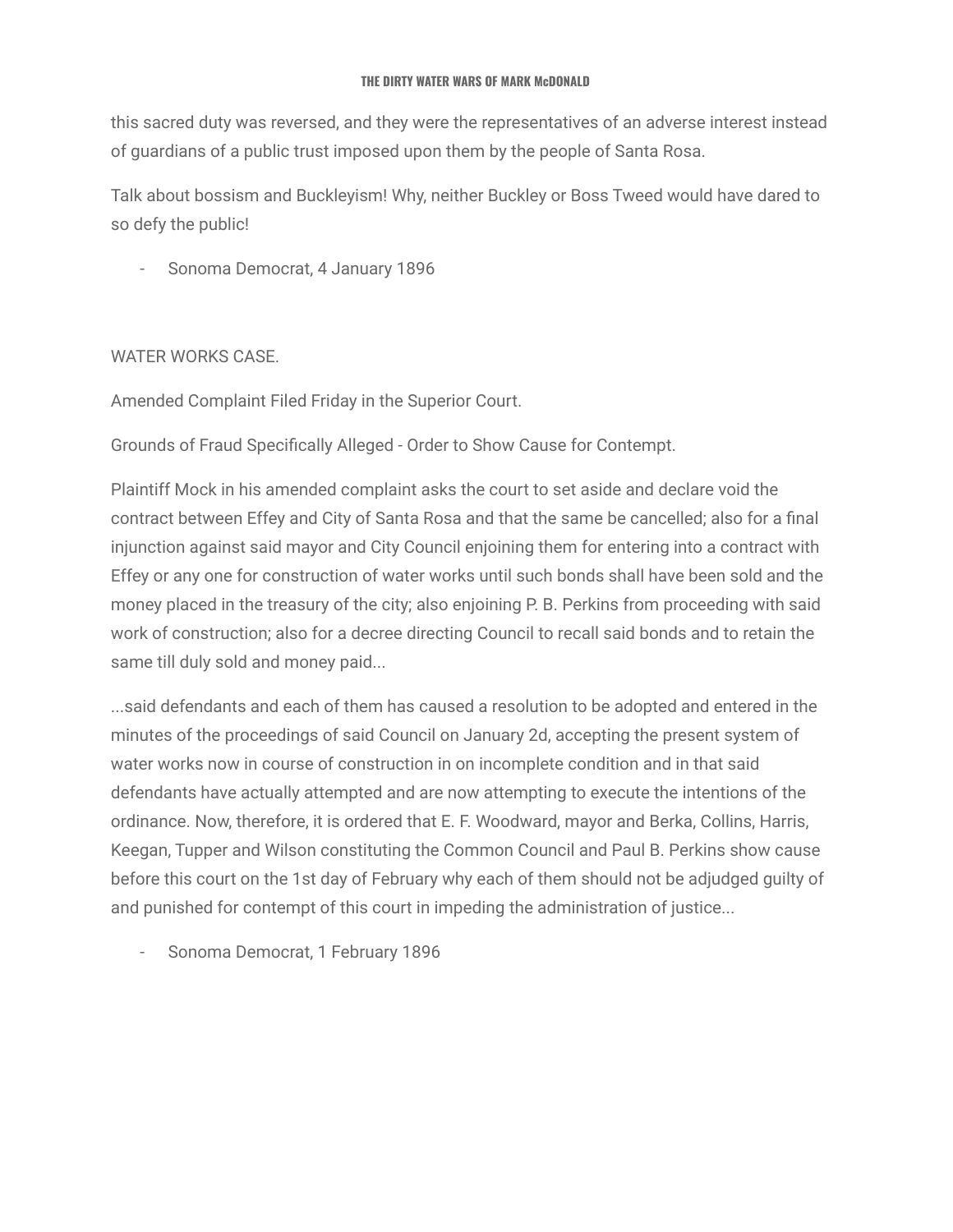### SANTA ROSA STRIFE.

Wesley Mock Says He Will Thrash the Person Who Impugns His Motives in the Water Suits.

SANTA ROSA, Cal., Feb. 1.— The legal battle over the construction of the new water works goes merrily on. The plaintiff's attorneys have made some sensational moves in the course of the litigation, while the defendants have contented themselves with purely defensive tactics. But it is now declared by some of the most prominent persons connected with the defense that from now on the city will assume the aggressive.

In an interview recently had with the plaintiff, Mr. Mock said to a Call representative: "I am acting in my private capacity as a citizen for the good of the community and am not the tool of a corporation, as has been stated." Mr. Mock further said he did not propose to be called a "tool" and would inflict personal chastisement upon the first person who applied this epithet to him...

San Francisco Call, 2 February 1896

### MOCK VS. COMMON COUNCIL.

Defendant's Attorneys Say Daingerfield Has No Jurisdiction.

Arguments on Citation to Show Cause Why They Should Not Be Punished.

The case of Wesley Mock vs. The City of Santa Rosa commenced Saturday morning before Judge Daingerfield in Department 1 of the Superior Court.

The first preliminary skirmishing commenced when Judge Rutledge, attorney for the Mayor and Common Council demurred to the order to show cause why the defendants in the suit should not be punished for contempt of court. The grounds for contempt were: That the Council not only had paid in advance for the water works, but while a motion in the case was pending before the court, it had accepted the works so far as completed in order to anticipate any ruling that might be made by the Court, and upon this question was based the arguments which consumed the entire day.

Judge Rutledge's demurrer consisted of three parts. First — He denied the power of the Judge to issue an order in the case while in San Francisco. Second — He had no jurisdiction in this court as be had not been asked by one of our Superior judges to preside. Third — He demurred to the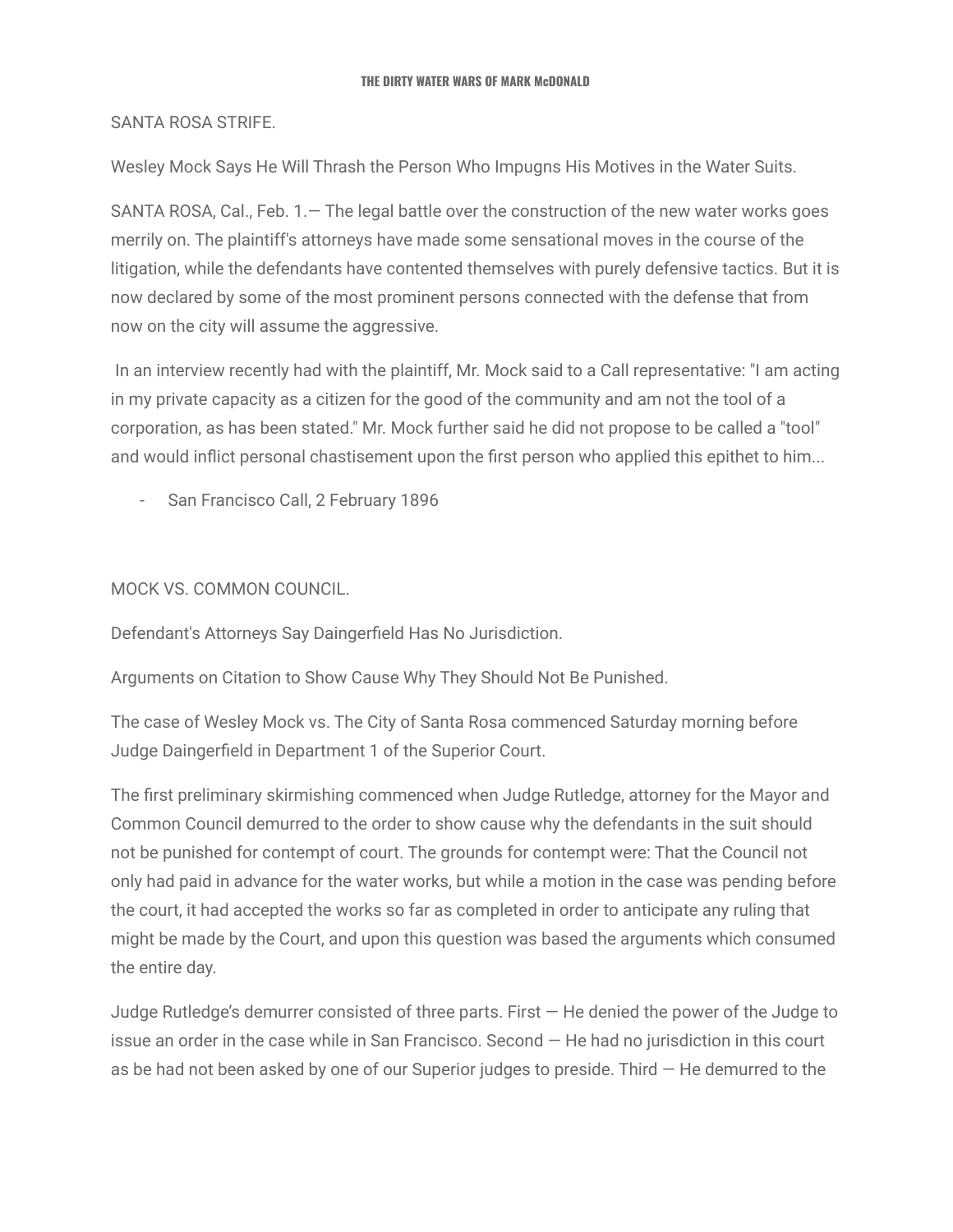citation on the ground that the act of the Council was legislative and could not be punished for contempt of court.

The first two grounds were quickly disposed of as it was shown that anywhere within the boundaries of the State of California could a judge make an order of court, at his home, or away from it and that he need not necessarily be in the courtroom. That it had been stipulated Judge Daingerfield should preside at the trial of the suits, and his invitation was shown by the stipulation drawn up by Judge Rutledge himself, in which it said that as he had heard certain portions of the case it was agreed he should preside until its conclusion; the Superior judges claiming that they were disqualified by being interested parties.

That the act of the Council was legislative and could not be punished for Contempt, and that to be in contempt there must first be an order for injunction Attorney Lynch spent the afternoon upon.

Numerous authorities were cited upon this point.

Contempt was divided into two classes  $-$  criminal and civil. The first was that of public justice; the second of private rights.

This action being a civil case it was deemed an invasion of the private rights of plaintiff in the suit to have his cause virtually settled outside the court without a hearing, by the action of the Council in paying for and accepting the works before their completion, and in this anticipating what might be a ruling in his favor by the court, thus defeating justice.

The argument was continued until late in the evening and was left unfinished, The Court then continued the case for ten days.

- Sonoma Democrat, 22 February 1896

### LEGAL STRIFE AT SANTA ROSA.

Lawyer Lynch Tries to Have Editor Lemmon cited for Contempt

SANTA ROSA, Cal., March 17.— The case of Wesley Mock vs. Santa Rosa, growing out of the water works contract dispute, was on trial here to-day before Judge Daingerfield of San Francisco. Something of a sensation was created when Attorney Lynch for the plaintiff read an editorial from the Daily Republican of March 6, 1896, entitled, "Democratic Opposition." The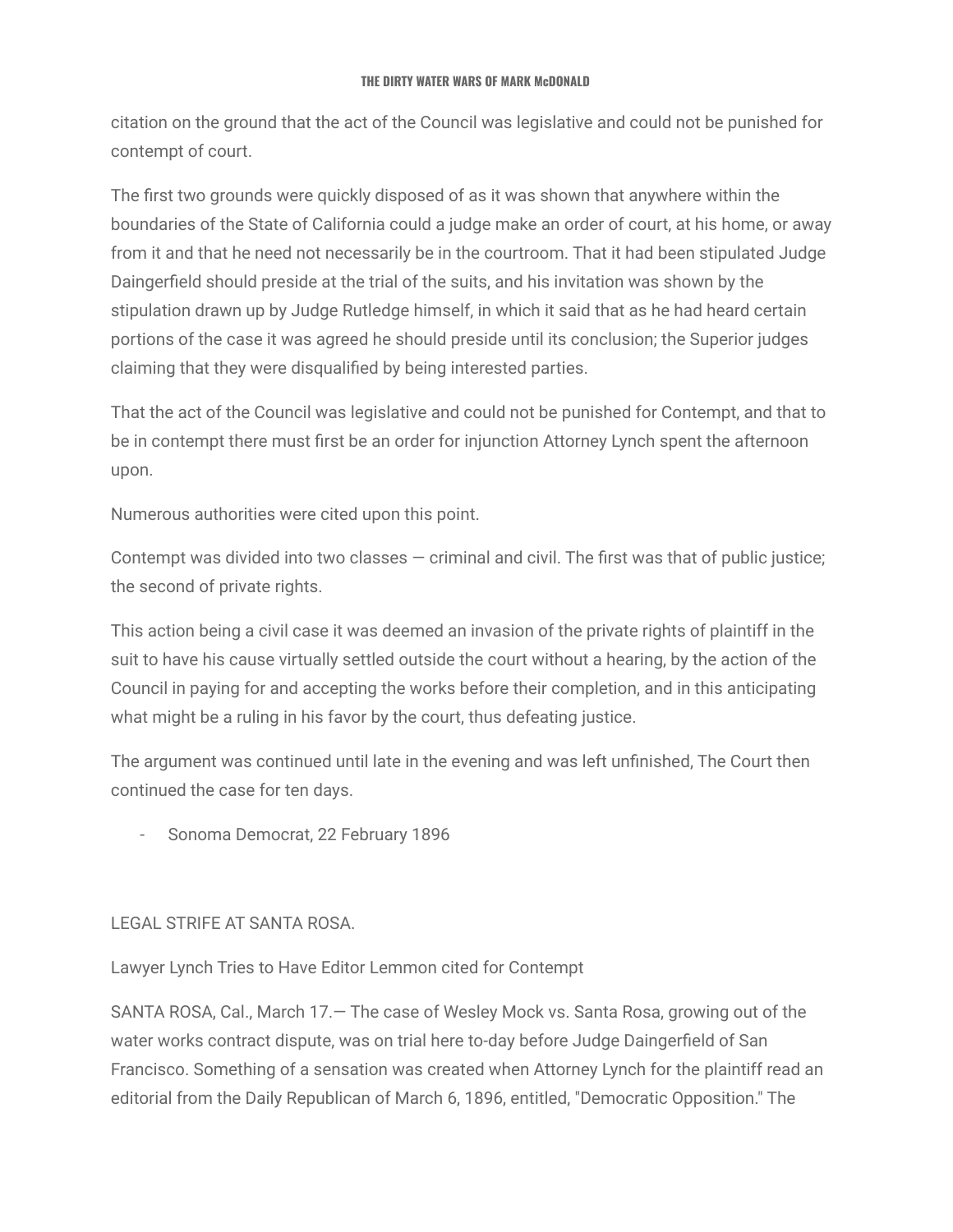article is from the pen of A. B. Lemmon, editor of the Republican, and accused Lynch, Judge Daingerfield and others connected with the case of being Democrats. These statements, Lynch declared, were false and contemptible. The language used in the editorial, he said, was calculated to bring the court into contempt, as being biased by political motives. Lynch wanted Editor Lemmon cited to appear before the court to show cause why he should not be punished for contempt.

Judge Daingerfield said, in discussing the editorial, that while it might be contempt he did not believe it worth considering, and consideration of it might aggravate the case...

- San Francisco Call, 18 March 1896

# CONTEMPT.

The Republican's Pleasantry Not Appreciated.

Attorney Lynch and Judge Daingerfield Express Themselves.

Different Bids for the Water Works Contract Written by the Same Hand.

The continuation of the Mock case was taken up in Department One of the Superior Court Tuesday.

The proceedings promised to be unusually interesting, and more than the ordinary crowd of listeners sat out the long hours, following with close attention the development of facts in regard to the sale of the water bonds and the letting of the contract for the building of the water works, which until today has only been one of general rumor without a definite idea of what was claimed by either the plaintiff or defendant.

The first matter brought up was the retiring of Attorneys Rutledge and Cowan as attorneys for Effey and Perkins, and of Goodwin as an attorney for all the defendants except Effey and Perkins.

City Clerk Mobley was the first witness called, and he testified to the payment to Perkins of \$1000 for tappings and \$1200 for the laying of pipes and making connections with the wells, outside of the amount called for in the contract.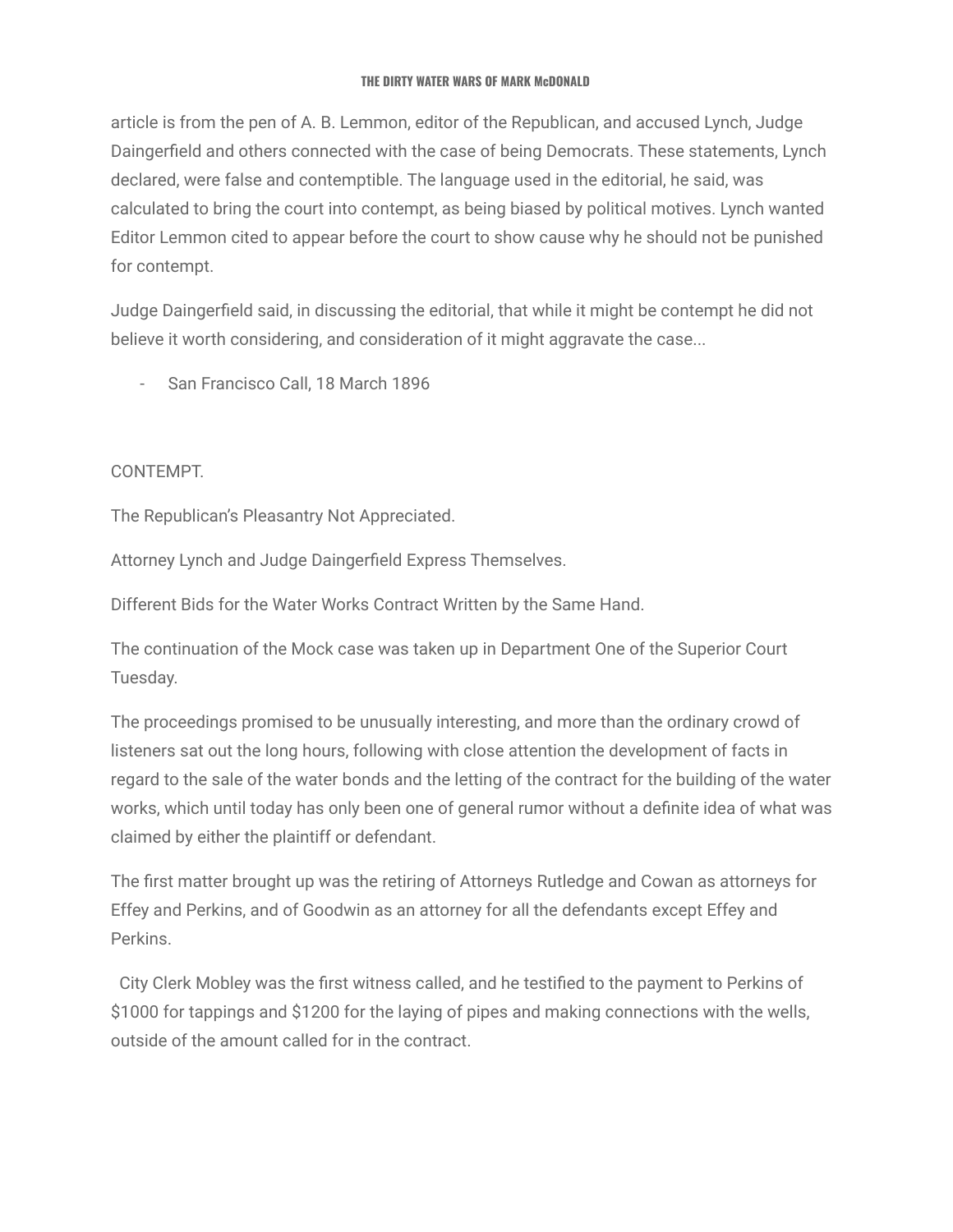The promise of something out of the usual order seemed about to be realized when Attorney Lynch, at the end of Mobley's examination, proceeded to read an article published in the Republican of March 6th, which he designated as a contemptible and scurrilous article. He was, however, stopped by Judge Daingerfield, who said that the only proper way to bring such a matter before him was by affidavit, which was promised by Lynch to be forthcoming.

J. P. Overton, George P. Noonan and L. W. Burris were then each called in turn as experts to testify as to their opinion from experience gained as cashiers of different banks having to pass upon the signatures and endorsements of checks, whether the two bids for the construction of the water works and the envelopes they were contained in  $-$  one purported to have been put in by Robert Effey for \$161,000 and the other of Garratt & Co. for \$164,900 — were not written by one and the same person, their judgment to be based upon a comparison of the handwriting in the two different bids and upon the envelopes. J. P. Overton and George Noonan both said that in their opinion the same person wrote both bids. Mr. Burris felt confident that the writing on the envelopes was the same, but was not so sure about the bills. At the same time he would have paid out money on the different writings as belonging to the same person.

Mr. Lynch then announced that he was prepared to read his affidavit in relation to the article published in the Republican, and was as follows:

"In the Superior Court of Sonoma County, State of California—ss. Edward Lynch being duly sworn, says, that on March 6, 1896, the Evening Republican, a newspaper published in Santa Rosa, published an article, a portion of which is as follows: 'Mock, in whose name the suit has been brought to hinder the people from getting a water system of their own, is a Democrat. The president and secretary of the old water company are Democrats. Lynch, the principal attorney, and Daingerfield, the judge who hears the case, are all Democrats. Take these and the Santa Rosa Democrat are obstructionists at every stop of the work, and it appears that practically all the opposition to this water works enterprise has been Democratic.' That in publishing said language the publisher of said newspaper referred to the suit of Wesley Mock vs. The City of Santa Rosa and others, now pending in the above entitled court, and said language was calculated and intended to bring the above entitled court into contempt and being biased by political motives in the trial and hearing of said action. That the statement that affiant is a Democrat or ever was one, is false.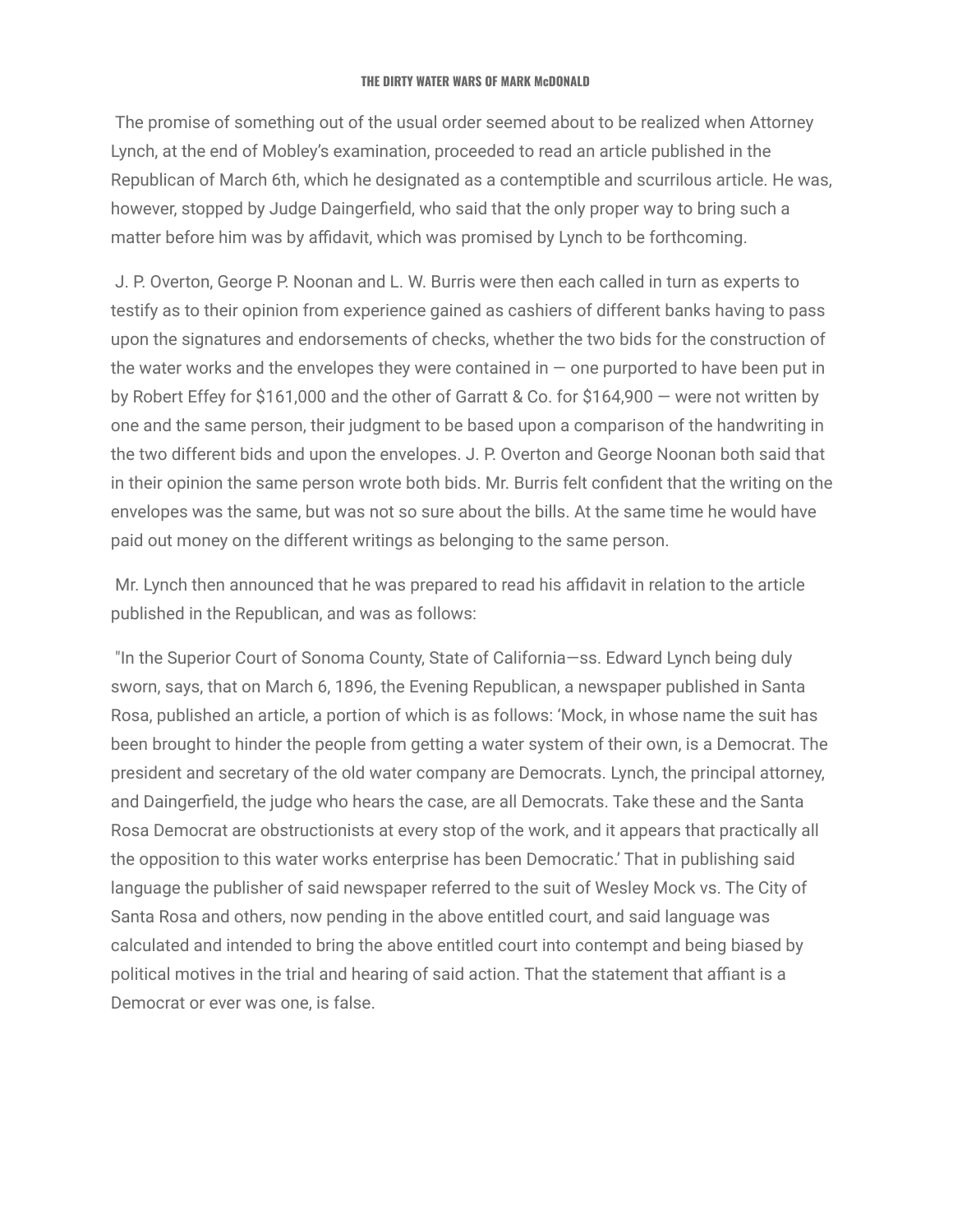That A. B. Lemmon is the publisher of said newspaper and was such on March 6, 1896, and as affiant believes, is the person responsible for the publication of said language. That said paper was published on March 6th, 1896, and circulated and read in Sonoma county and elsewhere,

### Edward Lynch.

Subscribed and sworn to before me this 17th day of March, 1896. Somers B. Fulton, Clerk.

By R. L. Thompson, Deputy Clerk.

In reply to this the Court had the following to say: "There is no doubt in my mind that an article of that kind is contemptuous. But I am of the opinion that taking any official notice of a matter of that sort would magnify it into an importance which it does not deserve. Any official notice of a contempt of that kind, it seems to me, would only be likely to increase rather than diminish the undeserved attacks that are often made by the newspapers upon public officials. To take cognizance of a matter of that kind would defeat its own purpose. The article is obviously unfair when we consider that two of the leading attorneys on the other side are Democrats. I think, gentlemen, we have given the matter all the attention it fairly deserves."

The Court also jocularly remarked, by way of suggesting some redress to Mr. Lynch, that he might bring an action for libel against the editor of the Republican for stigmatizing him as a Democrat.

Attorney Goodwin was then called upon to take the stand. This came in the nature of a surprise, as there had been no intimation given him that he was to be called upon. But only a few questions had been propounded to him before he had made an objection to answering certain questions, and the rest of the day was spent in arguments on the objection.

Lynch was asking Goodwin questions in regard to the sale of the water bonds when he objected to answering the questions on the ground that it was information he had received in his capacity as a lawyer, and that it could not be pried into, and also that it was immaterial and irrelevant, in that it in no way affected the point at issue in the present suit. Half the afternoon was spent in the arguments on this point, and court adjourned with the point undecided, and it will be taken up this morning.

- Sonoma Democrat, 21 March 1896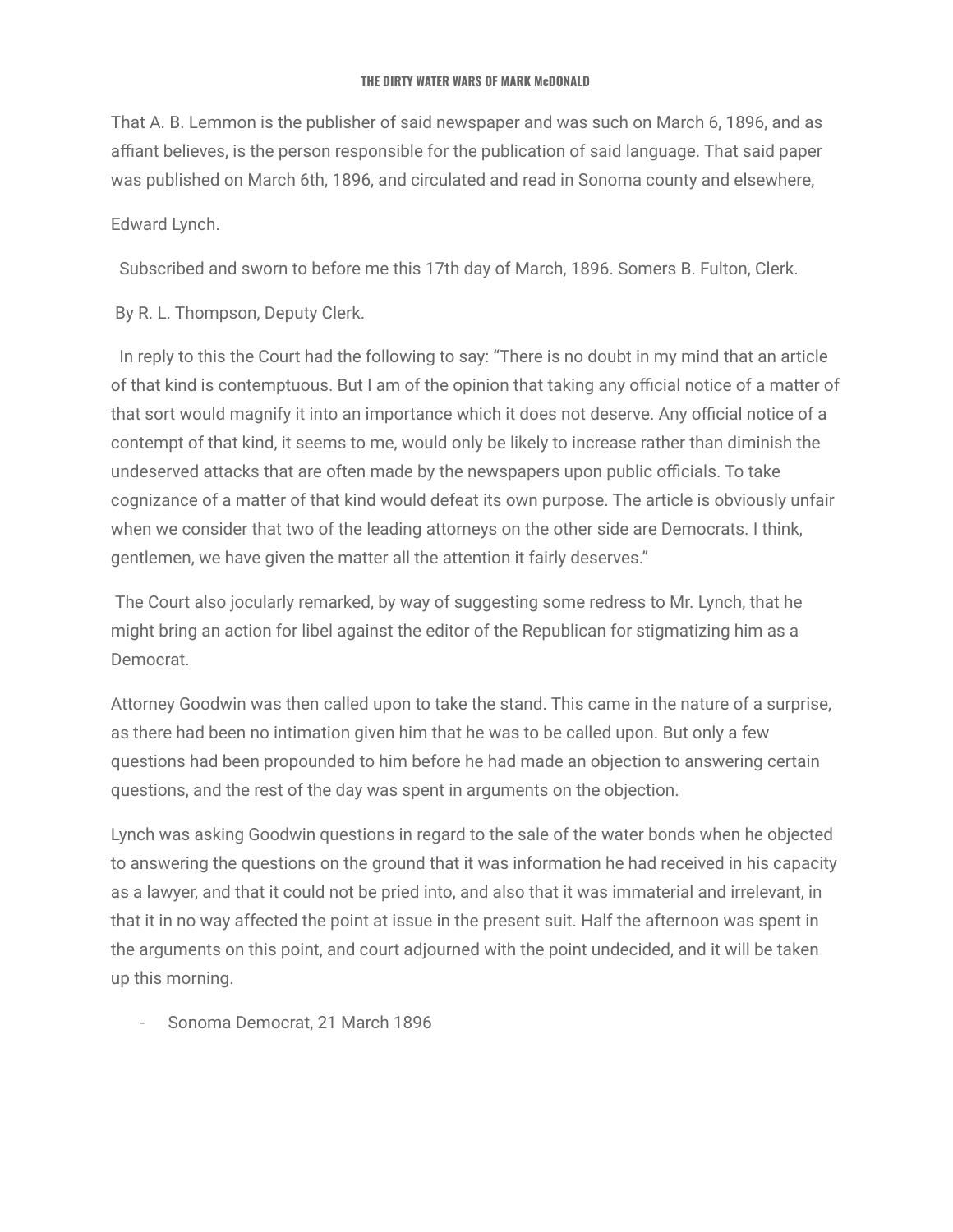### ABOUT THE BONDS.

Goodwin Begins to Tell What He Knows.

After a Day and a Half of Argument He is Made to Talk.

Lynch Asks if There is Nothing to Conceal, Why Goodwin Objects to Testifying.

The Mock case Wednesday was one of arguments chiefly, almost the entire day being spent in the attempt of one attorney to cross examine another; the witness, Attorney Goodwin, who was on the stand, objecting to the answering of questions on the ground that they were privileged confidential communications received while in the relation of that of attorney and client. Exhaustive arguments ensued, consuming must of the day, but late in the afternoon all had been said that could well be said and the witness on the stand was compelled to answer the questions propounded, Judge Daingerfield ruling that Effey was so closely connected with both the sale of the bonds and the letting of the water works contract that to get at the true state of affairs it would all have to be gone into; also that the communications and evidence sought were not such as by law were sacred, and could be enquired into.

Here was a situation where a city had sold bonds and let a contract, all of which was supposed to be by advertisement known to the world, and actually with a witness upon the stand who was cognizant of all the facts in the case refusing to tell what he knew about the sale of the bonds or any of the transactions in relation to them or the letting of the contract. A point made by Attorney Lynch in his argument was that if there was nothing to conceal, if everything was as it should be, it could be proved by witnesses upon the stand in ten minutes; or if the plaintiff had to prove what had actually taken place, where was the objection to answering any and all questions that might be asked upon the subject.

Whether the council has acted in good faith or not remains to be seen, but in the meantime every question so far that has been asked about the sale of the bonds — who bought them? what did the city of Santa Rosa get for them? how were they paid for? and who got the money for them? if paid in checks, what was the amount of each check? upon what bank were they drawn? and other questions of a similar nature — have not yet been satisfactorily answered, and what answers have been forthcoming had to be forced out by the operation of law. Nothing was voluntary, and if one could judge by the witness on the stand his position could hardly be more uncomfortable. He sat and squirmed and wriggled and asked for questions to be read and re-read seemingly for the purpose of weighing them in his mind and the answers he should make; nor did he answer any question he could be perfectly positive of, but went behind the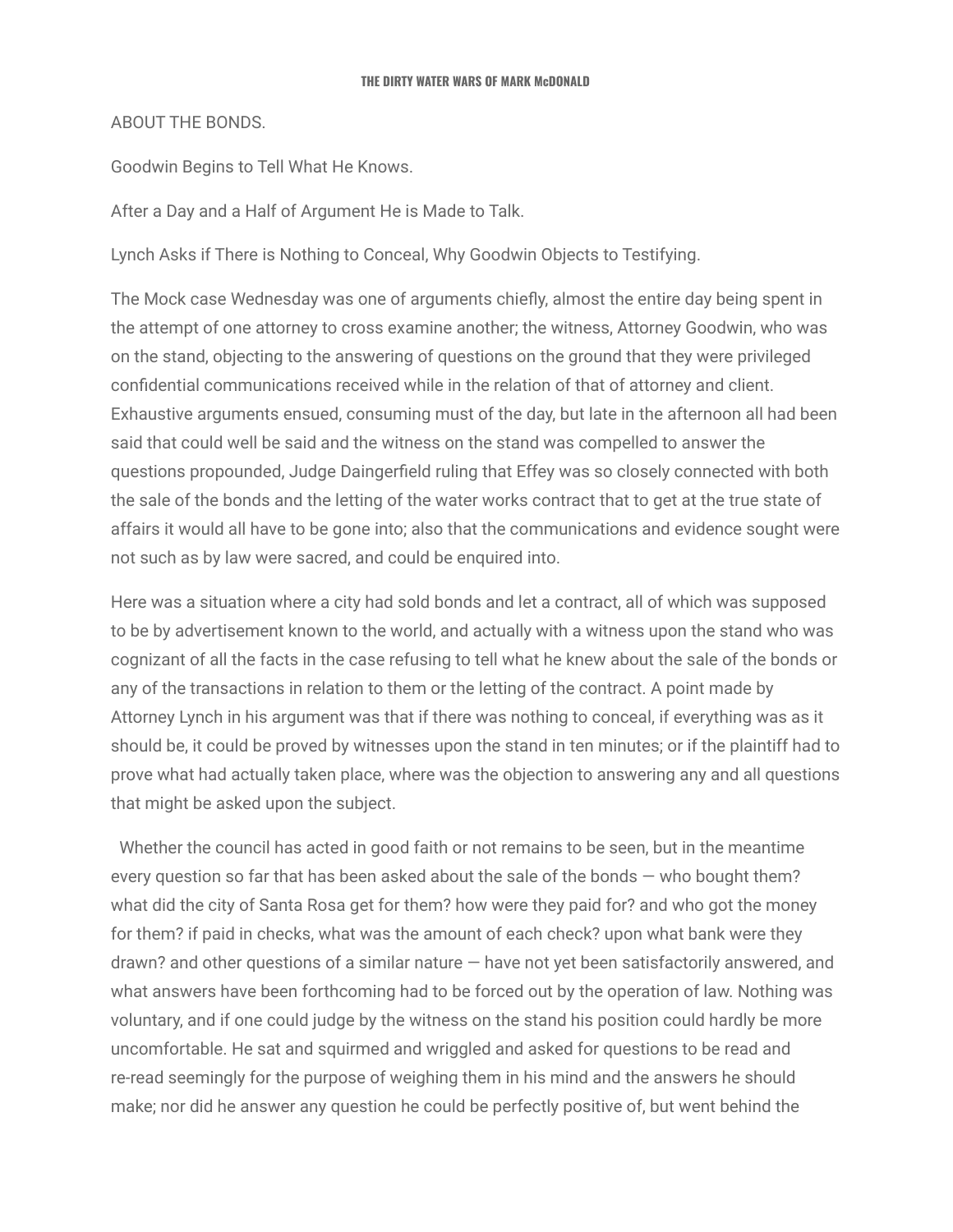words, "it was about such and such amount," "I don't remember," "I can't say." Answers were changed, but by dint of hard questioning a certain amount of information was brought out which will need subsequent testimony to entirely explain.

Goodwin took the stand about five o'clock and his testimony, in brief, is as follows:

"Was in New York with Mr. Woodward," In reply to question, What did you get for bonds? he said : "One check for \$135,000, or something like it; another for \$11,000, or something like it. They were handed Mr. Woodward. They were in a sealed envelope. I had seen the checks before then; might have been that day or previous evening. Next saw checks September 28th in Santa Rosa, in National Bank. Went to New York with Woodward; arrived September 17th and stopped at same hotel; saw checks there three or four days after. Left with Woodward and went to Chicago; next met Woodward in San Francisco on September 28th, in the evening. Don't know what the checks stated; think they ran to me; think they were signed by Seligman; don't know date; don't know that I had certificate in my hand. September 28th I gave Woodward a check to make amount - \$160,000 by Mr. Swain, one of Perkin's bondsmen; think it was drawn on bank of British Columbia; think I got that check on afternoon of September 28th from Swain; don't know date; it was made out for enough to make up par and accrued interest on bonds; don't know exact amount, aggregated \$165,000; don't know whether it was certified. I returned that check to Mr, Swain next day; went back next day to San Francisco, took check with me. I handed that check to Woodward about 7 or 8 o'clock on September 28th; think in Council Chambers in Santa Rosa; don't remember where. Think I got back the \$11,000 certificate. It was turned back to me by Vanderhoof. I gave that \$11,000 certificate to Swain; don't know whether he cashed it or not: received also the check for \$135,000 in Santa Rosa that same night from Vanderhoof. He turned it over to me to pay for works. I gave Vanderhoof a warrant tor \$161,000 drawn by city clerk and mayor; don't know if I saw Effey endorse warrant. I might have gotten the warrant from Effey. I suppose I received all the papers, the \$135,000 certificate, the \$11,000 certificate, and check for balance from Vanderhoof that night, I don't think I ever reported to Effey the amount for which I sold bonds, I did not pay him any money for bonds, I paid him money in reference to water works. I met Cowan, Woodward and Perkins in my office in San Francisco on September 28th separately. I think I drew bond for Perkins."

The third day of the trial of the Mock suit commenced Thursday with Attorney Goodwin still on the stand. The outside shell of facts had been pretty well cleared away and the testimony ground along through the very heart of the transactions and a pretty clear idea of what took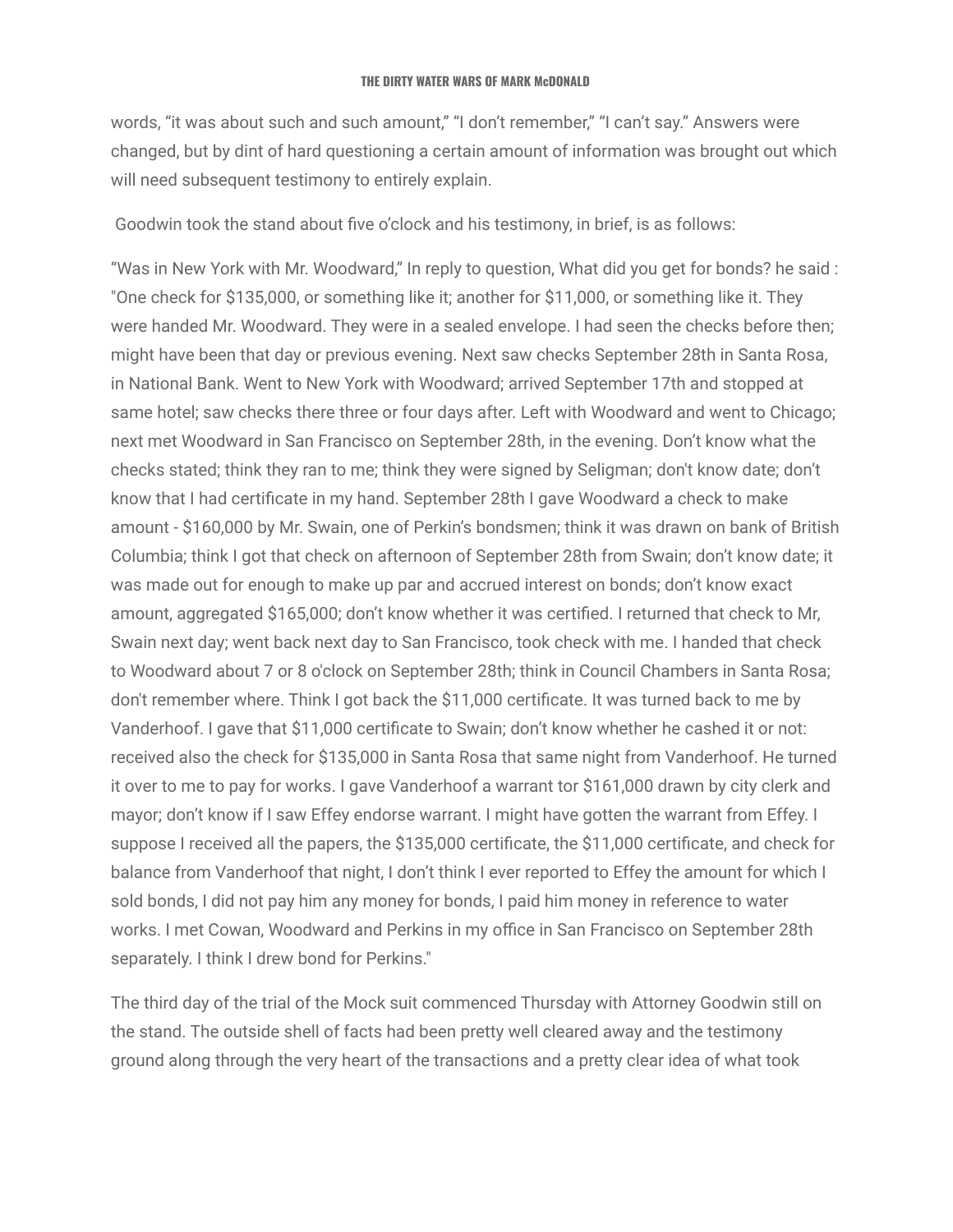place can now be formed. There are still some little bits of testimony needed to patch out the main fabric, which would be incomplete without them.

The interesting details of what the profit was in the construction of the water works and who profited by it are still in the dark and may or may not be elicited in the testimony that may follow. President Brush has still to tell what part he played in the little drama. Paul B. Perkins is also wanted to complete the examination begun into what he knows, but Mr. Perkins at present is away in the southern part of the State and application was made for a bench warrant to issue for his appearance. The sheriff was ordered to go through the formality of calling Paul B. Perkins to Court from the court house steps, but there was no response and for the time being the attorneys did not press their request for the warrant.

So far only the plaintiffs in the case have introduced any evidence, but have made considerable headway in taking their testimony. They have attempted to show: First, that the bonds were not sold at par for gold coin of the United States. Second, That there was no competitive bidding for the water works contract. Third, That there never was any money in the city treasury. Fourth, That Vanderhoof, although he said he received \$105,000, in reality received but \$146,000. Fifth, That the city never was secured by more than a \$40,000 bond for work aggregating \$161,000.

Goodwin — We left San Francisco on September 2d and got to New York on September 7th, We were three or four days transacting the business. I reached San Francisco on my return on the 10th. Prior to leaving San Francisco I understood the contract was to be carried out by Effey. Garratt & Co. were to supply the bonds for the contractor. We got a telegram while in New York stating that Garratt & Co, refused to go on Effey's bonds. I think the telegram was to Woodward. I believe we got it Thursday, September 12th; prior to that I had not introduced Effey to Perkins; I introduced him about the 26th or 27th of September; prior to the receipt ol the telegram I had not talked with Perkins about the waterworks; I thought Effey was managing that to his own satisfaction; I had known Swayne for many years; I had made no agreement with Swayne. I drew a draft of an agreement between Effey and Perkins upon the employment of Effey; I think Perkins procured Swayne to act as the bondsman; I may have had something to do with it; I drew the bond for Mr. Effey and gave it to Mr. Perkins, and there were some blanks to be filled out; I may have seen Swayne sign the bond; he signed it at the request of Perkins; as I remember there was a bond of \$40,000, and a guarantee of \$120,000; Woodward told me in the city that the Council would accept a bond of \$40,000 with the guarantee; this was on September 27th: I think I was in Santa Rosa between my return on September 10th and September 28th; I think I saw Mr. Tupper and one other; I did not discuss the bonds with them; the only person I dismissed the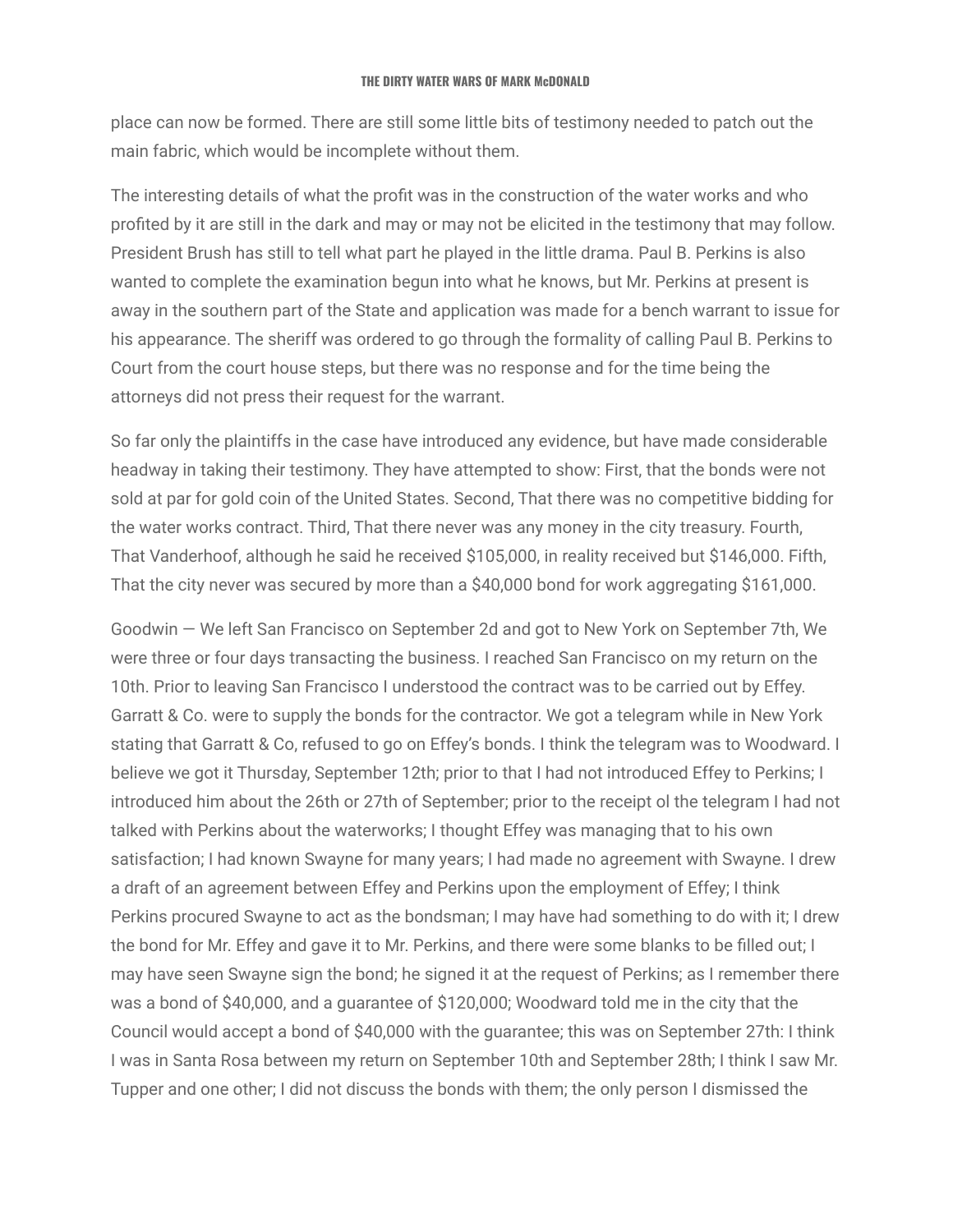bonds with was Woodward; this \$120,000 was deposited in the bank to the order of Effey or Perkins; Effey may have given the certificate to me, or may have given it to Perkins; I don't know whether Brush certified that Effey or Perkins had the money on deposit; I think this was an agreement between Perkins and the bank that that money was to be a guarantee, I don't know whether the money was placed there by Effey or Perkins; I don't know that the money was placed in the bank upon which that certificate was made; I drew the agreement between Perkins and the bank; I don't know that the city had a copy of it; I don't know that the city was ever informed of such an agreement; I put the \$135,000 certificate that night in the bank; Brush said he would cash it; I suppose that certificate belonged to Effey, but I gave it to Brush, Effey didn't ask me for it; the city clerk turned over to me the warrant for \$161,000 and these checks had been delivered to me by Vanderhoof in return for the warrant; I don't know the Perkins bond was executed before I came to Santa Rosa; the \$125,000 certificate was the basis of the \$120,000 deposit to Effey; I think the \$15,000 balance was turned over to me; I think the balance was a certificate on a bank in New York and in my favor; I endorsed it afterwards and gave it to Swayne; Swayne got three things, the check for \$15,000, the \$11,000 check and the check which was the difference between the price received for the bids and the \$161,000 and which was about \$20,000; Swayne was one of Perkins' bondsmen and they were given him to protect him from liability on the bond; I think most of that money went into the construction of the works; I don't know when Swayne cashed those checks; there was a loss of \$20,000 on the sale of the bonds; Perkins needed money to construct the works with; I don't know where Perkins is now; I don't think he is in Santa Rosa...

Here the sheriff was ordered to call Perkins, he having been subpoenaed on the former hearing and partially examined. The witness failed to appear. Witness continuing: Brush had a copy of the agreement with Perkins; I am sure Perkins' copy is not here in Santa Rosa; I don't know where Perkins is but can write to him  $-$  [Inquiry also reveals the fact that Mr, Brush in also absent and has been] I was to account to Effey for the city bonds and give him the whole thing; I don't think I even had any interest in them. Effey had to sell the bonds below their par value; he lost about \$20,000. The question was here asked Mr. Goodwin what he got for the bonds. It was objected to as being irrelevant and being a privileged communication. The Court overruled the objection after argument and the witness was required to answer. The witness answered:

I sold the bonds for the amount of the two checks received in New York, about \$145,000; I cannot be positive within perhaps \$2000 of the exact amount; The matter was made up on the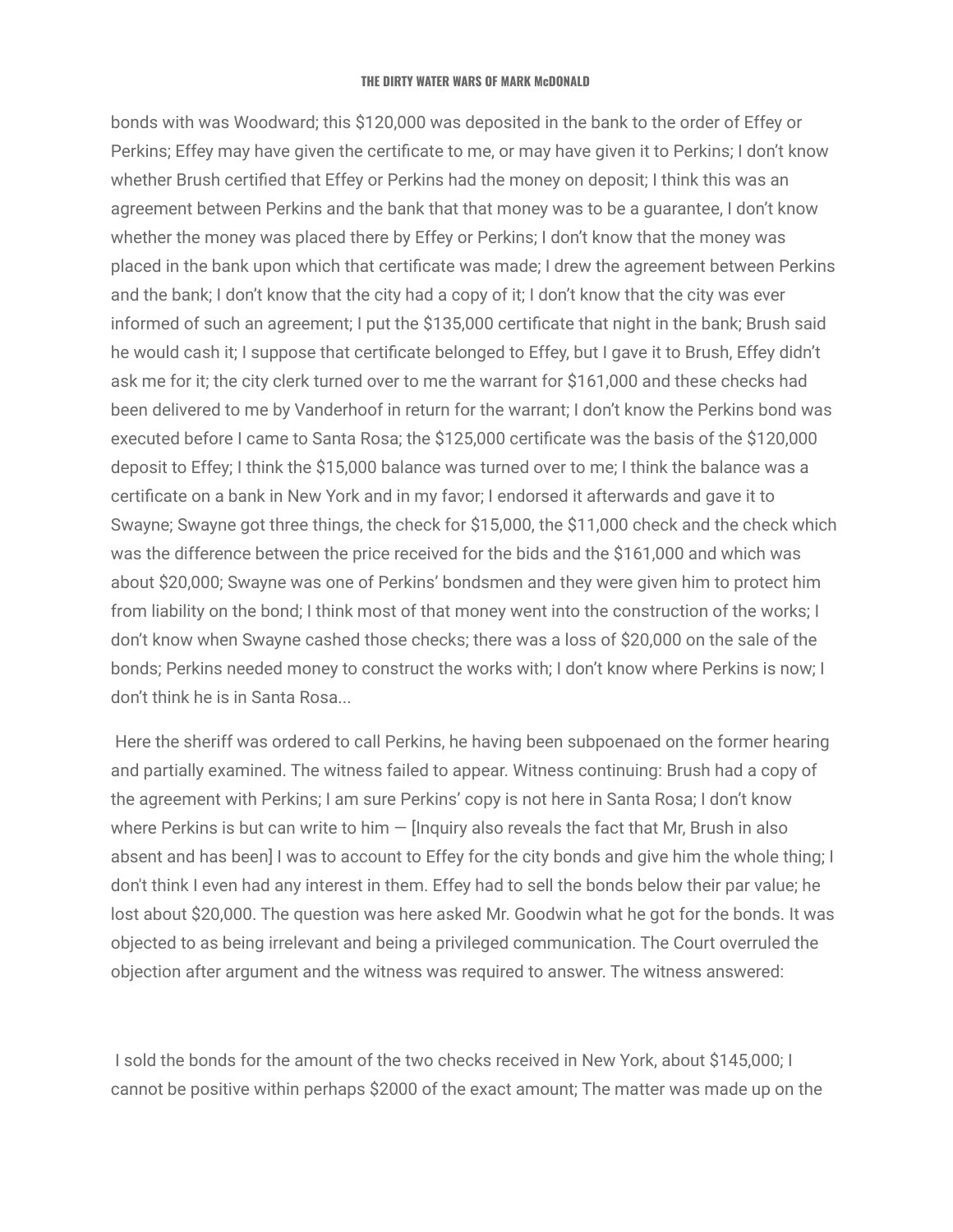basis of 5 3/8 per cent, interest; I don't know whether Perkins' price for the construction of the works was fixed or not; before I went to New York Effey said be would give me a certain amount in this matter; I have paid Effey seven, eight or nine hundred dollars; I don't know what Perkins did with the checks; I suppose part of the checks given to Swayne would come back to me and part to Perkins; there has been no agreement as to what I am to be paid; I have no idea what is in the sack now.

E. F. Woodward — I first met Effey in '93 and Goodwin about the same time; started for New York Monday, Sept. 2; took the bonds with me; I got the bonds from Vanderhoof to deliver to Effey through his attorney, Goodwin; I was to deliver them to him upon the receipt of the money for them; Goodwin and I went to New York together; I delivered the bonds to Goodwin ahout the middle of the week after we got there; Goodwin turned the bonds over to Seligman; we were all together; I got two certificates of deposit amounting to about \$146,000. the certificates were handed to me in an envelope; I don't know the dates nor their exact amounts, nor the bank or firm drawing the checks; I know nothing definite about the checks; I don't know who signed them; I never presented them for payment; I reached California on Sept. 27; first stopped at San Francisco; went to see Goodwin but did not find him; came to Santa Rosa that night and went back to San Francisco with Cowan the next morning; went to Goodwin's office and met Perkins for the first time; also saw Goodwin and Effey; did not meet either Swayne or Haslett; Goodwin told me Perkins was the man who would likely construct the water works; I don't know to whose order that \$120,000 was to be deposited; it was not deposited to the order of the city; nothing definite was said about it; I don't know who made the proposal regarding this; I told them I thought it would be accepted; I had no authority to do this; I never met Swayne or Haslett; neither of them came to Santa Rosa that night; the transaction at the city hall the night of Sept. 28 were so closely interwoven that I cannot remember the exact order; Goodwin, Cowan, Effey, Perkins and myself came on the same train at 7:30 o'clock; Mr. Goodwin was at the meeting; I took out the envelope containing the two checks I had received in New York from my inside pocket, and handed it to Mr. Goodwin; I think he gave the checks to the treasurer; I saw Goodwin open the envelope and immediately commence his transactions with the treasurer; I cannot tell what he did with the treasurer; I did not see what was done with the warrant for \$161,000; I went to the National Bank that night; I did not see anything; I was in the president's office; I think Effey was there, in and out, also Perkins and the treasurer; I don't remember any agreement with Perkins or the bank regarding these matters.

- Sonoma Democrat, 21 March 1896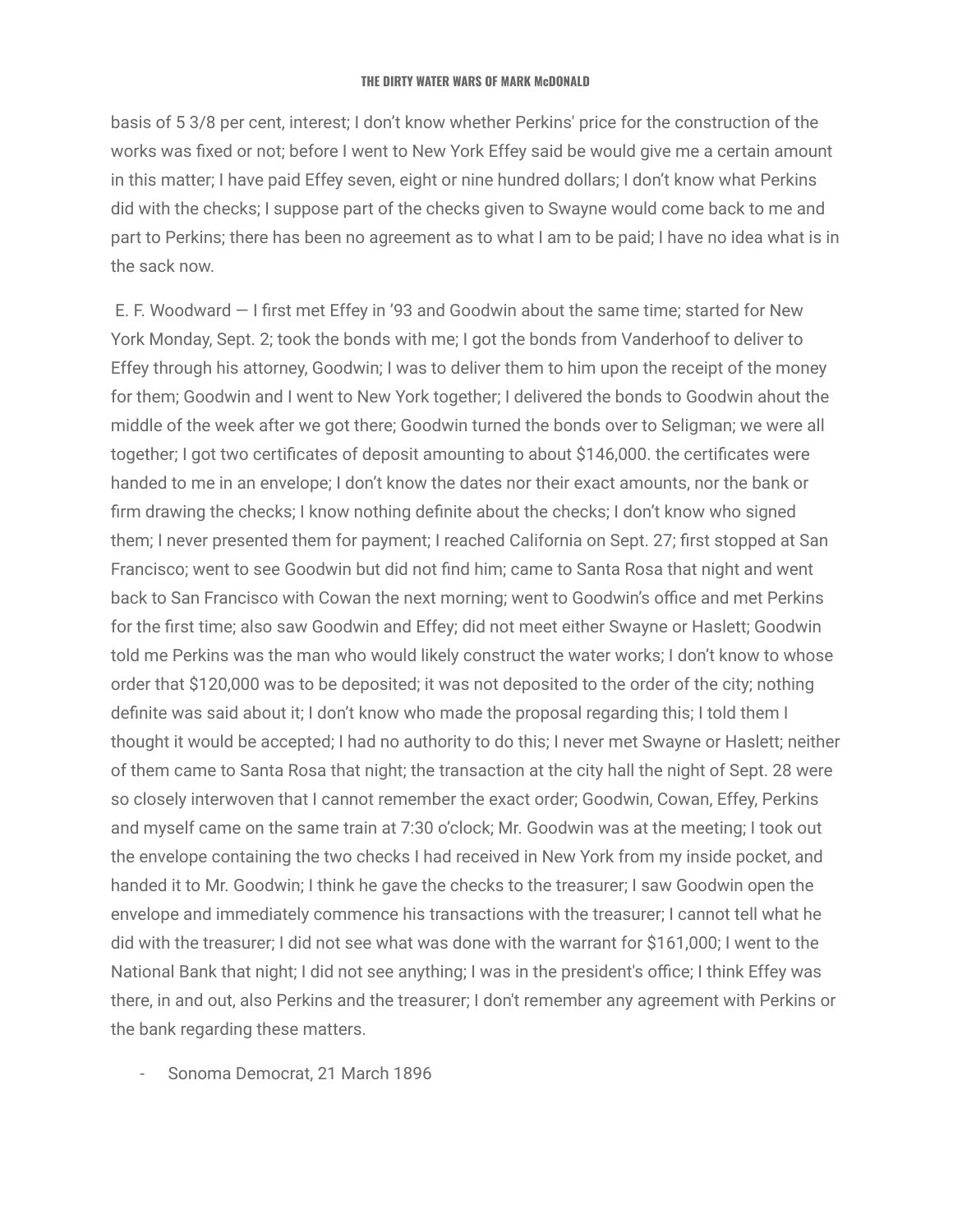### THE MOCK SUIT.

What Was Developed in the Case on Friday.

The Amount Paid in Checks by Goodwin \$133,601.87 — \$120,000 Paid Perkins.

The last of the direct testimony for the plaintiff in the Mock case was taken Friday and late in the afternoon the plaintiff's attorneys rested.

The case at present is one made up of facts, but without definite form or shape, and not until the arguments are being made will the relevancy of many of the things gone into be made plain to the public. Thousands of questions have been asked and answered and the transactions concerning the sale of the water bonds and the letting of the contract are now pretty generally known.

According to the testimony of Attorney Goodwin and Mayor Woodward the bonds were sold to J. and W. Seligman of New York by Effey's agent Goodwin for \$144,601.87 or thereabouts, at a discount of about \$21,000. Two certificates of deposit were brought back from New York by Mayor Woodward, aggregating \$144,601.87. They were in Mayor Woodward's possession until the evening of September 28, the night the contract was let.

These certificates were handed by Woodward in an envelope to J. W. Goodwin, who handed them to City Treasurer Vanderhoof. Then immediately thereafter Goodwin presented a city warrant for the price of constructing water works - \$161,000 — to Vanderhoof for payment, and he thereupon paid the warrant with the same checks given for the bonds.

In Vanderhoof's testimony he said he received \$165,000 in two certificates of deposit, one for more than \$120,000 and the other for an amount large enough to make up \$165,000. He, however, could not tell for what amount the certificates were drawn, who drew them, to whom made payable, the dates, or in any way identify them. Between the testimony of Vanderhoof and that of Goodwin and Woodward there is a discrepancy of about \$20,000.

The plaintiff will claim that the statute provides that the bonds shall be sold at par for gold coin of the United States, and that the contract for construction of water works was not let according to law, in that the bidding was not competitive; because the water works constructed by Perkins were not those called for by the notice to contractors, and because contractors were notified to give a bond for \$120,000, which was afterwards waived, and because bidders were not told they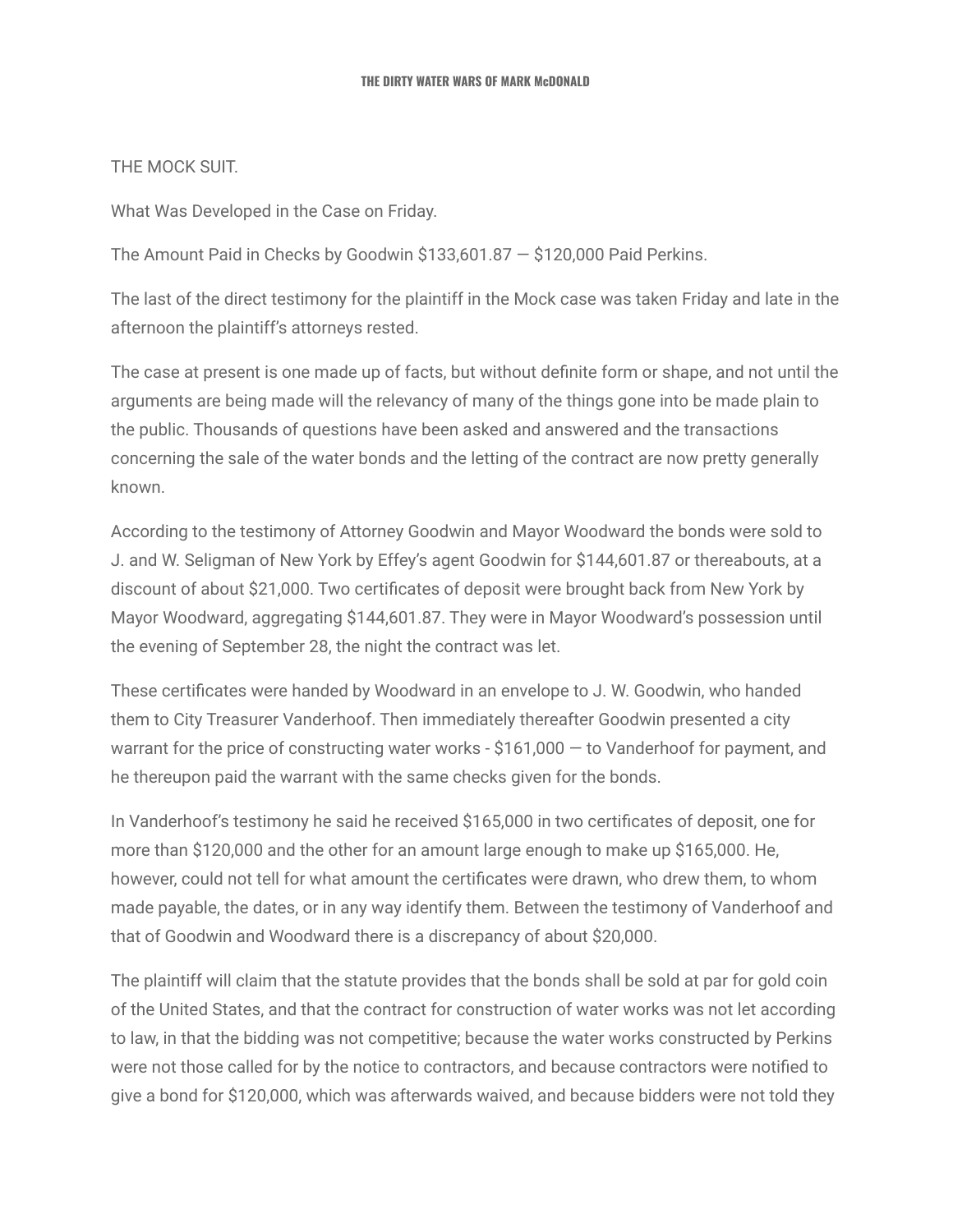would be paid for the work in advance and no bond would be required, Robert Effey having received full payment for the work and no bond having been required from or given by him, although a bond for \$40,000 was given by Perkins, which, however, it is claimed, was worthless; that there was collusion, in the fact that the two bids, one purporting to come from Garratt & Co. of San Francisco, the other from Robert Effey, were both written by the same person, Robert Effey, and the bid accepted was not a bona fide low bid, but was at least \$41,000 too high.

# [..]

A great deal of looseness and irregularity mark the sale of the bonds and letting of the contract at every stage, but whether these will show sufficient cause to gain a decision remains to be seen.

One of the strongest points claimed by the plaintiff is that radical changes were made in the plans and specifications as advertised for in the notice to bidders. Monjean's plans and specifications were the ones advertised for, but when the contract was awarded to Effey he submitted his own plans and specifications, which were radically different from those given to the world as the ones to be built.

One of the points Judge Daingerfield asked counsel for both sides to throw light upon was, supposing that, for the sake of argument, it was conclusively proved that the bid of Garatt & Co. and that of Robert Effey were written by one and the same person, does the evidence In the case show that the Common Council were aware of that fact. Attorney Lynch, touching upon this fact, said that the Council had as much evidence of the fraud as has been produced in court; that the writing on the envelopes was so nearly alike that it did not require more than an ordinary examination to see that they had both been written by the same person, as no attempt had been made to disguise the writing; he also argued that it was as much the business of the Council to see that there was not collusion and fraud in the submitting of bids as it was a bank cashier to satisfy himself as to the genuineness if a signature.

Another point in the argument claimed by counsel as an illustration of the methods pursued in the numerous transactions was that Mayor Woodward went to New York and turned over the bonds and got in return \$144,601.87, which was the entire amount received For the bonds, yet in the affidavit sworn to by the mayor, with this knowledge of the facts, he said that \$161,000 was a reasonable sum to be paid, and that they should not be built for less; \$20,000 more than the bonds brought and still the contractors and attorneys had to make all their profits after this out had been made in the sale of the bonds...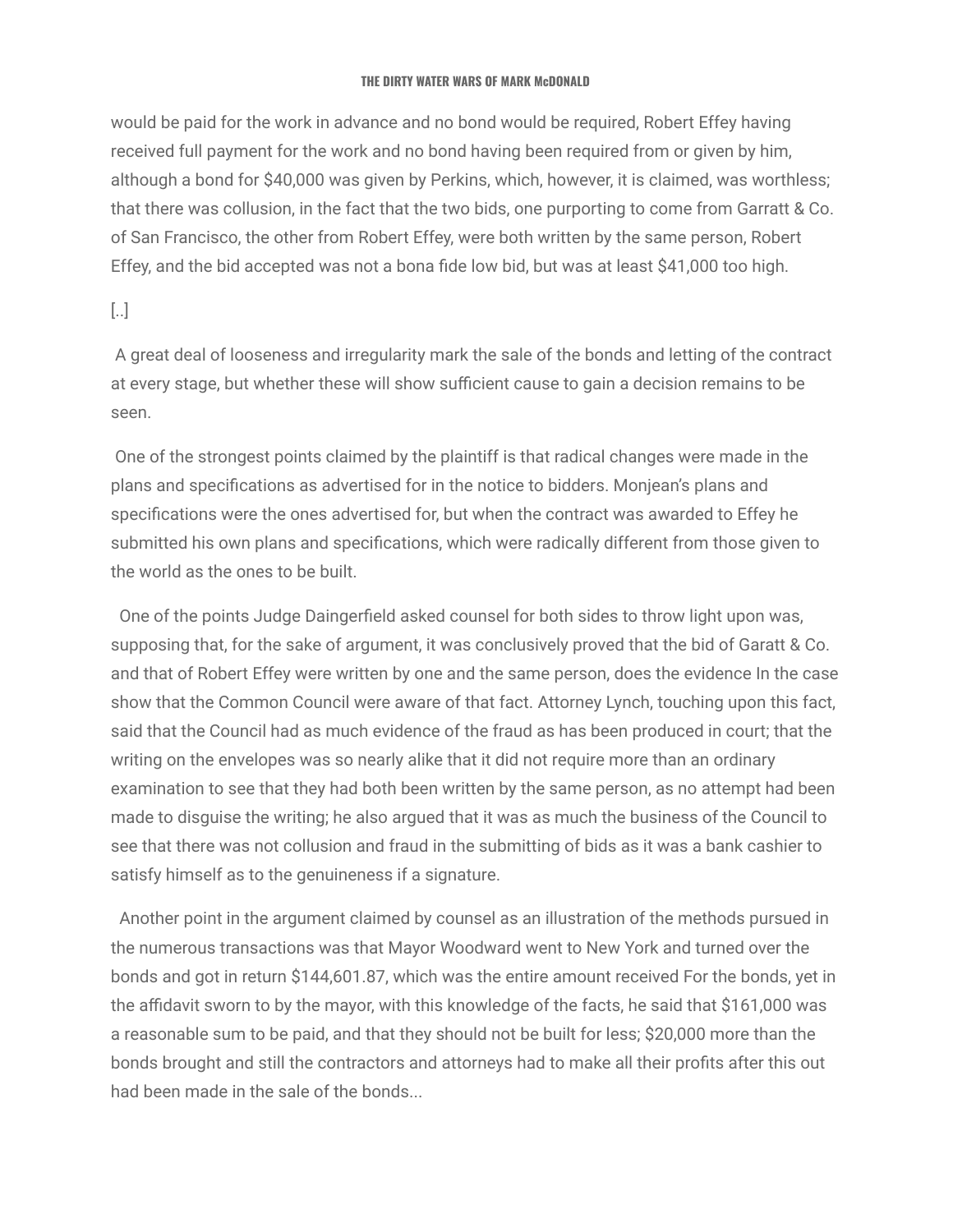...Judge DeHaven then made the opening argument for the defendant, and it was a forcible address. The Judge is a finished speaker, but in his speech did not enter into details to any extent, leaving that for his associates. He admitted a great deal bad been brought out that he should not have advised being done, but in most of the instances he maintained it was not a violation of the law.

The Council, he said, had a perfect right, if they saw fit, to pay for the construction of the water works in advance, at the same time he thought it would have been much better if the works had been paid for in installments as the work was completed. He also said that he thought it would have been much better if the Council had exacted a good and sufficient bond; at the same time, whatever the bond might have been, it today would have been a worthless piece of paper, as the work had been finished according to the plans and specifications submitted. Whatever had been done, a great deal could be excused on the ground of expediency.

As to the bond transaction and their sale, he thought the Council had a perfect right to trade the bonds (or the work, as it was completed; that if the contract for the water works had been let, and the contractor paid in stock, no question could have been raised. Judge DeHaven's speech was listened to by the largest crowd seen in the court room since the commencement of the trial. He will be followed Wednesday by his associates.

- Sonoma Democrat, 28 March 1896

The Republican says that a vote of censure would be equivalent to tolling the officers of this city to stand in with rings and cliques. In answer there has been evidence enough produced before Judge Daingerfield during the past two weeks to show that if there was any ring it was within the City Council. The suit just finished before Judge Daingerfield shows that Mayor Woodward sold bonds worth to this city \$163,000 for \$143,000; that the actual cost of the water works was but \$110,000 whereas this city has paid in profit to schemes and in law suits at least \$73,000 more than they were worth, most of which might have been saved; it has shown gross irregularity in every step the Council has taken in the matter, under the plea of doing the will of the people. Mayor Woodward and the Republican would ask the people to endorse such actions by the election of Woodward as mayor. The city has engaged extra attorneys for defending another suit brought on by the questionable method of letting the street lighting contract. We suppose the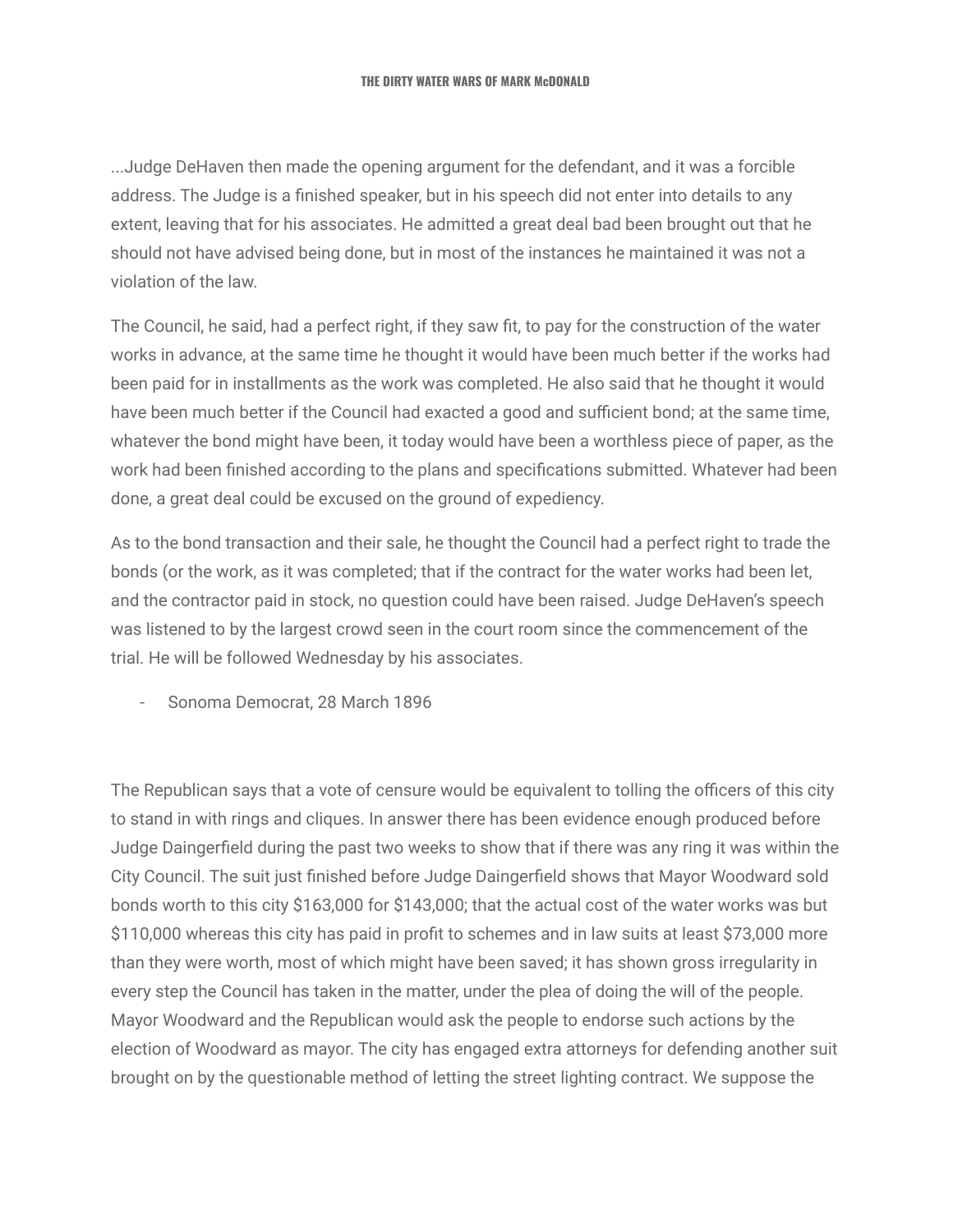Republican also endorses their course in this matter. It is not a question of censure with the Democrat, but a question of good government.

Sonoma Democrat, 4 April 1896

# SANTA ROSA SENSATION

Mark L. McDonald Sued by an Attorney for Wesley Mock.

Pay Demanded for Services in Opposing the City's New Water System.

SANTA ROSA, Cal., April 29.— A mild sensation was created here this afternoon when it was learned that Mark L. McDonald had been sued for nearly \$1000 by one of the attorneys for Wesley Mock in the celebrated case of Mock vs. The City of Santa Rosa.

It has long been an open secret here that the Santa Rosa Water Company, of which Mark L. McDonald is president, was paying the bills in the long and expensive litigation to prevent the city from accepting and using the new water system. The last phase of this bitter legal fight was the petition of the plaintiff for an interlocutory injunction restraining the city from accepting the completed water system from the contractors...

...C. S. Farquar of Petaluma has also been one of Mr. Mock's attorneys in this case, and he avers that his services were reasonably worth \$1000, of which only \$162 has been paid...

- San Francisco Call, 30 April 1896

# McDonald's Answer.

Some time ago George M. Brush commenced suit against Mark L. McDonald to recover \$1,000 alleged to be due on an assigned claim from G. S. Farquar for legal services rendered by Farquar in the Mock case, says the Republican.

The answer of McDonald has been filed by Attorney Lynch. McDonald denies that Farquar, in his professional capacity or any other capacity, performed services at defendant's special request, and further denies that any trial of said action has been had in any superior court, or at all. [illegible microfilm] Farquar agreed to carry the case through the superior court for \$250, and also to the supreme court if necessary for \$250 more. The complaint alleges that the \$162.50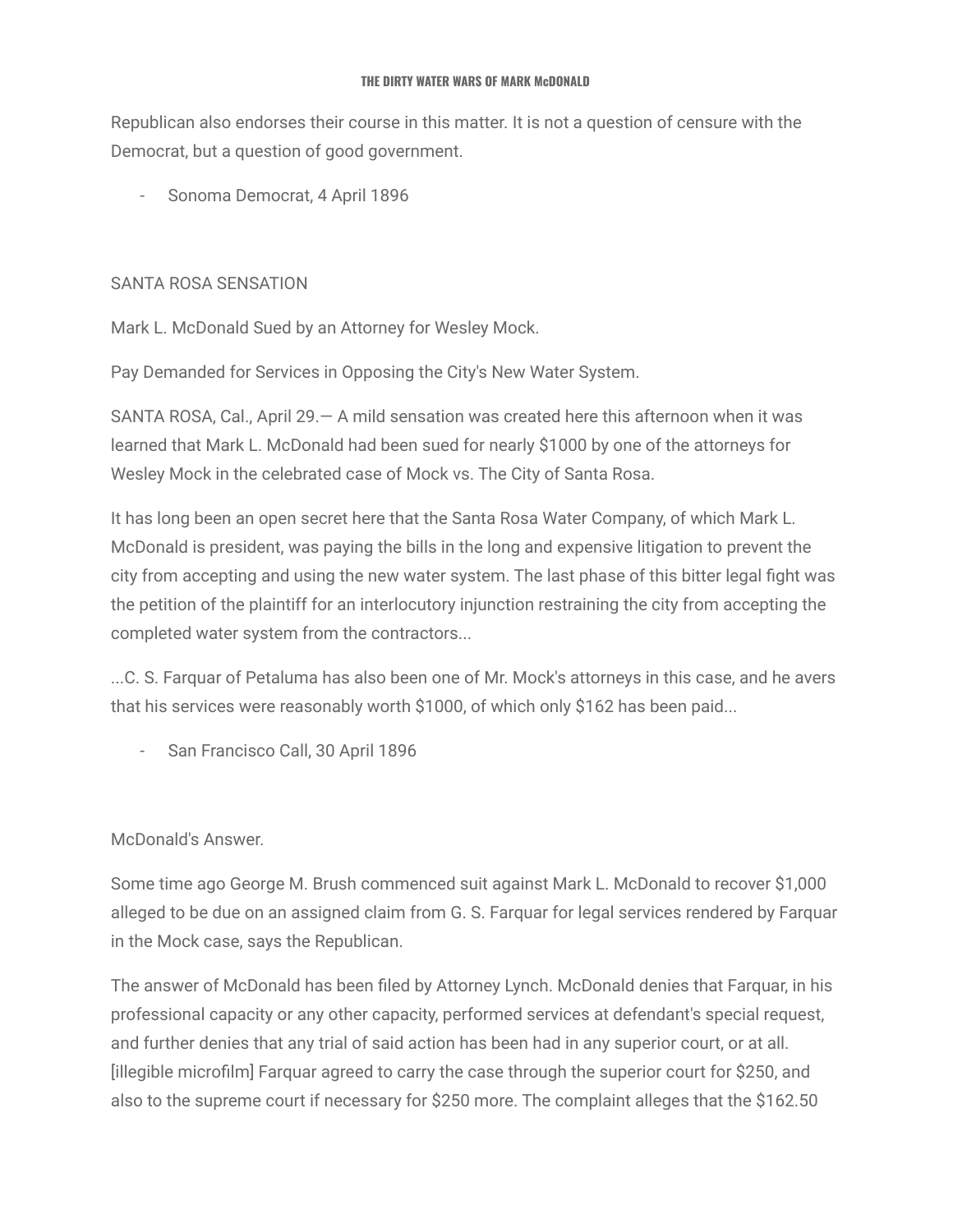claimed by plaintiff to have been paid Farquar by McDonald was paid by the Taxpayers' Union. Copies of the receipts alleged to have been given the union by Farquar are included in the answer.

- Petaluma Courier, May 20 1896

Editor Democrat; I desire space in the Democrat to correct a misapprehension as to my connection as plaintiff in the pending suit of Mock vs. Santa Rosa. The impression has gotten out that I am working for and in the interest of the Santa Rosa Water Works. This I deny. I am a member of the Tax-payers' Protective Association and am working in the internet of that Association, and as I think to the best interests of the city of Santa Rosa. Mr. Mark McDonald is and now, was never, a member of the Taxpayers' Association and never attended any of their meetings. This suit began before the commencement of the work on the proposed water works, and for the purpose of preventing the fraudulent sale of the bonds and the fraudulent letting of the contract, and as the result has proven in the trial of the case, it would have been well for both the City Council and the city if it had been sufficiently advised to have prevented the grant disregard of law and incompetence, to say the least of it, which followed the beginning of this suit. At a well attended meeting of the Tax-payers' Association Saturday evening it was the unanimous expression of the meeting that their suit to prevent the squandering or unlawful use of the city's money should be continued and to leave no stone unturned that will prevent the consummation of this Effey-Perkins-Goodwin bond contract business. I am not opposing the city's ownership of water works or working to defeat the will of the voter at the ballot box. Mr. McDonald is interested as to the termination of the suit, as are other tax-payers, and will doubtless assist in its prosecution. Further than that Santa Rosa Water Works is not in the case.

W. Mock.

Sonoma Democrat, 16 May 1896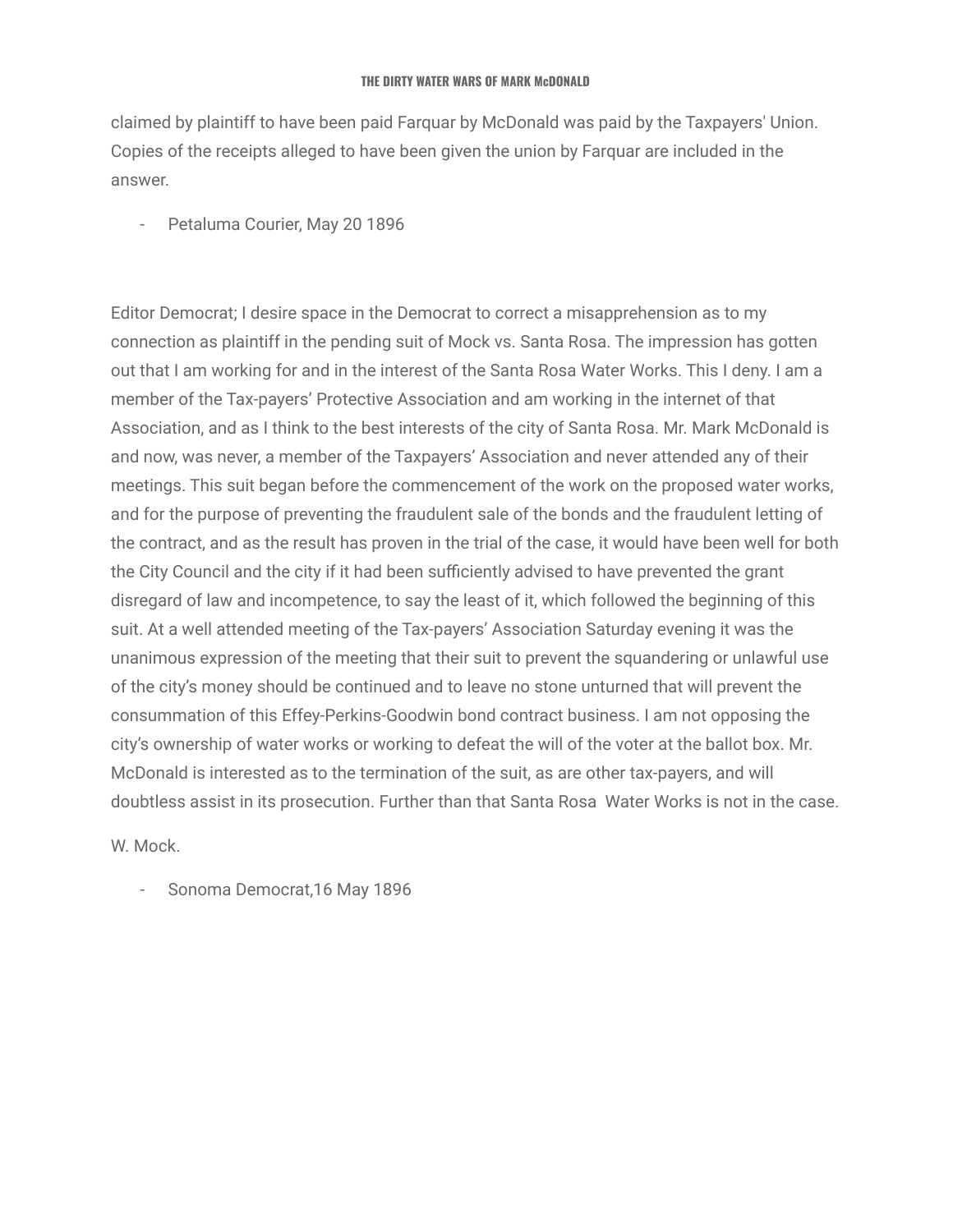The bond of \$4000 required by Judge Daingerfield in the above suit was filed yesterday afternoon, with and Mark L. McDonald as sureties. The bond was approved by the judge, and an order issued restraining Perkins from proceeding with the construction of the water works, and also restraining the city and the Council from accepting any portion of the works as constructed.

- Sonoma Democrat, Volume XXXIX, Number 40, 16 May 1896

### WATER FOR SANTA ROSA.

An Arrangement by Which the New System Can Be Utilized.

SANTA ROSA, CAL., June  $11. -$  Owing to the legal entanglements in which this city is involved over the new water system, it is hard to determine who owns the works and to whom the consumers of city water are to look for a continuation of the supply. If the city should formally accept the completed system it would probably be construed into contempt of court on the part of the members of the City Council. Contractor Perkins is as yet the owner of the works, although paid for with city funds, and has been operating the system ever since its completion.

The Council last night determined to enter into a contract with Mr. Perkins, to run during the pendency of the action for an injunction. Mr. Perkins agrees for the sum of \$400 per month to preserve the works in its present condition and to supply the city and its inhabitants with water free of any other charges during that time. It was further resolved by the Council that nothing in this contract should be deemed an acceptance of the works, nor should it be deemed as waiving or affecting any of the rights of the city or any rights of Wesley Mock as a taxpayer or as plaintiff in the action pending.

- San Francisco Call, 12 June 1896

### A NEW SUIT.

Santa Rosa Water Works vs. City of Santa Rosa.

New Allegations in the Amended Complaint Filed Monday.

It is Alleged That There Are Three Miles of Piping Less Than Should Have Been Laid.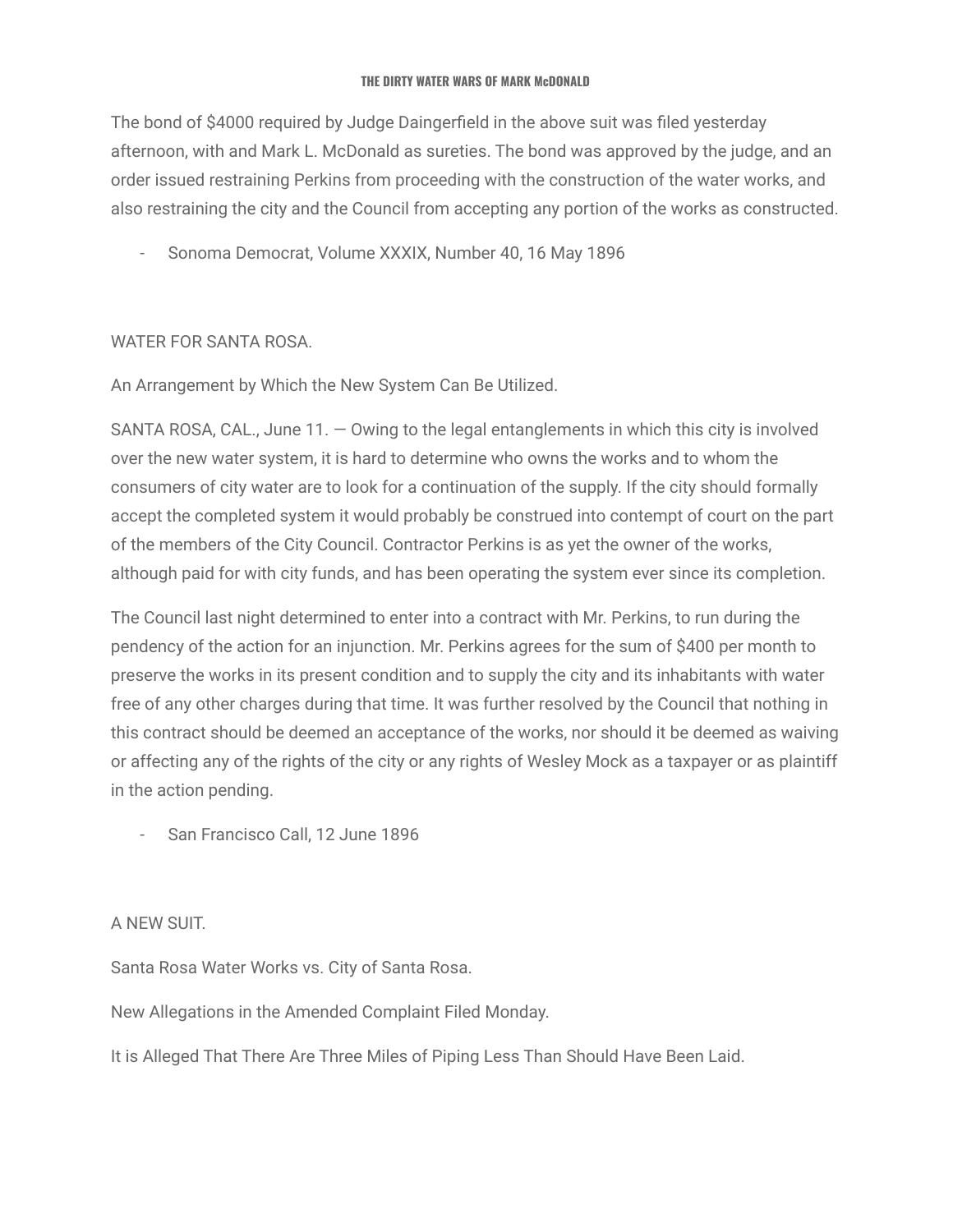An amended complaint was filed with the county clerk Monday by Attorney Lynch, representing the Santa Rosa Water Works company, in the suit of Santa Rosa Water Works company vs. the City of Santa Rosa.

The complaint asks judgment and a decree of the court declaring void the contract between the City of Santa Rosa and Robert Effey and that the same be cancelled. That the authorities of the city be enjoined from accepting the whole or any portion of the waterworks constructed by Perkins; that they be directed to recall said bonds and retain the same until duly sold according to law; and that the mayor and council be restrained from operating the waterworks.

The essential portion of the new complaint, some of which have already been developed while others are entirely new, are as follows: That since 1873 plaintiff has been a corporation duly organized and is a taxpayer resident in this city; that defendant has expended about \$174,000 in the construction of its plant and that it is reasonably worth \$250,000. Then follows the ordinances and election proclamations and notice to contractors.

The complaint alleges Garratt & Co. agreed with Robert Effey that he should become the only actual bidder for the waterworks and in the event that Effey became the contractor he would enter into a contract with Garratt & Co. to build the works for \$120,000; that when Effey made his bid he knew that he could construct the waterworks for \$98,000 with a reasonable profit. Then follows a recital wherein the plans of the waterworks constructed by Perkins differ from the Monjeau plans as advertised. The complaint alleges that the bonds are now in the hands of J. & W. Seligman of New York, and that the same are neither sold, issued or delivered to Seligman & Co. or to any other person.

That the bid of Effey and his confederate, Garratt & Co., was at least \$63,000 more than would have been paid if the general public had been notified of the conditions under which paid contract was to be let...

Sonoma Democrat, 13 June 1896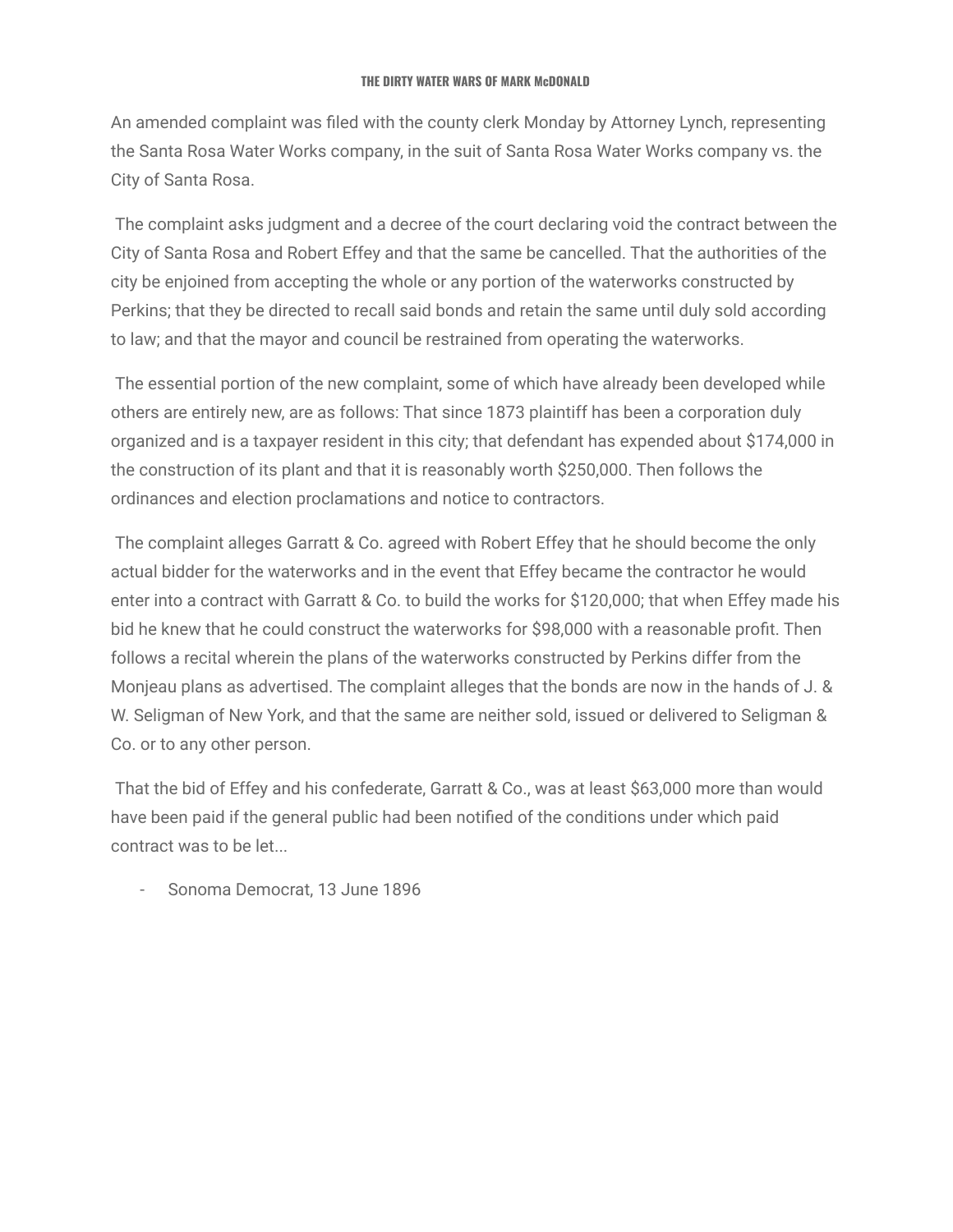### CITY COUNCIL

Important Matters Before the Meeting Tuesday Night.

Contractor Perkins to receive \$400 Per Month to Furnish the City With Water.

There was a meeting of the City Council Tuesday night, Mayor Jesse in the chair. A resolution was passed authorizing the mayor to enter into a contract with Contractor Perkins at a salary of \$400 a month to furnish the citizens of water and to look after and preserve the new water system. In this resolution was a proviso that the contract in question should not in any way effect any writ of the order of the Superior Court in the Mock suit nor should this contract be construed as an acceptance of the water works in any degree.

- Sonoma Democrat, 13 June 1896

### NEW WATER COMPANY.

Articles of Incorporation Filed With the County Clerk.

Fountain Water Company Will Enter the Field of Competition in this City.

Within the last few days articles of incorporation of the Fountain Water Company have been quietly filed with the county clerk, and it may not be long before Santa Rosa will have a third company in their midst ready to supply water to those dissatisfied with the irregularities of one or supposed unhealthiness of the other of the two corporations now furnishing water to the inhabitants of this city.

# [..]

The new company expect to derive their supply of water from the large spring which has been recently developed upon the Captain McDonald place, and at the present time, after careful measurements, is flowing a stream of 2,760,000 gallons per day and it is expected to still further increase the flow.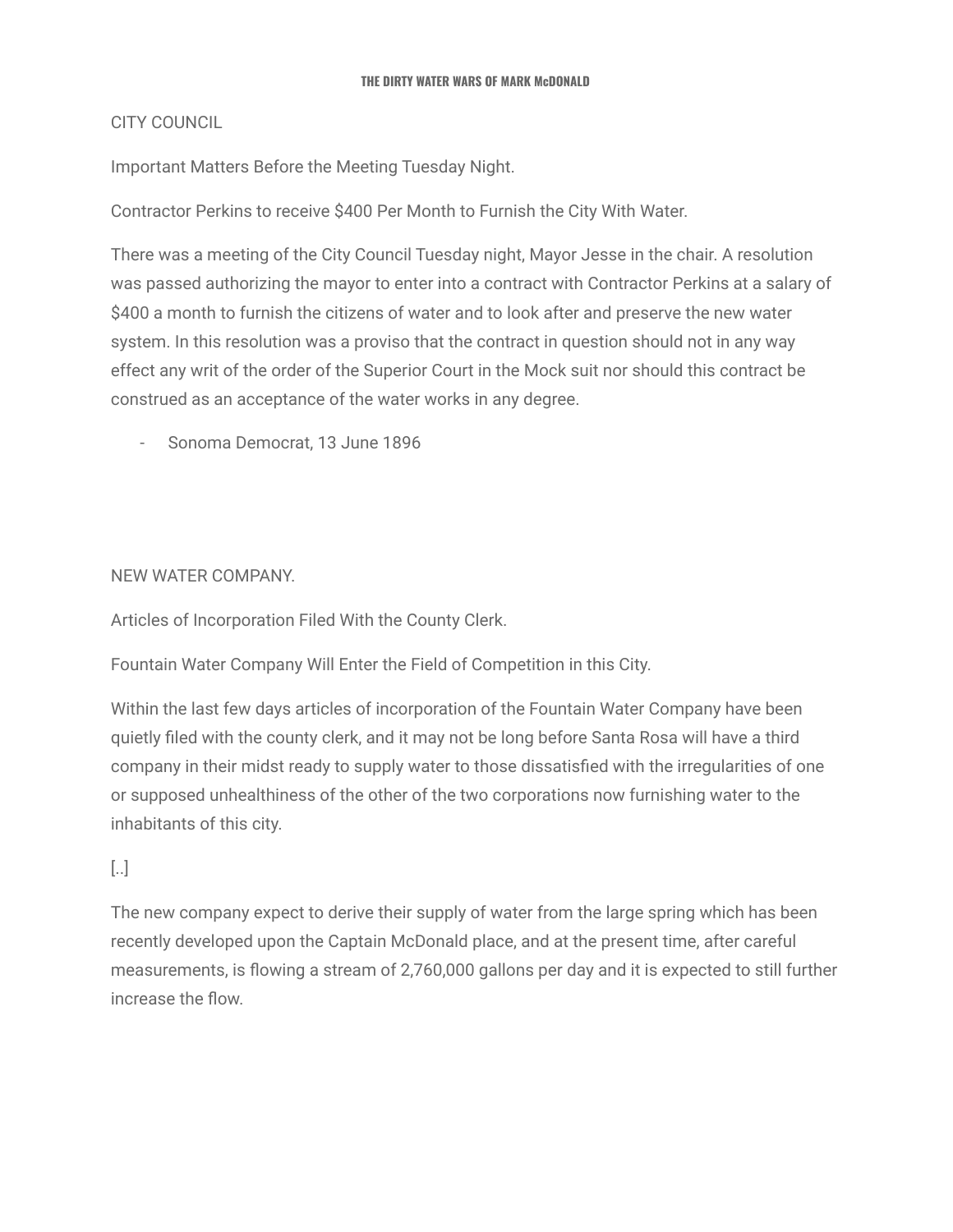The spring within the last few months has been cleaned out and is a hole averaging twelve to fifteen feet in depth and as large around as a good sized house, with a rocky bottom, covered with a layer of two or three inches of gravel. The water bubbles up through fissures in the rock, but everything is now in readiness, preparatory to sinking a shaft two feet in diameter a hundred feet below the bottom of the spring, when it is expected that the flow of water will be enormously increased.

- Sonoma Democrat, 14 November 1896

### THE COUNCILMEN MUST PAY THE BILL.

Wesley Mock Wins the Suit Over the Santa Rosa Water Works Contract.

Judge Daingerfield Holds That the Members of the Council Are Financially Liable.

# ALLEGATIONS OF FRAUD SUSTAINED

Judgment Entered forth Difference Between the Value of the Plant and the Amount Paid for It.

The decision of Judge Judge Daingerfield in the case of Wesley Mock vs. the City of Santa Rosa, delivered Wednesday, if sustained by the higher courts, will be attended with very important effects upon municipal administration. The lawyers for the plaintiff in this case made what is believed to be the first attempt to fix upon the members of a City Council the financial responsibility for any maladministration of a trust fund in which fraud is proved. The decision sustains this position and enters judgment against the members of the old Common Council of Santa Rosa for the differences between the money expended for the city water works and the value of the plant acquired by the city.

The people of Santa Rosa voted on May 8, 1892, in favor of the issuance of \$165,000 in bonds to build a system of water works, in accordance with plans and specifications furnished by C. Monjeau, an engineer of Cincinnati. The Union Iron Works, the Risdon Iron Works, W. F. Garratt & Co., and other San Francisco companies investigated the plans, but refrained from making bids, owing to legal irregularities.

In the absence of bids, members of the Council interested Robert Effey, the builder of the Santa Cruz water works, in the Santa Rosa proposition, and he and the Councilmen came to a tacit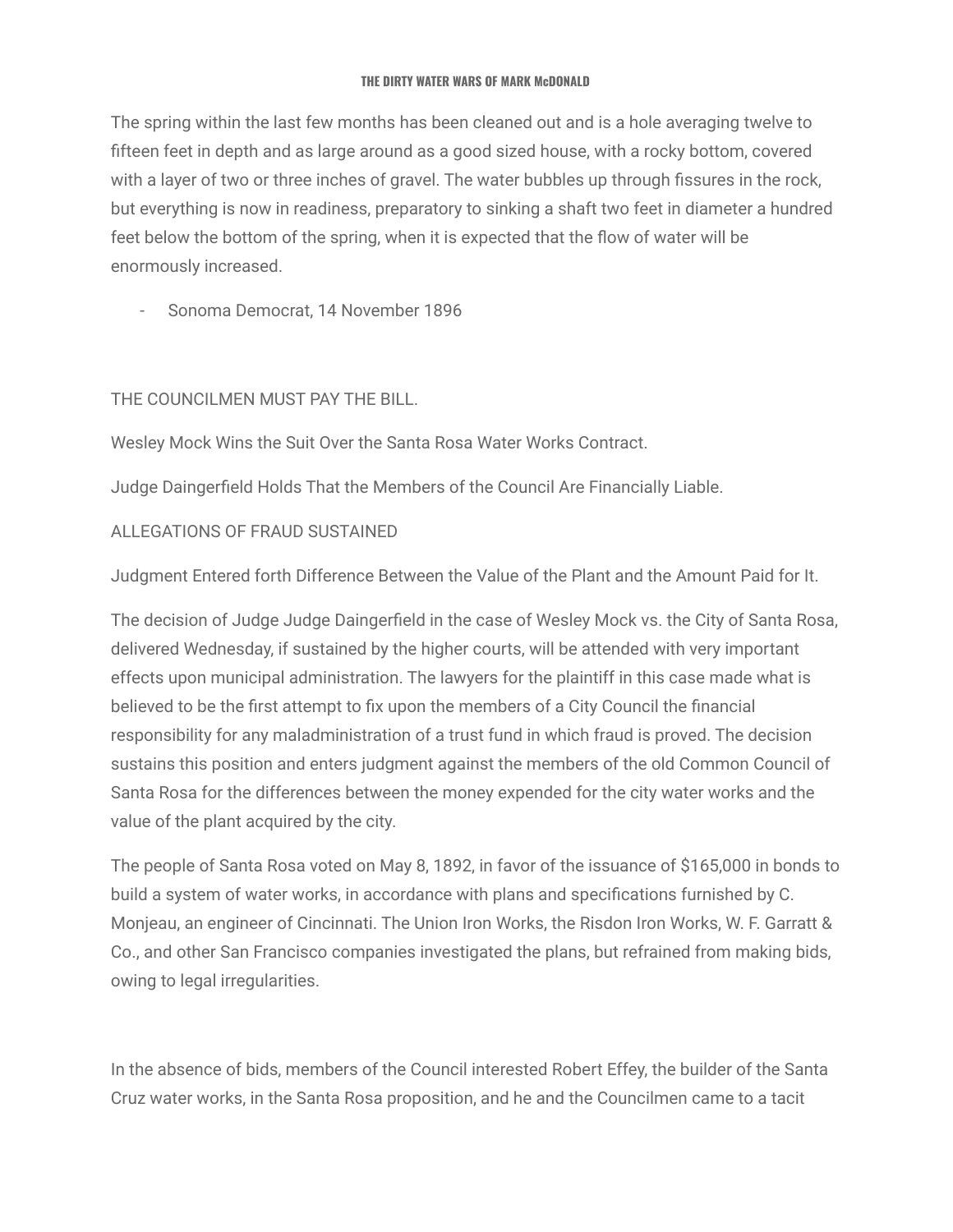understanding that Effey should construct the works virtually for the bonds, for which no buyer could be found. A contract was drawn in October, 1895, by which Effey agreed to build the works for \$161,000, though the contract was not signed at once. Effey's was the only bid, a blind one of \$164,900 having been made by Garratt & Co., with no accompanying plans. The evidence showed that Garratt & Co. and Effey had an agreement whereby the former were to construct the works for Effey for \$120,000 if he secured the contract. A suit was brought by a Mr. Jones to prevent the signing of the contract, and Judge Buckles decided in February that it would be illegal if signed.

Meanwhile an attempt had been made to get the bond issue changed to an issue payable in gold, with interest payable in New York, but it was carried to the Supreme Court and an adverse decision was rendered in July, 1895. During this time, the financial backers of Effey - Coffin & Stanton of Chicago - had failed, and Effey was forced to hunt aid elsewhere. J. W. Goodwin was interested in the enterprise, and in September, 1895, he and Mayor E. F. Woodward of Santa Rosa took the bonds to New York and disposed of them to Seligman & Co. for two pieces of paper, the exact nature of which the evidence did not show, of a face value of \$145,000. Immediately upon their return, on September 28th, the contract was let to Effey, who assigned it to Paul H. Perkins. Effey was not required to file any bond, and to forestall any attempt that might be made to prevent the transaction he was paid in full at once for the works he had just contracted to construct. The Seligman paper and a warrant for the balance of the \$161,000 were delivered to Effey by Mayor Woodward and Treasurer Vanderhoof. This paper changed hands several times in the course of the evening, being received by President J. H. Brush of the First National Bank that same night, who credited Perkins, Effey's assignee, with an account or \$120,000.

On October 22, 1895, Wesley Mock began his suit for injunction, which has dragged along in the courts until the present decision was reached. The parties to the contract, who had received the \$120,000, succeeded in getting changes made in the plans, leaving out three miles of pipe and making other changes which involved a saving of probably \$12,000 to the contractors, with no mention made of change in the amount to be received by them.

In March, 1896, an attempt was made to accept the unfinished works in order to forestall litigation, but the Council was enjoined from this and the exposure that Mock's attorney, Edward Lynch, made of the methods employed in these transactions caused the defeat of Mayor Woodward and all the Councilmen shown to have been implicated in the election two weeks later.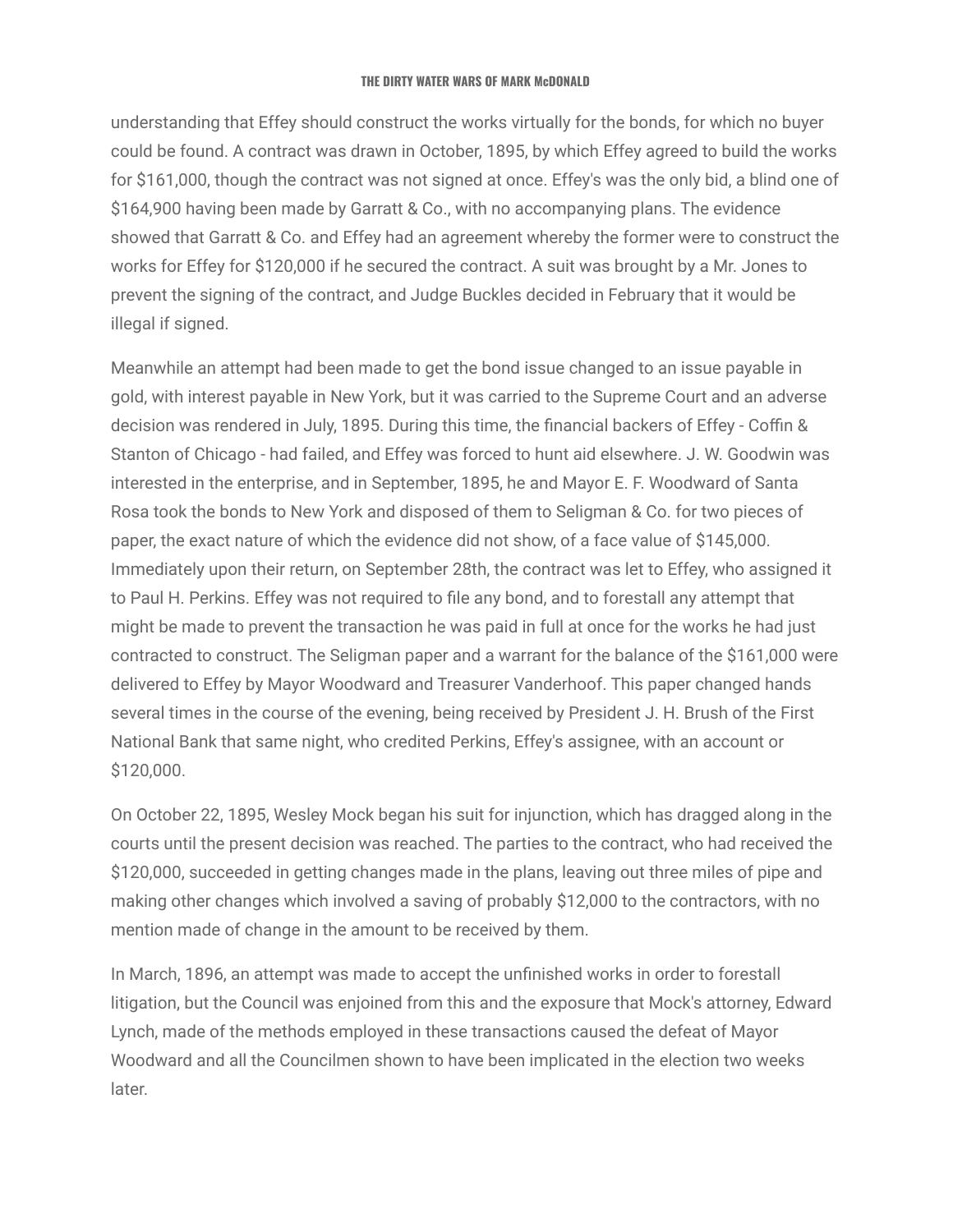The suit was followed by Mock and set for trial December 10, 1896. Judge Daingerfield, in the decision rendered Thursday, sustained the plaintiff in his allegations of fraud, and ordered that the present Common Council take possession of the water works as a receiver, that their actual value be ascertained and that judgment be entered against the defendants for whatever discrepancy there may be found between this figure and the amount expended upon the plant.

San Francisco Examiner, 20 June 1897

# Erecting a Dam

Considerable changes are being made by the Fountain Water Company on Spring creek, near Peter's springs. A dam is being thrown up across the creek.

- Press Democrat, 3 August 1898

It was stated that the Fountain Water company had succeeded in stopping the flow of the water of Spring creek, upon which the city of Santa Rosa has water rights.

City Attorney Webber reported that he and Judge Rutledge had inspected the course of the creek, and had found that the course had been diverted, and the city could at any time, he said, enjoin the water company from using the whole of the water. The opinion was expressed that the matter should be thoroughly investigated at once.

In this connection it could be stated there has been an opinion pretty freely expressed in this city that the action of the Fountain Water company at this time was done so as to diminish the city's water supply...

- Press Democrat, 17 August 1898

### The Nuisance is Unabated

The nuisance created by the Fountain Water company in diverting the water of Spring creek from its natural course, thus cutting off the supply from many persons along the creek and also diminishing the city's supply of water, was pretty thoroughly discussed on the streets again yesterday. and the general opinion was that steps should be taken at once to have the waters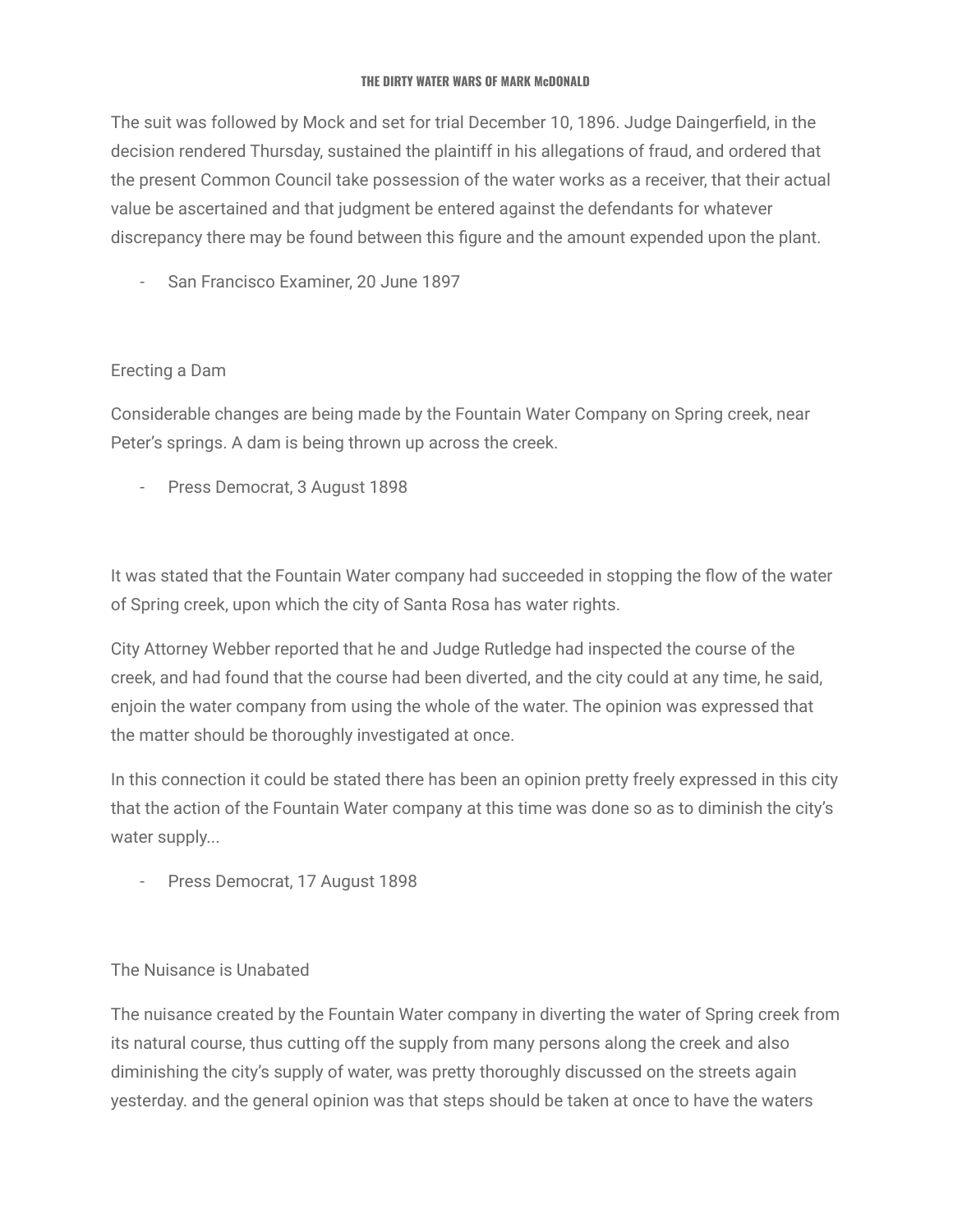turned again into their course. A property owner yesterday said that if no step was taken in the next forty-eight hours to enjoin the Fountain Water company, he would begin suit in his own name against them.

- Press Democrat, Volume XLI, Number 97, 20 August 1898

### Big Flow of Water

Wednesday morning Councilmen M. J. Rower and Harrison White spent several hours at the city pumping station, and were much pleased with what they saw...After inspecting the work the two councilmen took a ramble along the banks of Spring creek to the pumping station recently erected by the Fountain Water company.

It will be remembered some time ago the alleged action of this company in diverting the water of Spring creek for apparently no other reason than to prevent the city of Santa Rosa getting any water from the creek upon which the city has filed water rights, was referred to. Wednesday Messrs. Rower and White saw something which rather astonished them, and seemed to strengthen the opinion frequently expressed that an attempt was being made to prevent the city from getting any of the water.

The councilmen found the Fountain Water company had, by means of numerous dams and a long ditch by a circuitous route through the land of several persons, diverted the water back into the creek again just below the city pumping station, and consequently the city is deprived of the Spring creek water, which happily, at the present time, is not needed by the city.

- Press Democrat, 17 September 1898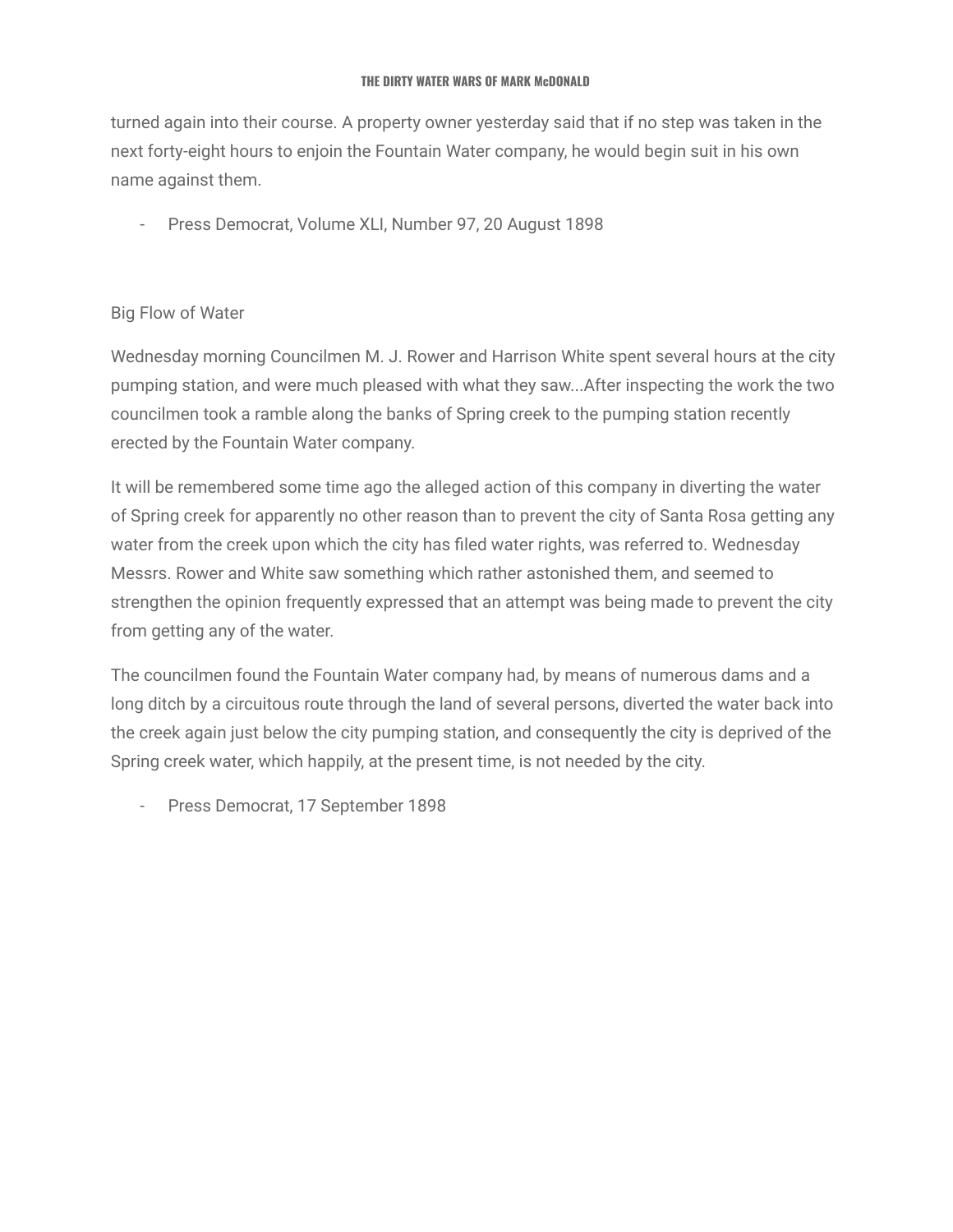CITY TO BRING SUIT

Important Action by The Council

OFFER REJECTED

City Wants to Acquire Capt. McDonald's Spring

City Attorney Instructed to Bring a Condemnation Suit Against The Fountain Spring Water Company

With the view of meeting the demands of a growing city the council at the meeting held last night took important action regarding the increase of the present water supply in passing by a unanimous vote the following resolution offered by Councilman J. M. Carter:

Be it resolved by the common council of the city of Santa Rosa that the city attorney be and he is hereby authorized to commence a condemnation suit to condemn for municipal purposes the spring known as the McDonald spring together with ten acres of land surrounding same, the land now owned by the Fountain Spring Water company and right of way twenty-five feet wide through the land of J. McDonald to the same.

While the above announcement may come as a surprise to many citizens, it is by no means a new idea with the members of the city council who for weeks past have contemplated the step taken last night.

At a meeting of the council held on August 1, the matter was discussed in detail and Mayor Sweet and City Attorney George Pearce were appointed a committee to go to San Francisco and interview the Fountain Spring Water company in regard to the purchase of the property above described. The company was asked what the purchase price would be and the reply was \$100,000.

The report of the committee was made at the meeting last night by City Attorney Pearce who stated that among other things he had sent a written proposition to the company on behalf of the city, offering the sum of \$6000 for the property, but had received no reply. He registered the letter and had received the customary card that it had reached the proper destination. The city council saw no reason for further delaying the matter and the above resolution was passed. Attorney Emmett Seawell was employed to assist City Attorney Pearce in bringing the suit. His fee was fixed at \$250 and should the matter be appealed to the supreme court he will be paid an additional fee of \$100. The action will be commenced at once.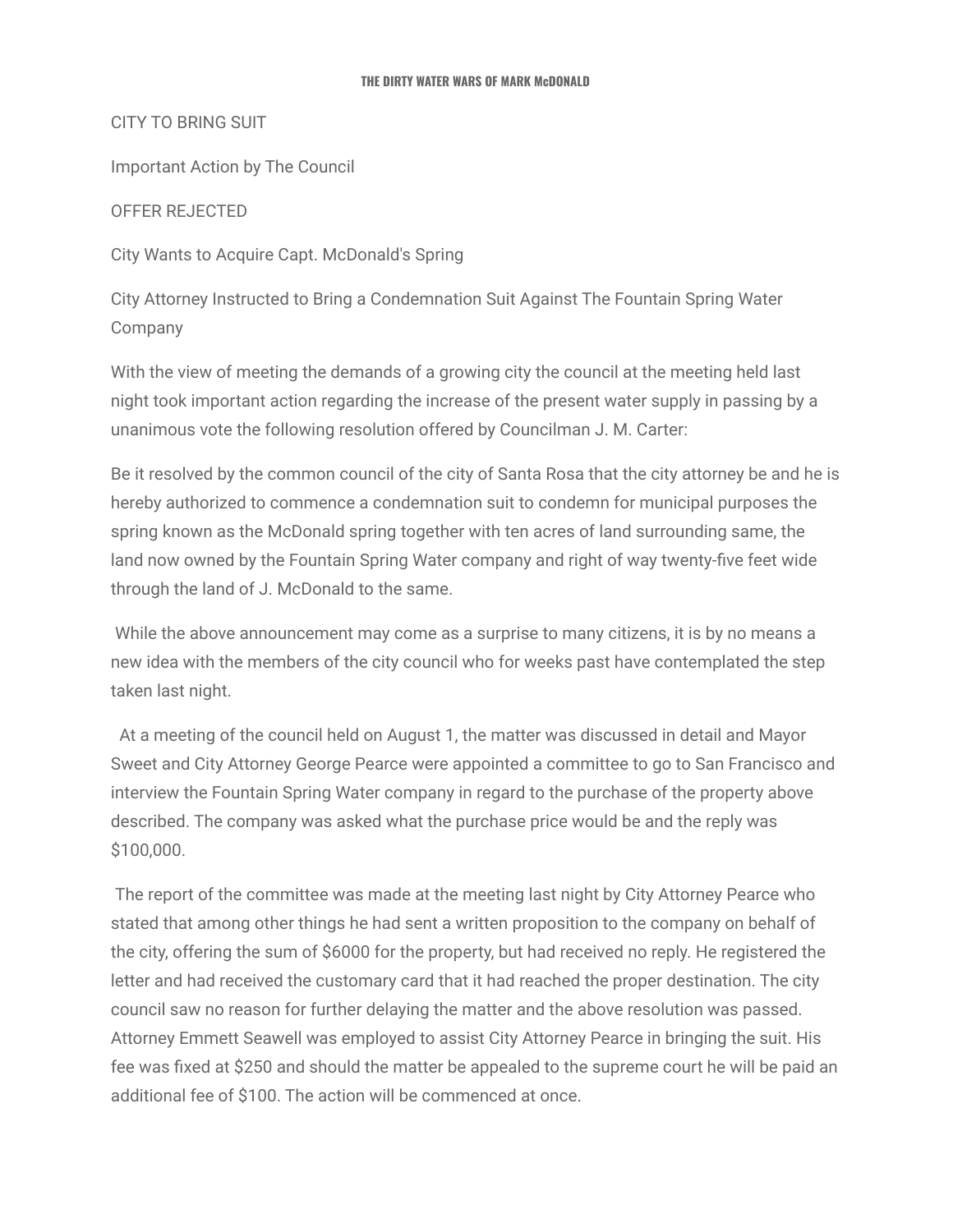The unanimous vote of the council upon the subject on the face of it showed how strongly they endorsed the proposition. When interviewed upon the subject after the meeting the individual members said that the growth of the city needed an increase in the water supply of the future and that they regarded this step one in the right direction. The spring is located on the Jesse Peter place and the supply of water it affords will largely augment the supply at present obtained from municipal pumping system. A similar suit recently brought by the city of Los Angeles regarding certain water rights in that vicinity was decided in favor of the city.

- Press Democrat, 6 September 1899

AN INJUNCTION SUIT

City of Santa Rosa Is Defendant

IS AFTER DAMAGES

Allegations Made By Santa Rosa Water Company

Seek a Decree of United Stated Court Preventing the Operation of Municipal Water Works With Free Water or Otherwise

The Santa Rosa Water Works has brought suit against the city of Santa Rosa in the United States circuit court asking the court to grant a perpetual injunction restraining the defendant from maintaining a water system for the purpose of supplying itself or its inhabitants with free water or otherwise until the unexpired term of the Santa Rosa Water Works contract shall end. This will be in about twenty-five years. Plaintiff also asks for damages. Jefferson Chandler is attorney for plaintiff. Tuesday a deputy United States marshal served Mayor Sweet with a subpoena citing the city to appear in court on November 6. The principal allegations of the complaint are given below.

After explaining the purposes for which the Santa Rosa water works was incorporated and the power of the defendant corporation to enter into a contract with the plaintiff, the complaint states that on the fourth day of February, 1874, the parties did enter into a contract to supply the defendant and its inhabitants with water.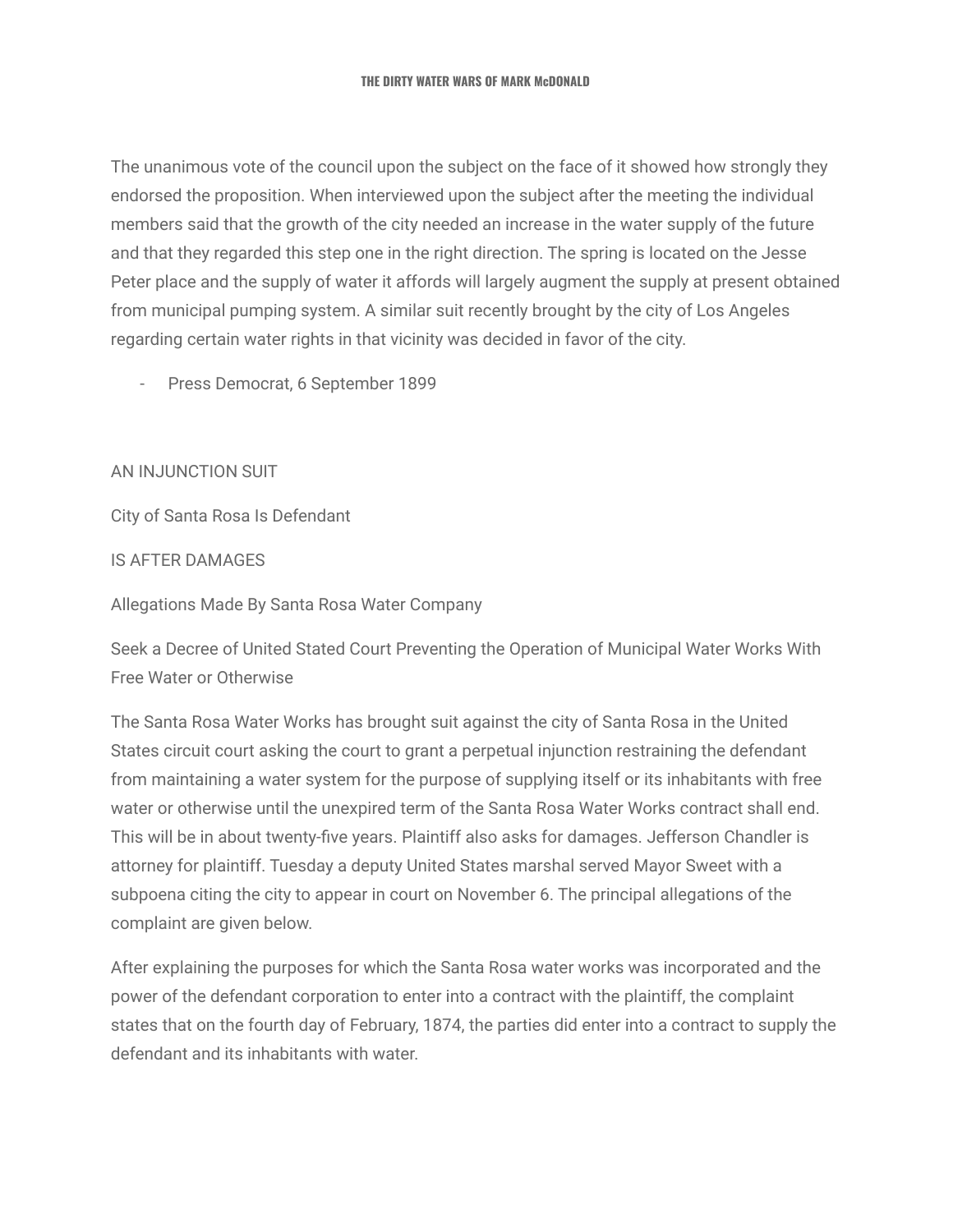In behalf of the plaintiff company it is also alleged that after the execution of the contract it constructed and supplied suitable and adequate works to carry the contract into execution and thereby incurred the expense and cost therefor of \$175,000; that it is ready and willing and has at all times been ready and willing and able to carry out its contract and to supply the water contemplated by the contract that should be supplied, up to the full measure of its requirements, and that its plant and means of supply are, and all times have been and will be adequate therefor.

That the defendant in violation of the contract and of plaintiff's rights thereunder and in violation of plaintiff's immunity to have its property used for said water works, etc., defendant has instituted, set up and put into partial operation, and threatens to complete and operate the same throughout the entire territory covered by plaintiff's contract, a system of free water supply, etc., impairing the contract and will confiscate plaintiff's investment in said water works, and will make it, impossible for plaintiff to charge or collect the compensation which it is entitled to, from consumers of water: that the defendant has at present no adequate water supply for the entire year, but distributes free of charge to consumers what it has.

That in order to supply itself with water for all seasons of the year and for the purpose of further injuring plaintiff defendant has threatened to and will unless restrained by this court, at a great expense to defendant and to plaintiff as a taxpayer, acquire by condemnation or purchase a certain large and bounteously supplied spring of water, and the waters thereof, to compete with and against the rights of plaintiff's contract and that the acquisition of said spring by purchase or condemnation will destroy...

- Press Democrat, 4 October 1899

### SANTA ROSA HAPPY OVER THE VERDICT.

Decision in Favor of the Defendants in the Municipal Water Works Case Received With Cheers.

SANTA ROSA, February 9. - The citizens of this city almost to a man are jubilant tonight over the verdict returned late this afternoon by the advisory jury in the Mock case accounting ordered by the Supreme Court and which has been in progress more than a month before Judge William R. Daingerfield of San Francisco sitting as chancellor. Former Mayor E. F. Woodward and the former members of the Common Council were the defendants. The accounting was ordered for the purpose of ascertaining the value of the municipal system of water works constructed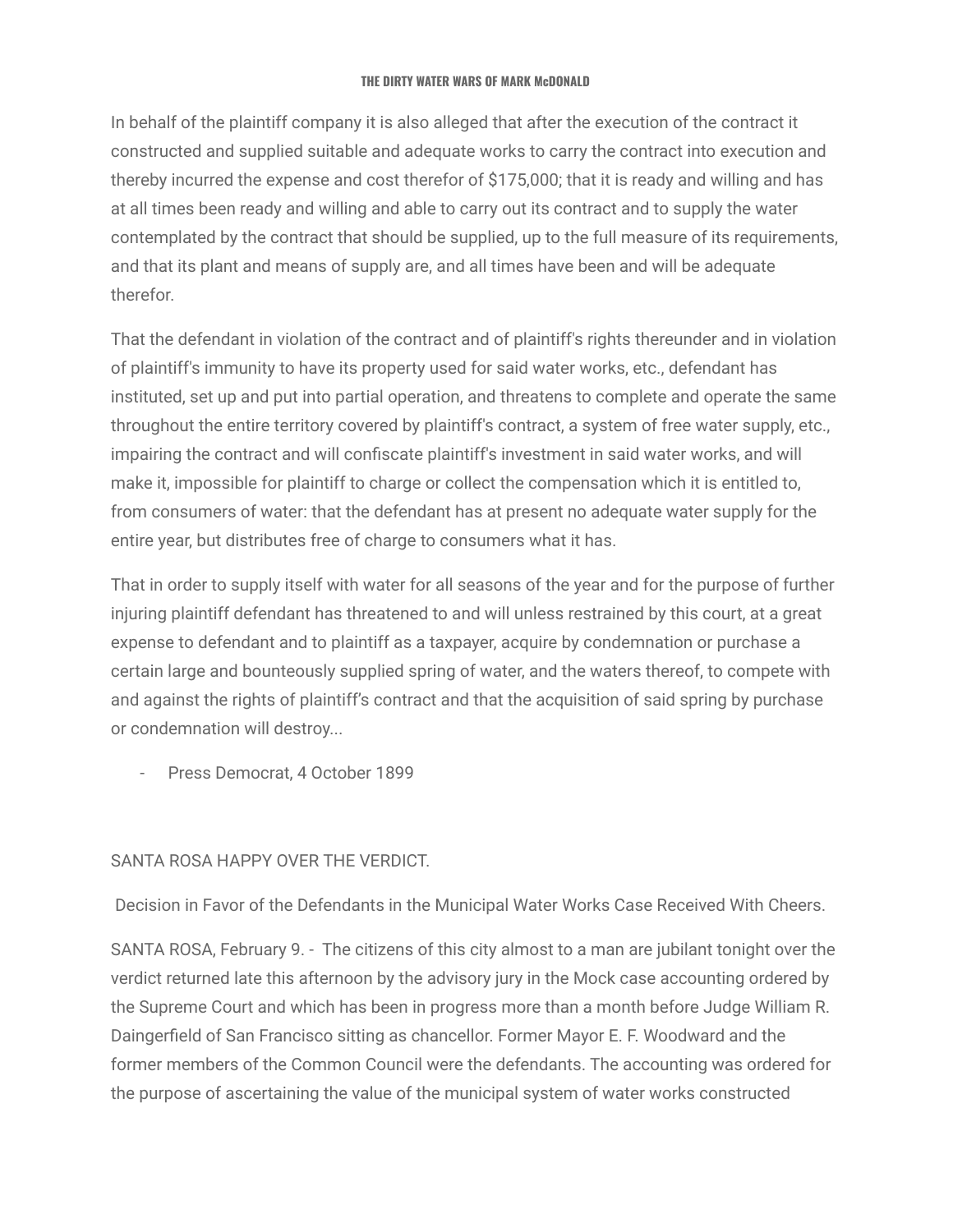during the term of office of the defendants. They expended \$161,000 in the construction of the system. The plaintiff Wesley Mock charged fraud, misappropriation of funds and an inadequate system.

The Jury retired at 4 o'clock and in twenty minutes agreed upon a verdict that the value of the system as accepted by the city was \$190,000 and that the actual value of the work and the materials done and furnished by Contractor Perkins was \$161,000, the amount of the bonds. When the verdict was read the courtroom was crowded and the crowd applauded vociferously. The local papers issued extras and the streets were crowded until a late hour by citizens who discussed the verdict and congratulated the defendants upon the outcome of a legal battle that has lasted over four years.

San Francisco Chronicle, 10 February 1900

# Are Raising the Funds

The committee collecting subscriptions to help pay the costs of the individual defendants in the water works suit are going the rounds with the petition and are doing very well.

- Press Democrat, 17 February 1900

# To Secure the Peter Spring

In the Superior Court on Wednesday afternoon an action was brought by the City of Santa Rosa against the Fountain Water Company, a corporation, and J. M. McDonald, for the condemnation of a ten-acre tract of land owned by the defendant company in which defendant McDonald claims to have an interest, upon which the well known as Peter spring is located.

The complaint sets forth that the public interest and necessity of the City of Santa Rosa demand the acquisition of the land sought to be condemned and the waters therein and thereon, and the right to take said waters, and that in order to properly maintain the established system of municipal water works, it is necessary that the whole of the said ten acre tract of land be condemned in fee simple for the uses aforesaid. It is further alleged that the water is needed to add to the present supply for public use...

Press Democrat, 17 March 1900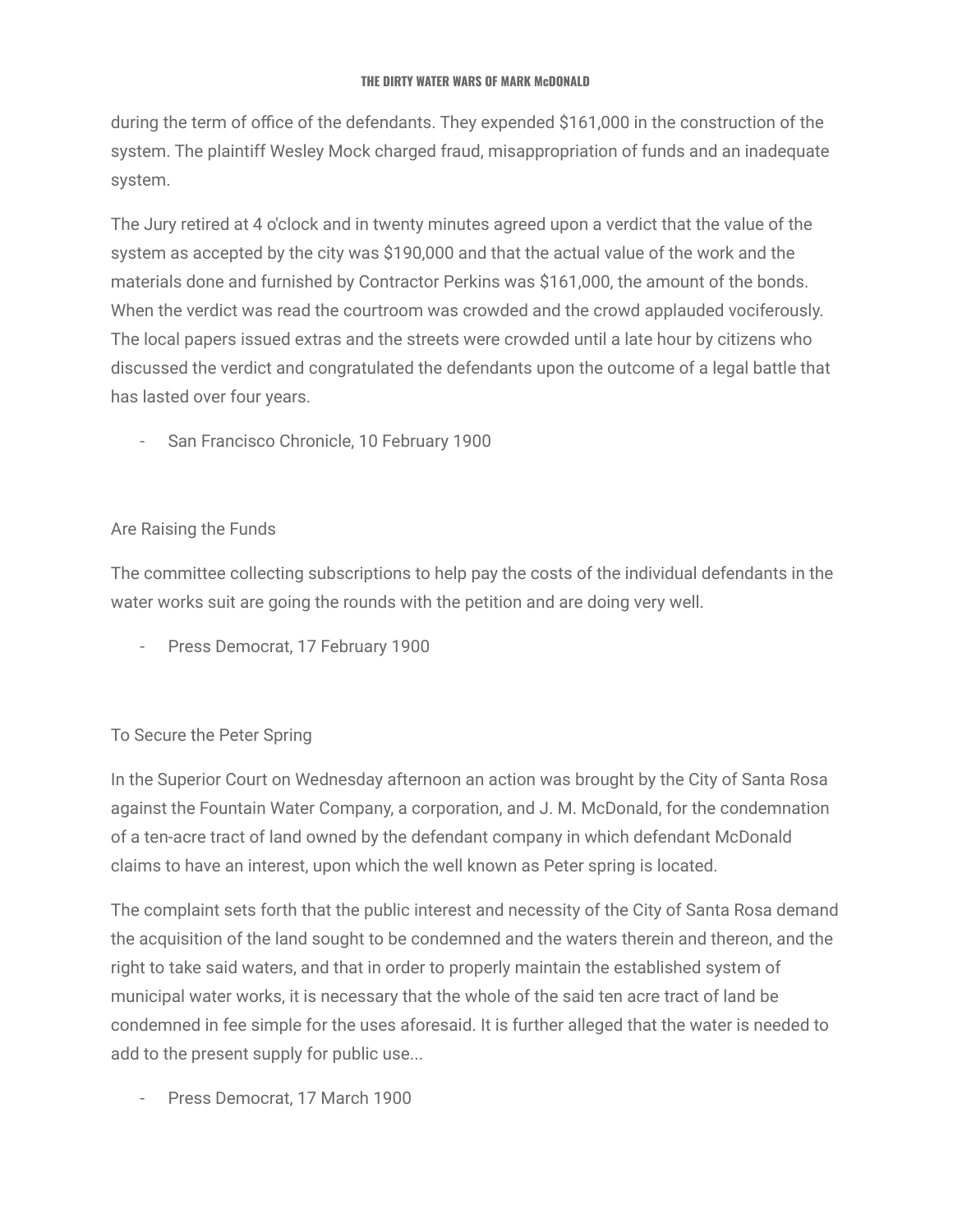### SANTA ROSA SUING FOR POSSESSION OF A SPRING

Commences Condemnation Proceedings Against the Fountain Water Company.

SANTA ROSA, Dec 12.— Condemnation proceedings brought by the city of Santa Rosa against the Fountain Water Company for possession of Peters Spring were commenced in Judge Dougherty's department of the Superior Court to-day. The purpose of the action is to get possession of a spring held by the Fountain Water Company, which is a corporation composed of the same stockholders as the Santa Rosa Water Company. The city's water supply is not satisfactory at present, so the municipality brought this suit when the water company refused to sell the spring

It is alleged by the city that the water of the spring has never been dedicated to any public purpose and that it is necessary to have the spring as an addition to the water supply, there being no other available supply to be obtained near by at a reasonable expense. The day was consumed in the swearing in of a jury.

- San Francisco Call, 13 December 1900

# The Condemnation Suit

Judge Dougherty handed down an opinion on Monday in the action of the City of Santa Rosa against the Fountain Water Company and J. M. McDonald, directing that the order finally submitting the motion for a new trial be vacated and set aside...The most important feature of this testimony was that regarding the value of Peter's spring. At the trial witnesses for the defendant placed the value of the property as high as \$100,000, but the Court struck out all estimates above \$4,000. It was upon this basis that the jury formed its verdict. And it is from this verdict that the defendants are appealing.

- Press Democrat, 11 March 1902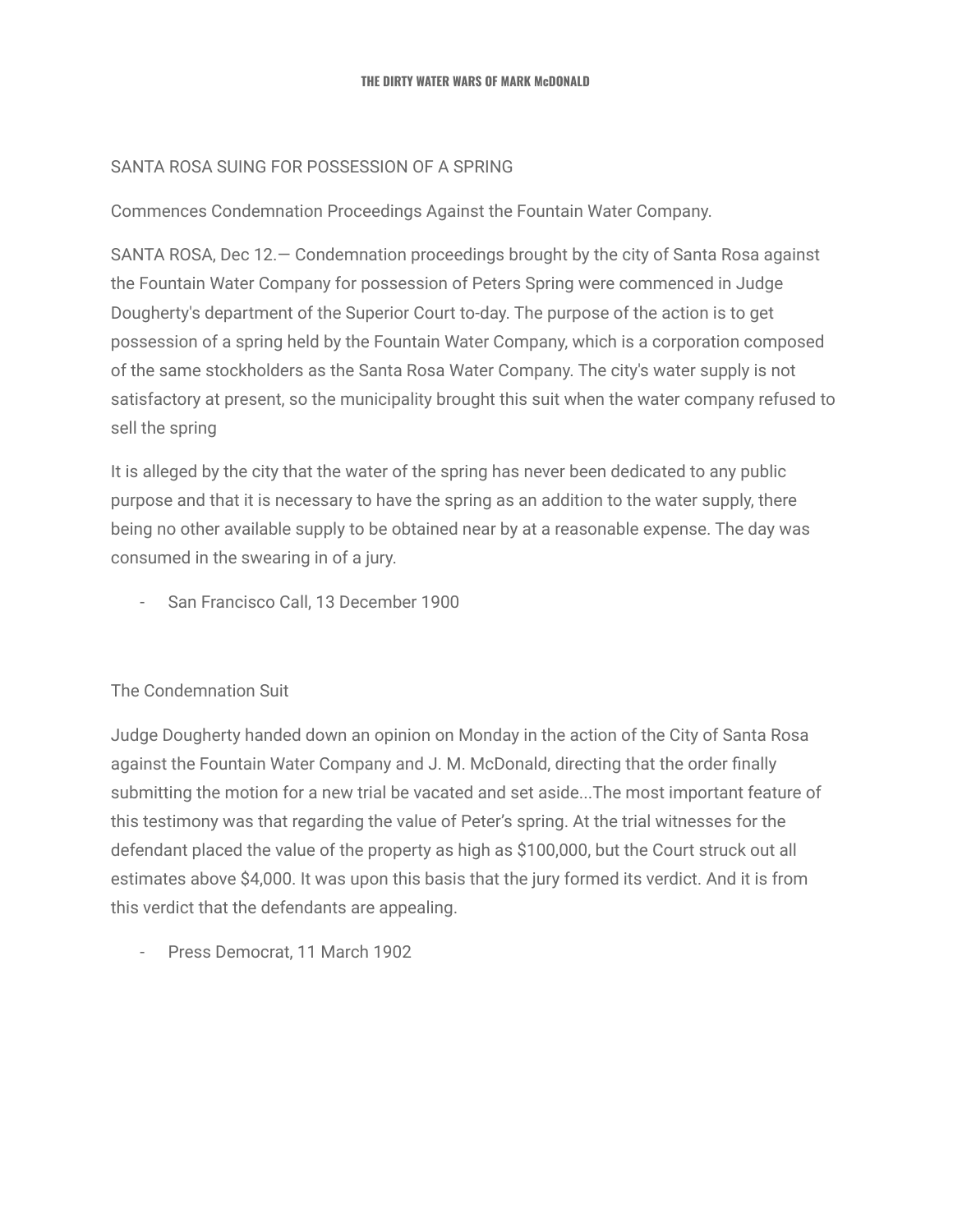# CITY GIVEN JUDGMENT IN LAST WATER WORKS SUIT

# CASE IS DISMISSED OF JUDGE MORROW

# SWEEPING VICTORY IN FAVOR OF CITY'S MUNICIPAL WATER SYSTEM

Court Rendered Decision on Thursday Deciding That Private Corporation Had Not Exclusive **Control** 

...United States Circuit Judge W. W. Morrow had thrown the last suit brought by the Santa Rosa Water Works against the city of Santa Rosa out of court. The court dismissed the suit and awarded the city a judgment for its costs, as the above message indicates.

The above suit was the last and most important suit growing out of the construction and operation of a municipal water system in Santa Rosa and was commenced some four years ago....The plaintiff in its complaint asked the court to grant an injunction against the city restraining it from operating a municipal water system. The plaintiff also asked that the city pay the Santa Rosa Water Works one hundred thousand dollars damages for the alleged infringing of plaintiff's franchise and contract to furnish the residents of the city with water for a term of fifty years, until the term of the franchise, twenty years hence, had expired. Plaintiff urged that it had the exclusive contract to furnish water here by the terms of its franchise.

- Press Democrat, 3 June 1904

On Wednesday morning in accordance with the instructions given by the city council Acting City Attorney J. T. Campbell dismissed the suit brought by the city against the Fountain Water Company and received from County Clerk Fred Wright the sum of \$4,515.55, which had been on deposit in the Superior Court since January 22, 1901. The order directing the payment of the money to the city and the dismissal of the suit was signed by Judge Burnett.

Press Democrat, 15 September 1904